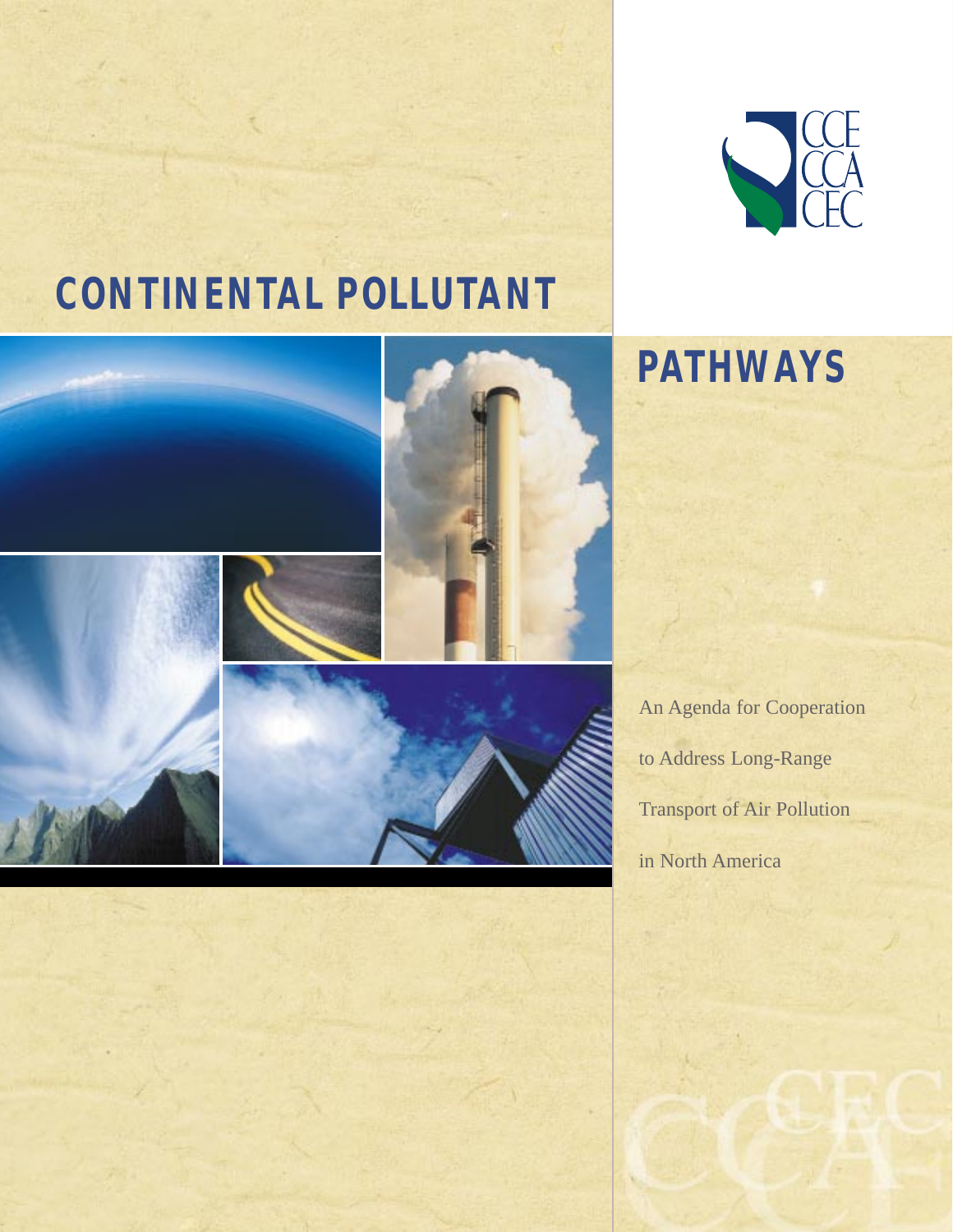# **CONTINENTAL POLLUTANT PATHWAYS**

COMMISSION FOR ENVIRONMENTAL COOPERATION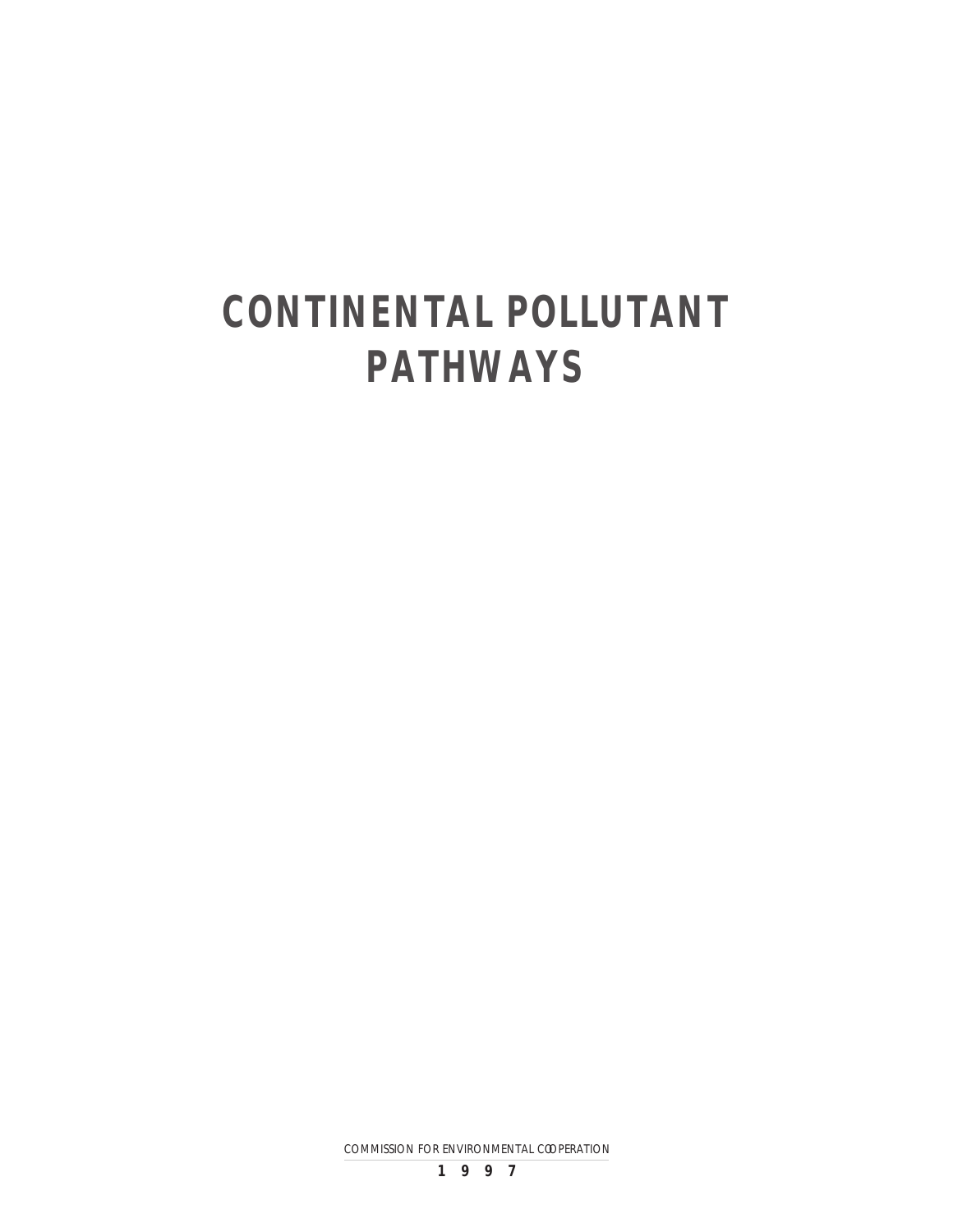This publication was prepared by the Secretariat of the Commission for Environmental Cooperation (CEC). The views contained herein do not necessarily reflect the views of the CEC, or the governments of Canada, Mexico or the United States of America.

Reproduction of this document in whole or in part and in any form for educational or nonprofit purposes may be made without special permission from the CEC Secretariat, provided acknowledgement of the source is made. The CEC would appreciate receiving a copy of any publication or material that uses this document as a source.

Published by the Communications and Public Outreach Department of the CEC Secretariat.

## **For more information about this or other publications from the CEC, contact:**

COMMISSION FOR ENVIRONMENTAL C OOPERATION 393, rue St-Jacques Ouest, bureau 200 Montr al (Qu bec) Canada H2Y 1N9 Tel: (514) 350—4300¥Fax: (514) 350 —4314

## **http://www.cec.org**

## ISBN 2-922305-12-0

© Commission for Environmental Cooperation, 1997

Legal Deposit–Bibliothèque nationale du Québec, 1997 Legal Deposit–Bibliothèque nationale du Canada, 1997

*Disponible en français – Disponible en español*

| Paper:             | Fifty percent recycled, with 20 percent post-consumer<br>content / no coatings, no elemental chlorine |
|--------------------|-------------------------------------------------------------------------------------------------------|
| Ink:               | Vegetable ink containing no chlorine or heavy metals                                                  |
| Fountain Solution: | No isopropyl alcohol / less than one percent VOCs                                                     |
| Press Washes:      | Low VOC press washes used                                                                             |
| Design & Layout:   | Desjardins Bibeau                                                                                     |
| Printed in Canada  |                                                                                                       |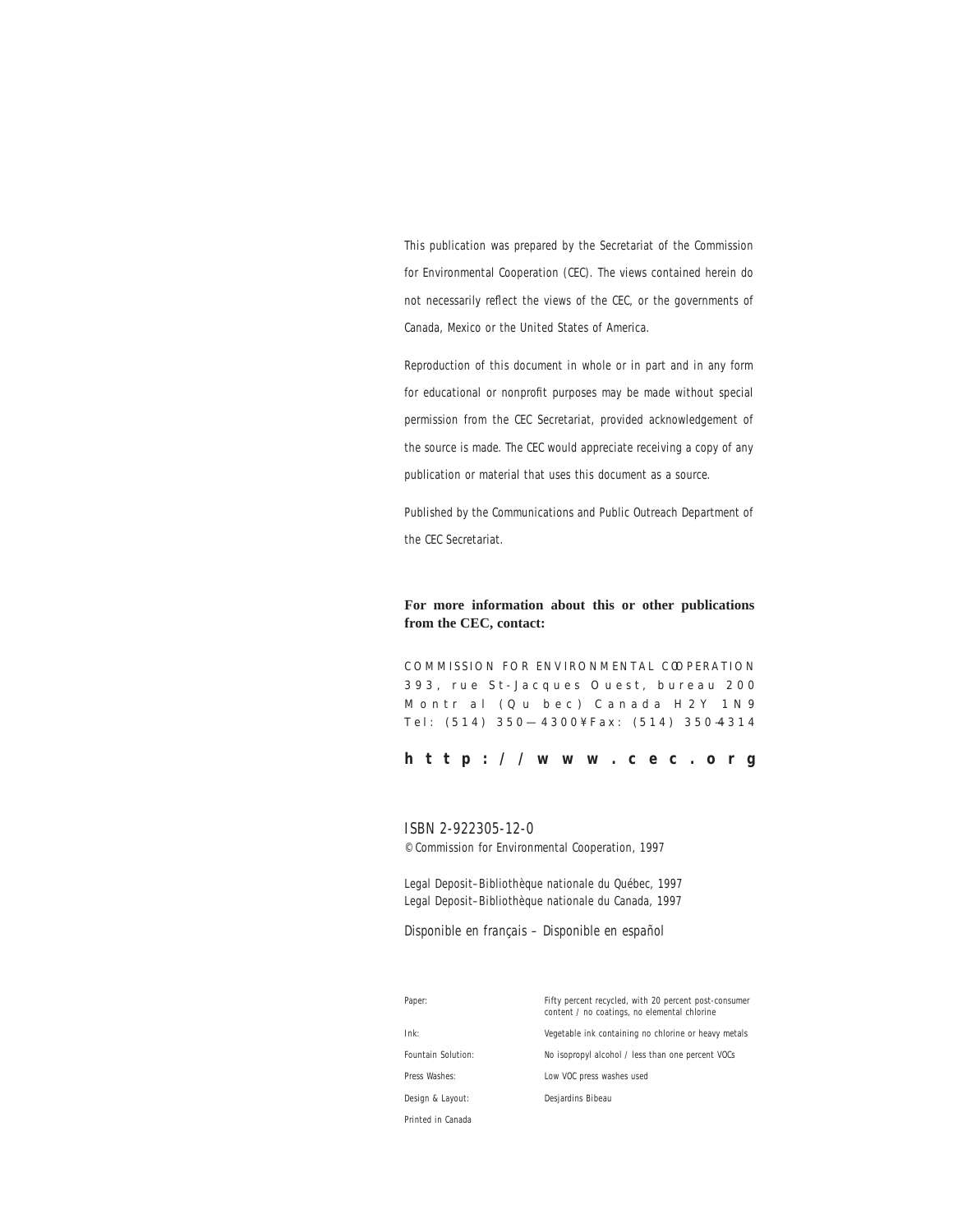## **PROFILE**

In North America, we share vital natural resources, including air, oceans and rivers, mountains and forests. Together, these natural resources are the basis of a rich network of ecosystems, which sustain our livelihoods and well-being. If they are to continue being a source of future life and prosperity, these resources must be protected. This stewardship of the North American environment is a responsibility shared by Canada, Mexico and the United States.

The Commission for Environmental Cooperation (CEC) is an international organization whose members are Canada, Mexico and the United States. The CEC was created under the North American Agreement on Environmental Cooperation (NAAEC) to address regional environmental concerns, help prevent potential trade and environmental con icts and promote the effective enforcement of environmental law. The Agreement complements the environmental provisions established in the North American Free Trade Agreement (NAFTA).

The CEC accomplishes its work through the combined efforts of its three principal components: the Council, the Secretariat and the Joint Public Advisory Committee (JPAC). The Council is the governing body of the CEC and is composed of the highest-level environmental authorities from each of the three countries. The Secretariat implements the annual work program and provides administrative, technical and operational support to the Council. The Joint Public Advisory Committee is composed of fteen citizens, ve from each of the three countries, and advises the Council on any matter within the scope of the Agreement.

## **MISSION**

The CEC facilitates cooperation and public participation to foster conservation, protection and enhancement of the North American environment for the bene t of present and future generations, in the context of increasing economic, trade and social links among Canada, Mexico and the United States.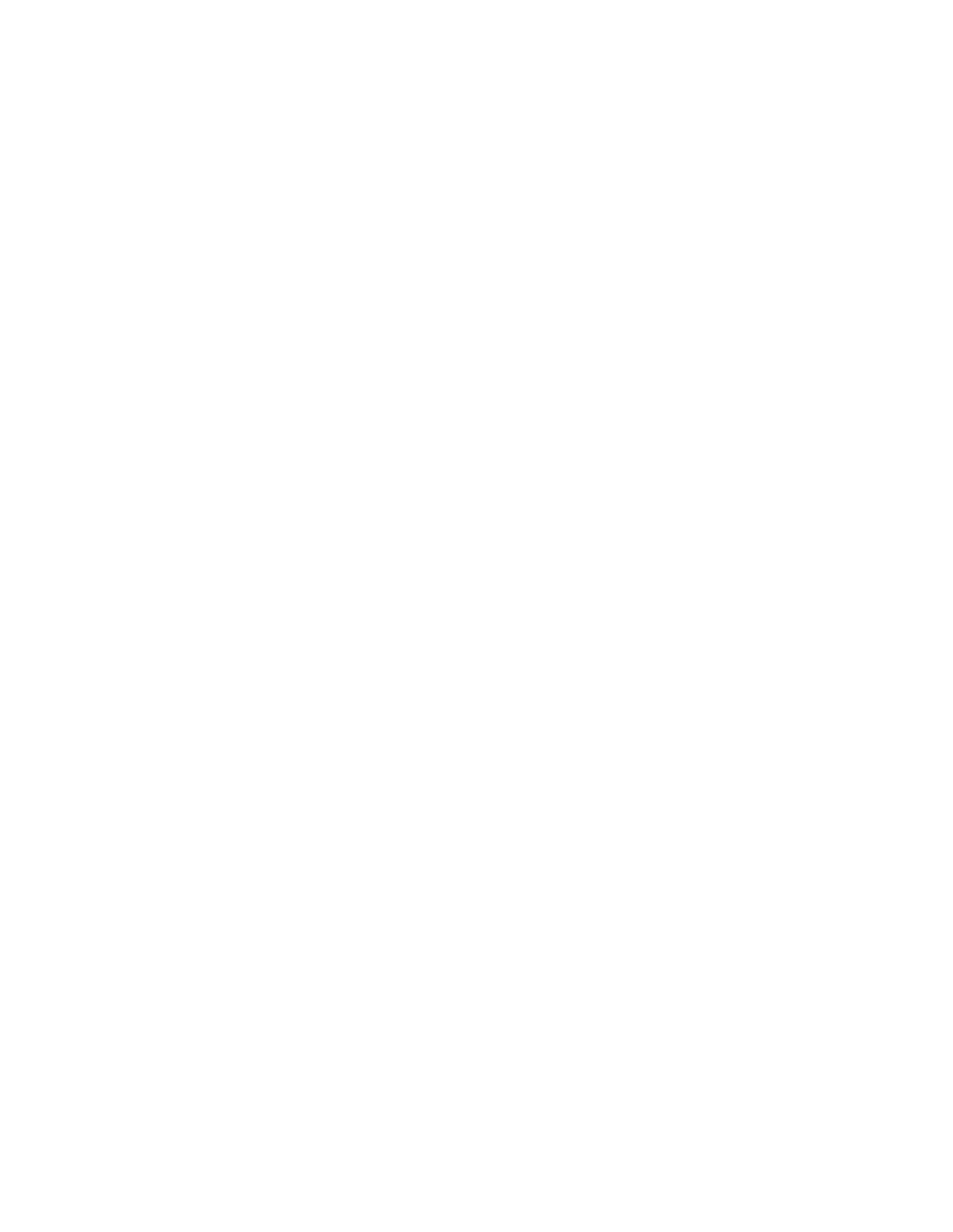| <b>Chapter</b> | <b>Continental Pollutant Pathways</b> |  |
|----------------|---------------------------------------|--|
|                |                                       |  |

|     | Foreword<br>Executive summary                                                                           | vii<br>viii    |
|-----|---------------------------------------------------------------------------------------------------------|----------------|
| 1.0 | <b>INTRODUCTION</b>                                                                                     | 1              |
| 2.0 | <b>CONTINENTAL POLLUTANTS REQUIRE COLLABORATIVE ACTION</b>                                              | 4              |
| 2.1 | Continental pollutant pathways do not respect national boundaries                                       | $\overline{4}$ |
| 2.2 | Continental pollutants pose significant risks to human health and the environment                       | $\overline{7}$ |
|     | 2.2.1 Acid deposition                                                                                   | 8              |
|     | 2.2.2 Mercury                                                                                           | 9              |
|     | 2.2.3 Ozone                                                                                             | 11             |
|     | 2.2.4 Particulate matter                                                                                | 13             |
|     | 2.2.5 Persistent organic pollutants                                                                     | 14             |
|     | The importance of accounting for multi-media pathways and synergistic effects<br>2.2.6                  | 17             |
| 2.3 | Continental pollutants have common sources                                                              | 19             |
| 2.4 | Existing bilateral and global initiatives lack a continental perspective                                | 23             |
| 3.0 | <b>IMPORTANT REASONS AND OPPORTUNITIES FOR COLLABORATIVE ACTION ON</b><br><b>CONTINENTAL POLLUTANTS</b> | 25             |
| 3.1 | A time for action                                                                                       | 25             |
| 3.2 | Transboundary and international aspects                                                                 | 25             |
| 3.3 | Common sources of pollutants                                                                            | 25             |
| 3.4 | Shared ecosystems, shared ecoregions and migratory species                                              | 27             |
| 3.5 | Improving the quality and availability of environmental information                                     | 28             |
|     | 3.5.1 General considerations                                                                            | 28             |
|     | 3.5.2 Pollutant release and transfer registers                                                          | 28             |
|     | 3.5.3 Research and monitoring opportunities                                                             | 29             |
| 3.6 | Building national capacity                                                                              | 31             |
| 3.7 | Building on binational achievements                                                                     | 31             |
| 3.8 | International leadership                                                                                | 32             |
| 3.9 | Setting the stage for collaborative action: domestic programs                                           | 32             |
| 4.0 | <b>CONCLUSIONS AND RECOMMENDATIONS</b>                                                                  | 33             |
| 4.1 | Conclusions                                                                                             | 33             |
| 4.2 | Recommended next steps                                                                                  | 35             |
|     | 4.2.1 The context                                                                                       | 35             |
|     | 4.2.2 Specific recommendations                                                                          | 36             |
|     | Attachment 1: List of members and alternates to the Expert Advisory Panel and Consultative Group        | 39             |
|     | Attachment 2: Case studies prepared by the Expert Advisory Panel on                                     |                |
|     | Continental Pollutant Pathways for the CEC Secretariat                                                  | 44             |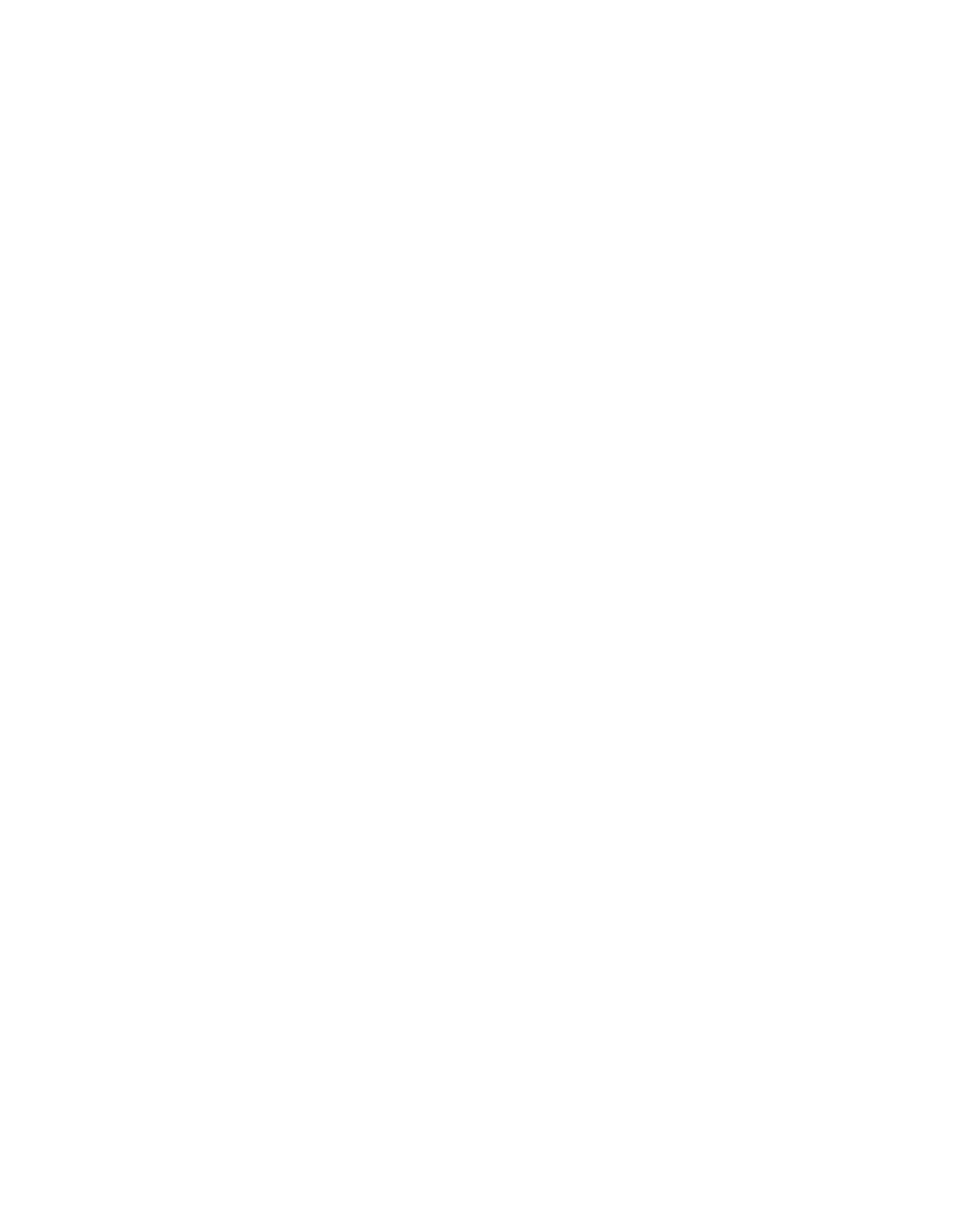# **FOREWORD**

This report highlights critical issues concerning the long-range transport of air pollutants in North America with the intent of fostering increased trilateral cooperation at all levels to deal with this pressing problem. Clear data and evidence exist to show that transboundary pollution affects human health, nature, and natural resources. There is ample evidence to conclude that the three nations and their societies can collaborate successfully in responding to continent-wide problems, broadening and deepening existing areas of bilateral cooperation. It is important to take account of this interdependency and begin to act on it together, with due consideration for shared responsibilities and concerns, as well as for differing conditions and possibilities in the three countries.

This study for the Council of the Commission for Environmental Cooperation (CEC), initiated under the authority of Article 13 of the North American Agreement on Environmental Cooperation, reviews the nature, extent, and significance of the pathways by which pollutants travel to, from, and within North America (termed "continental pollutant pathways" in this report). This report speaks to the public concerns over worsening air quality, reviews opportunities for cooperation between the three countries, and suggests ways to further the development of a joint strategy for addressing issues of air pollution in North America, by looking at the problem from a transboundary and regional North American perspective.

In order to conduct this study, the Secretariat coordinated, and was supported by, a number of institutions, organizations, and individuals to whom we are indebted for their contribution. We are very grateful to all of the individuals associated with this project, who brought to it their expertise, innovation, enthusiasm, optimism, and a high degree of commitment. Critical contributions were made by an Expert Advisory Panel on Continental Pollutant Pathways, a group of over 30 scientists from throughout North America which produced a science-based review of sources, pathways and effects of air pollution in North America (hereafter referred to as "the Panel Report"). The Panel was able to reach general, though not complete, consensus on main issues addressed in its report (see Subsection 2.2.2).

The Secretariat also coordinated a Consultative Group on Continental Pollutant Pathways, composed of approximately 50 representatives from various interest groups, which advised the Secretariat and the Expert Advisory Panel on the scope and direction of their efforts. A Policy Group was convened, drawing together 20 North Americans with extensive experience in the development and implementation of policies related to long-range transport of pollutants. Further advice was provided by the Advisory Group of the CEC Air Monitoring and Modeling Project, some 15 experts from government and academia who have been providing ongoing assistance to the CEC in air quality data compatibility efforts for the past years. The project also benefited from two public hearings convened by the Joint Public Advisory Committee of the CEC that, in part, addressed the long-range transport of air pollutants issue.

Acting alone, no one nation of North America will be able to protect adequately its domestic environment or its citizens from pollutants transported along continental pathways. While pollutants are not constrained by political boundaries, programs to reduce them often are, and domestic decisions continue to be made with little reference to their implications for all of North America.

Where the unilateral efforts of one country would be ineffective or weakened without region-wide support, the CEC provides a forum for continental cooperation. Such efforts include the generation and use of information and the promotion of environmental analysis on a pan-North American scale, as well as piloting innovative regional models of effective and result-oriented international cooperation. This Article 13 report attempts to add value to the work underway at the CEC and elsewhere, building on existing initiatives on the long-range transport of pollutants and catalyzing new ones.

> **Victor Lichtinger Executive Director Secretariat of the Commission for Environmental Cooperation**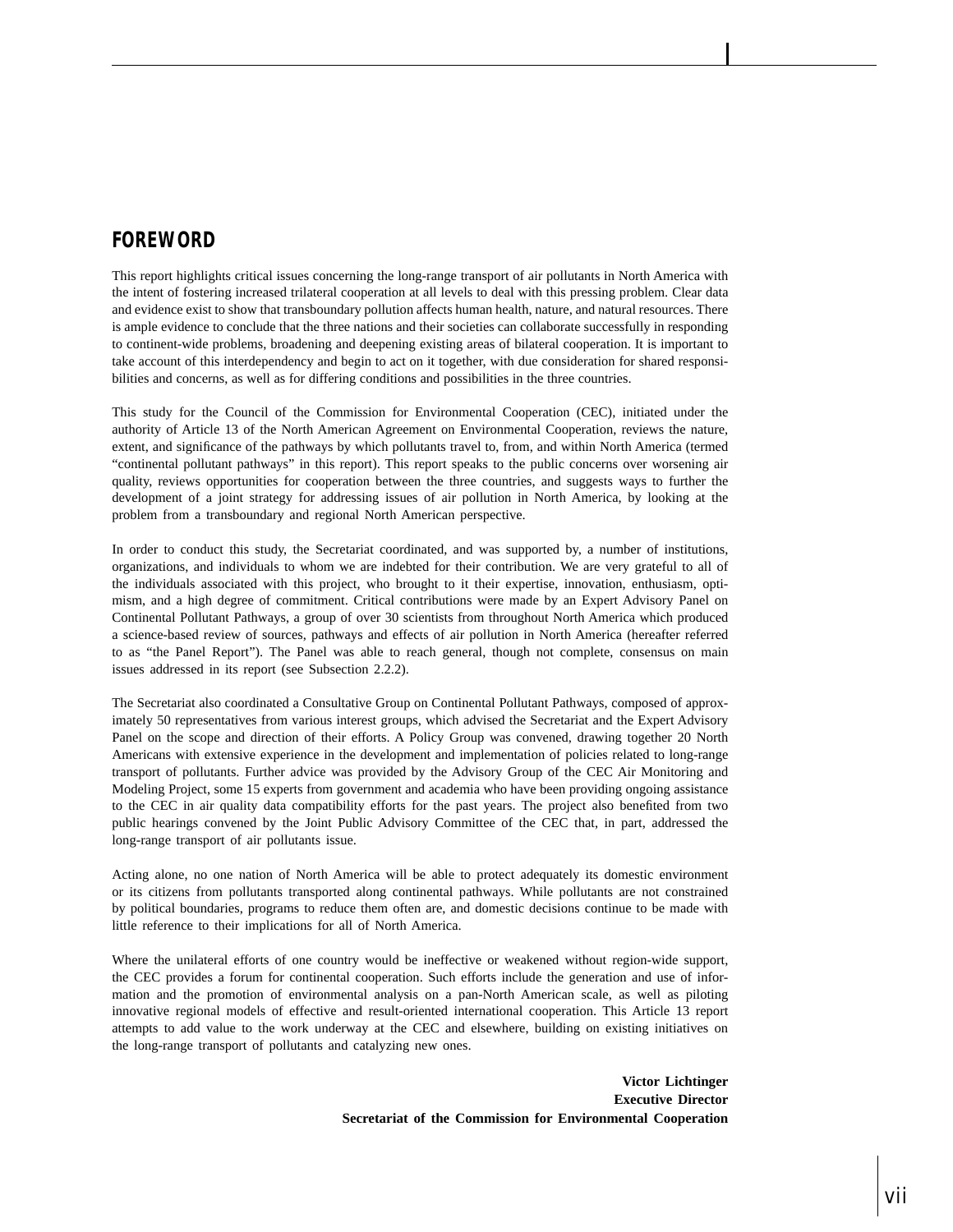# **EXECUTIVE SUMMARY**

The North American Agreement on Environmental Cooperation (NAAEC), which went into effect along with the North American Free Trade Agreement (NAFTA) on 1 January 1994, was negotiated to establish a framework for continental environmental cooperation, to address concerns regarding the potential impacts of trade liberalization and increased economic integration on the North American environment, and to promote a cooperative environmental agenda among the three countries on issues of regional importance and mutual concern. The long-range transport through the air of several persistent pollutants of widespread concern throughout North America (continental pollutant pathways) was judged to be such an issue, and at the instigation of the Secretariat of the Commission for Environmental Cooperation (CEC), an Expert Advisory Panel was convened to study the problem. This document draws upon the report produced by that Expert Panel.

The study itself was initiated under the authority of Article 13 of the NAAEC, which allows the Secretariat to prepare a report for the Council on any matter within the scope of the CEC's annual work program. This document is being made available to the public with the hope that the recommendations contained in it will foster trilateral cooperation on the issue of continental pollutant pathways in North America. Major conclusions are that:

- <sup>h</sup> Continental pollutants are affecting human health and the environment throughout North America. As the scientific Expert Advisory Panel emphasized: *enough is already known on most fronts for us to say, unequivocally, that significant emission reductions from present levels are needed now.*
- $\circ$  There are populations in all three countries that are more vulnerable to the effects of pollutants. They include children, pregnant women and women of childbearing age, the elderly, people with respiratory problems, and indigenous peoples and others who rely on fish and wildlife as a major part of their diet. Developing embryos and nursing infants are also particularly at risk.
- <sup>h</sup> Major sources of continental pollutants include electric power plants, the transportation sector, the combustion of fossil fuels by some industries, municipal and medical waste incinerators, as well as chemicals used in agriculture. Improved emission-reduction technologies and pollutionprevention techniques and processes are available to reduce emissions of many of these pollutants.
- $\circ$  North American collaborative action could focus on a small number of important common source categories. This would enhance the capacity of the region as a whole to reduce the risks from continental pollutants, since each country shares many of the same types of sources for these pollutants and many emission sources are responsible for more than one pollutant.
- $\circ$  North America will need to work with other regions to address emission sources outside the continent, as well as those from North America affecting other regions. Effective collaboration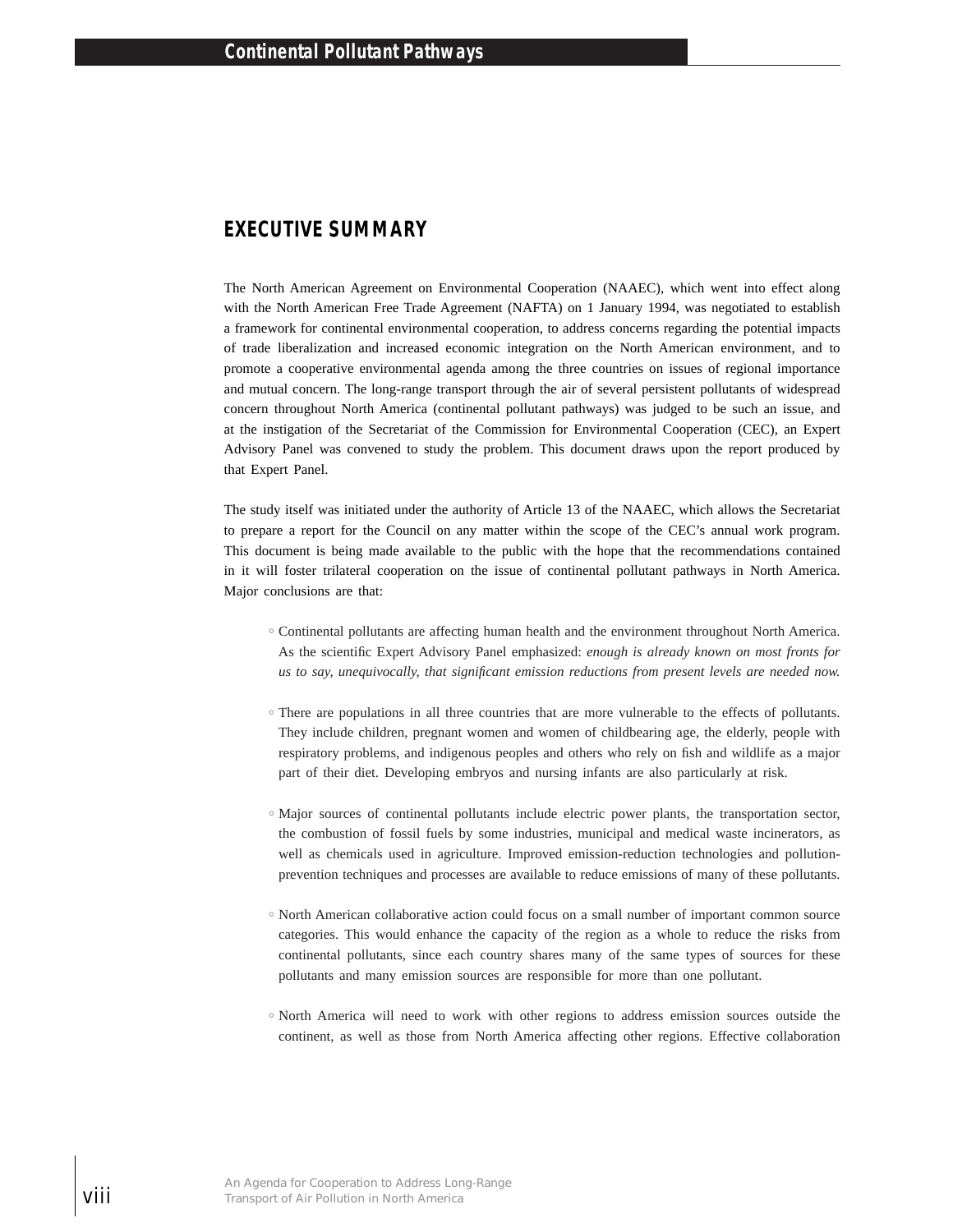on this issue could also strengthen an important international leadership role by demonstrating the potential for multilateral action to address an issue of growing concern for many regions in the world.

- <sup>h</sup> Comprehensive and up-to-date information and understanding are essential for effective and efficient control strategies at the domestic and international levels. The three countries need to coordinate and update emission inventories to make them more comparable and more comprehensive. There is a similar need for collaboration among those involved in ecological research and monitoring of terrestrial and aquatic ecosystems in the three countries, in the development and adoption of indicators of the status and integrity of these systems, and in the sharing of data and information. These approaches, as well as atmospheric monitoring and modeling efforts, are all essential to understanding and addressing the issue of continental pollutant pathways. A greater effort to combine these different activities into a more integrated ecosystemic approach is warranted.
- $\circ$  It is apparent that funds and human resources dedicated to research on and monitoring the continental pollutant pathways issue have declined substantially during recent years. Reversing this trend is essential for understanding the problem of transboundary pollution, taking appropriate action, and evaluating the effectiveness of domestic and international efforts.
- $\circ$  North American ecosystems and weather patterns link three very different countries. Collaborative action will have to take into account the differences in economic and social situations and levels of development in each country, as well as their financial capacities and technological capabilities.

In light of the above, it was concluded that a central issue is the need to establish an effective collaborative mechanism (or mechanisms) with the authority, expertise, and motivation to develop and take the steps that are needed to ensure that the continental pollutant pathways issue becomes, and remains, a significant trinational priority. This will necessitate a long-term commitment and continuing vigilance in order to reduce gradually human and environmental exposure to pollutants released to, formed within, or transported by environmental media.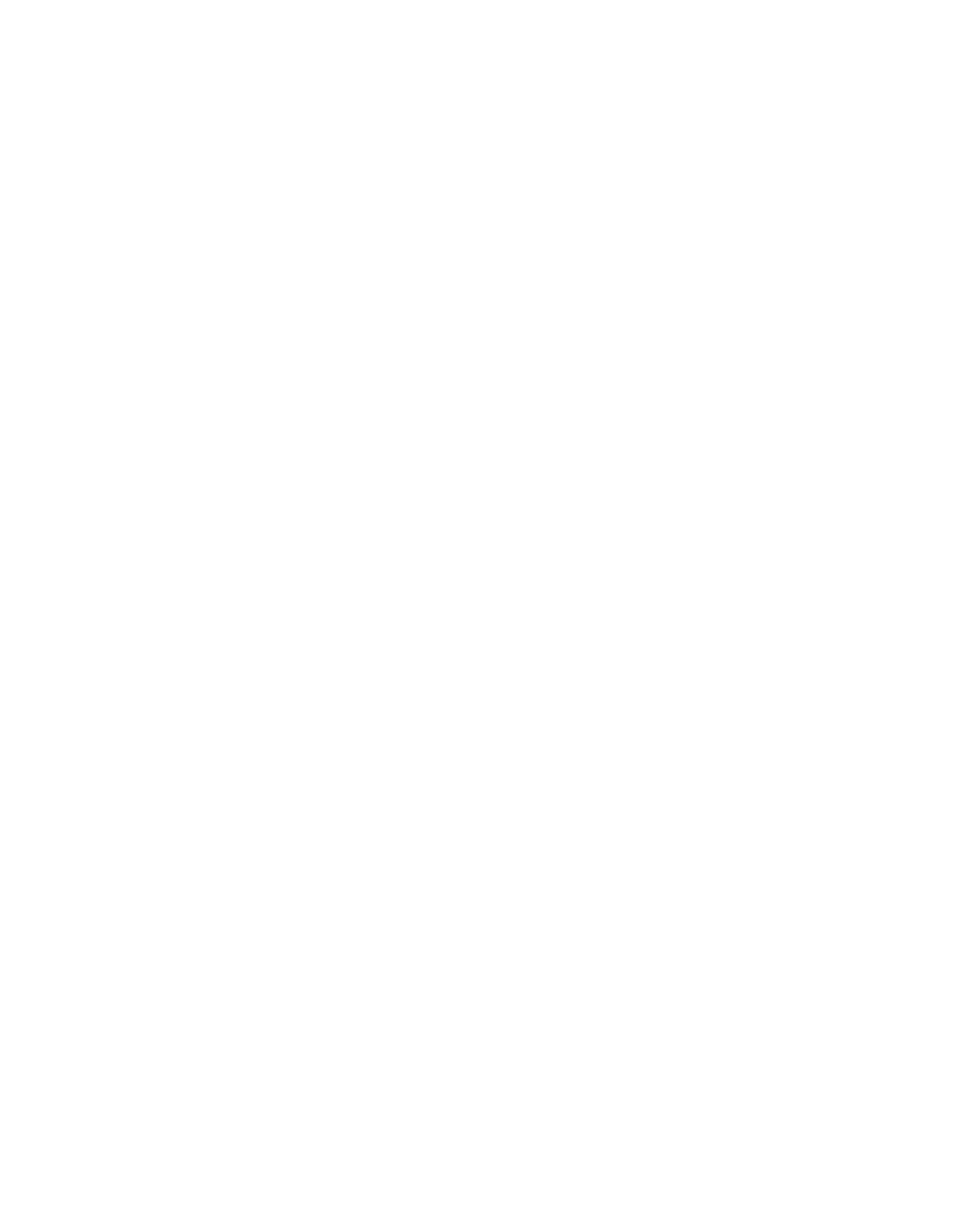# **1.0 INTRODUCTION**

Important changes are occurring in the economic, social and environmental relationships among the three North American countries. Competitiveness and market access are closely tied to the availability and use of modern, efficient, clean technologies. At the same time, the increased trade flows that NAFTA both facilitates and promotes add another complex set of environmental challenges, including some that might have transboundary implications. For example, an increased demand for transportation services, such as highways, effects of deregulated energy markets, and increased production of goods under NAFTA could impact air quality and add to the long-range transport of air pollution in North America, the subject of this review.

Because airborne pollutants travel far, and rapidly, a strategy to mitigate this threat to the North American airshed should be established and given due priority under the rubric of trinational cooperation. Although a number of national, binational, and even global instruments exist, the lack of a North American approach to the complex problems of air pollution is striking. In calling for such a strategy to deal with the longrange transport of air pollution, the CEC Secretariat proposes a cooperative approach, building initially on the coordination of existing programs and resources, and a sustained commitment by the Parties to address and solve this collective problem.

To be sure, the program for enhanced trinational cooperation must recognize that the three nations are at different levels of development, with different capacities to act. In particular, Mexico faces the challenge of limited financial and human resources. However, given the commitment to a long-term strategy and the will to act, the three governments can and should be able to move forward expeditiously to implement an appropriate program to reduce air pollution in North America.

Just as the need for a continental approach to air pollution is pressing, so the timing is ripe for the Parties to act together. This document describes the nature, extent and significance of pollution pathways and recommends further steps to implement a regional response. It draws upon the conclusions of the Report provided by the Expert Advisory Panel on Continental Pollutant Pathways, which provides a science-based overview of these regional pathways by which pollutants travel. [Attachment 1 to this report lists the members of this Panel, and the Consultative and Policy Groups and their alternates.] In addition, some 15 case studies on specific pollutants or on other matters considered by the Panel to be important for a comprehensive understanding of the many aspects of this integrated, cross-media phenomenon were included in the second volume of that report. [Attachment 2 lists those case studies.]

Section 2 provides the rationale for collaborative action on continental pollutants. Subsection 2.1 summarizes the significant human health and environmental impacts of five of the air pollutants addressed in the Panel Report: acid deposition, mercury, ground-level ozone, particulate matter, and persistent organic pollutants (POPs). It emphasizes that these pollutants do not respect national boundaries, limiting the capacity of countries acting unilaterally, and even bilaterally, to safeguard human health and environmental quality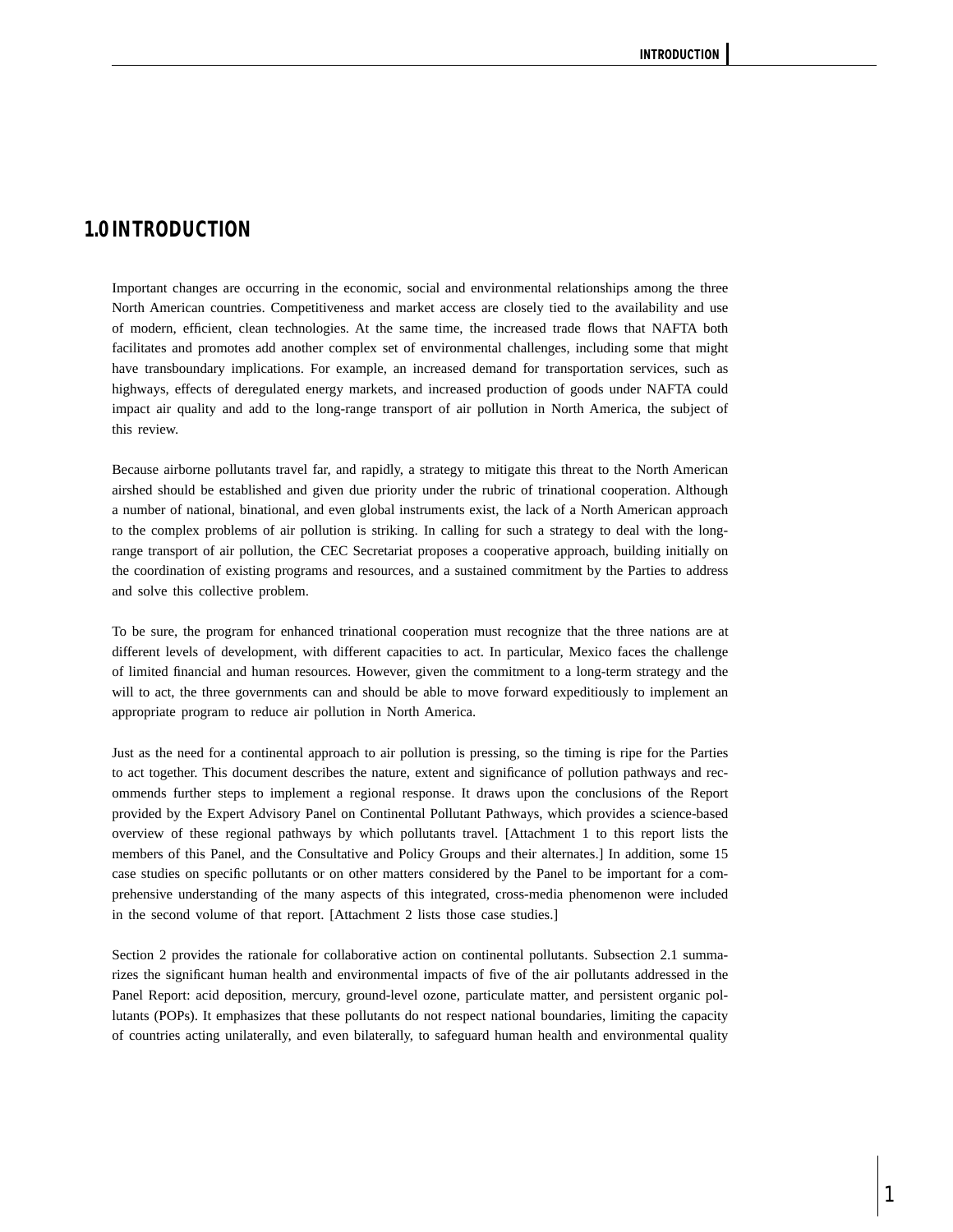within their own borders. Subsection 2.2 further observes that collaborative action focused on a small number of common source categories (i.e., coal-fired electric power facilities, transportation, and municipal and industrial incinerators) could enhance the capacity of the region as a whole to reduce the risks from continental pollutants since (a) each country shares many of the same types of sources of these pollutants, and (b) many of these common source categories are responsible for more than one pollutant. Section 3 reviews various opportunities for collaboration. Finally, Section 4 briefly summarizes the main conclusions of this review and recommends actions to identify priorities and develop plans to reduce anthropogenic releases of pollutants to the atmosphere and other environmental media.

The term *continental pollutant pathways*, as used throughout this document, refers to cross-media phenomena, operating at a variety of spatial and temporal scales, and linking pollutant releases to environmental media, and the subsequent transport and effects of these pollutants on humans and terrestrial and aquatic ecosystems. However, this report is intended to provide an initial focus on pollutants released to, formed within, and transported by the atmosphere, and especially on pollutants or pollutant clusters that are transported long distances across national boundaries—even across continents. It does not consider pollutants whose relatively short atmospheric lifetimes mean that they have only local impacts.

Some continental-scale and global-scale issues that are also part of the continental pollutant pathway phenomenon have not been addressed in this review. Examples include global greenhouse gas pollutants, and pollutants contributing to the depletion of the stratospheric ozone layer and increased ultraviolet radiation. At the same time, the Panel emphasized in its report that these atmospheric changes are also directly related to many of the same emission sources and sectors as those contributing to continental and transboundary airborne pollution issues. The transboundary and continental-scale pollutants shown schematically in **Figure 1** (pathways 1 and 2) and their subsequent routes of exposure to humans and terrestrial and aquatic ecosystems have been the primary focus of attention.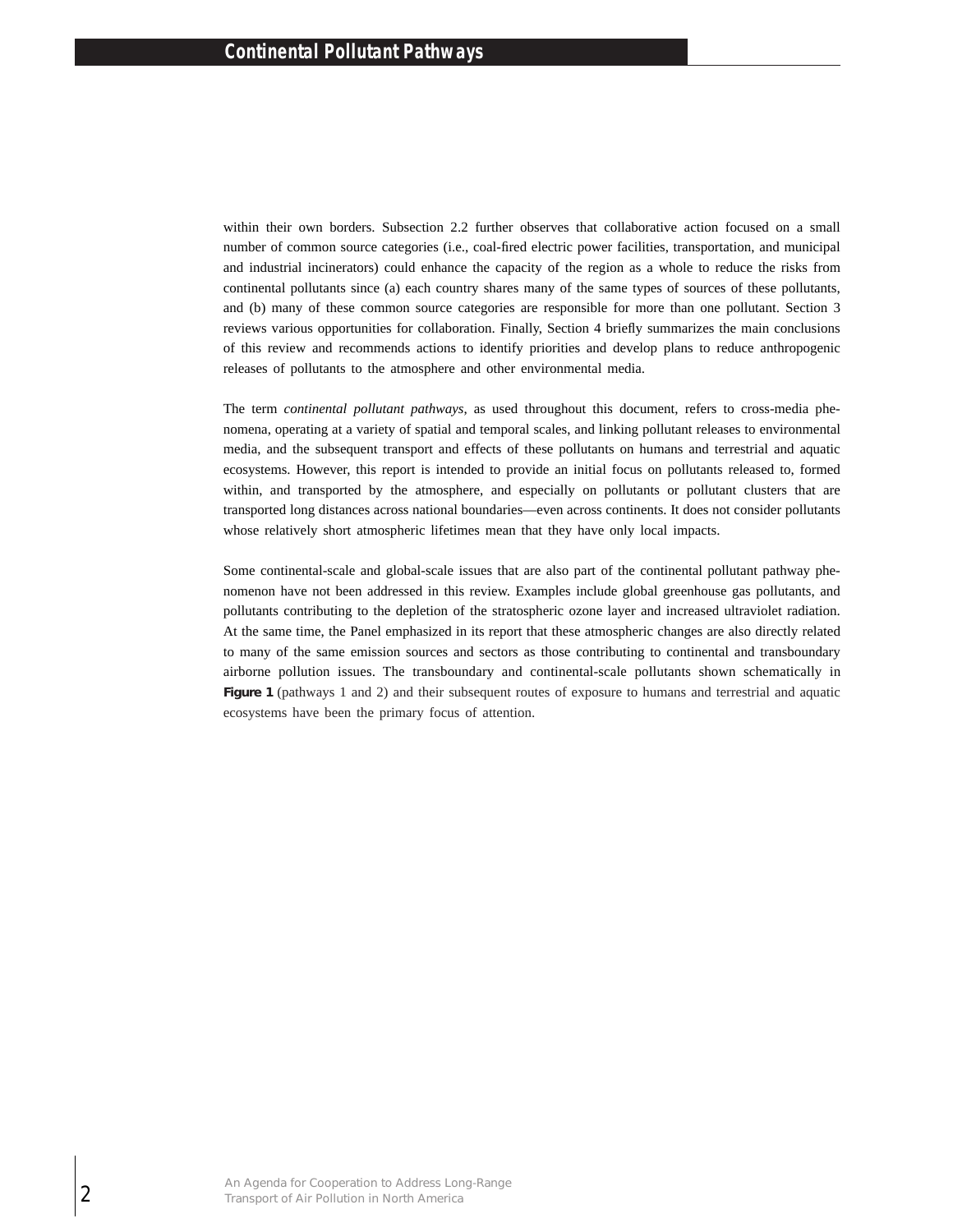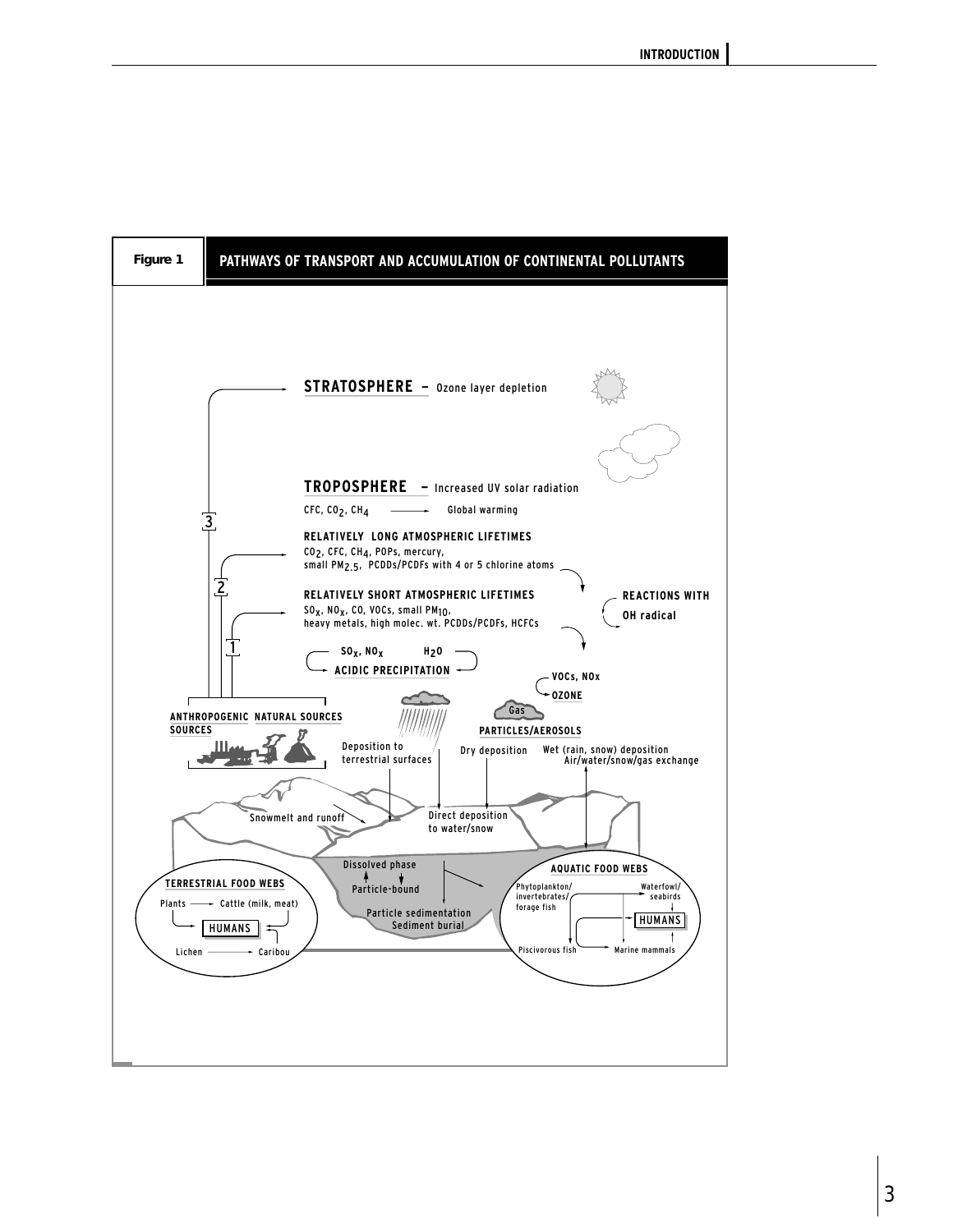# **2.0 CONTINENTAL POLLUTANTS REQUIRE COLLABORATIVE ACTION**

## **2.1 CONTINENTAL POLLUTANT PATHWAYS DO NOT RESPECT NATIONAL BOUNDARIES**

The pollutants described in this report recognize no political boundaries. Once they have been emitted into the atmosphere, their ultimate destination depends in part on their chemical and physical characteristics, and in part on the prevailing meteorological conditions. Due to their relatively heavy weight, for example, large dust particles remain in the atmosphere for only a matter of minutes to a few hours, and thus typically exert only a local influence. At the other extreme, some PCBs can stay aloft for decades, traveling throughout the global atmosphere. As **Table 1** indicates, most of the pollutants listed in this report remain in the atmosphere for several hours to a few days—long enough to cross into neighboring states, provinces or countries.

| <b>Pollutant</b>                        | Atmospheric<br><b>Residence</b><br>Time in Days* | <b>Notes</b>                                                                                                                                |
|-----------------------------------------|--------------------------------------------------|---------------------------------------------------------------------------------------------------------------------------------------------|
| Mercury                                 | $30+$                                            |                                                                                                                                             |
| Persistant Organic<br>Pollutants (POPs) | $1 - 30 +$                                       | Vapor pressure- and temperature-<br>dependent; final destination may be<br>much farther away due to the<br>"grasshopper effect" (see below) |
| <b>Dioxins</b>                          | $3 - 7$                                          | Tetra/Penta-chlorinated                                                                                                                     |
| Volatile Organic<br>Compounds (VOCs)    | $0.1 - 7 +$                                      | Species-specific, ranging from<br>minutes (isoprene) to days (butane)<br>or even years (methane)                                            |
| Ozone                                   | $3 - 5$                                          |                                                                                                                                             |
| Nitrogen oxides                         | $1 - 5$                                          | Species-specific                                                                                                                            |
| Sulfur dioxide                          | $1 - 2$                                          |                                                                                                                                             |
| Large particles                         | $<$ 1                                            |                                                                                                                                             |
| Fine particles                          | $8 - 10$                                         | $< 2.5 \mu m$                                                                                                                               |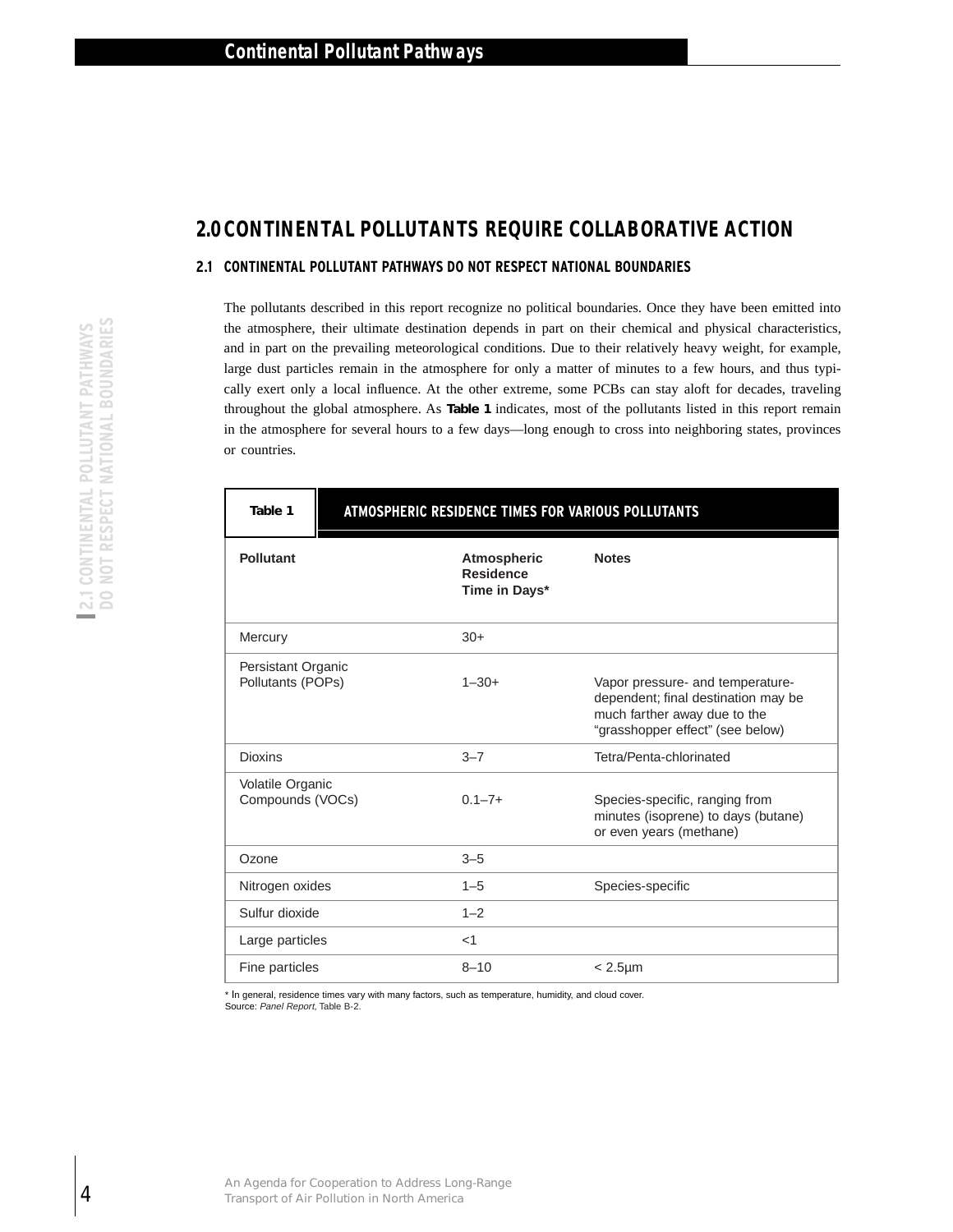**Figure 2** depicts the surface wind patterns that are more or less typical for the month of July in North America. It illustrates how these windflows, or "transportation corridors" can carry atmospheric pollutants in various directions across the continent. Similarly, **Figure 3** shows the calculated back-trajectories for the pesticide toxaphene found in a number of precipitation samples taken in 1989-1990 in Egbert, Ontario.

The resulting interconnectedness of North American pollution problems is extensive. It is estimated, for example, that more than half of the ground-level ozone in Toronto on a hot summer day originates in the United States.<sup>1</sup> Emissions of various pollutants in Los Angeles and San Diego are thought by some experts



Source: From Bryson and Hare 1974, quoted in the United States-Canada Memorandum of Intent on Transboundary Air Pollution, MCARLO Interim Model Profile, July 1981.

<sup>1</sup> This was the conclusion of Ontario's Ministry of Environment and Energy and transmitted to the US EPA in the submission, *National Ambient Air Quality Standards—Proposed Decisions on Particulate Matter and Ozone,* of 6 March 1997.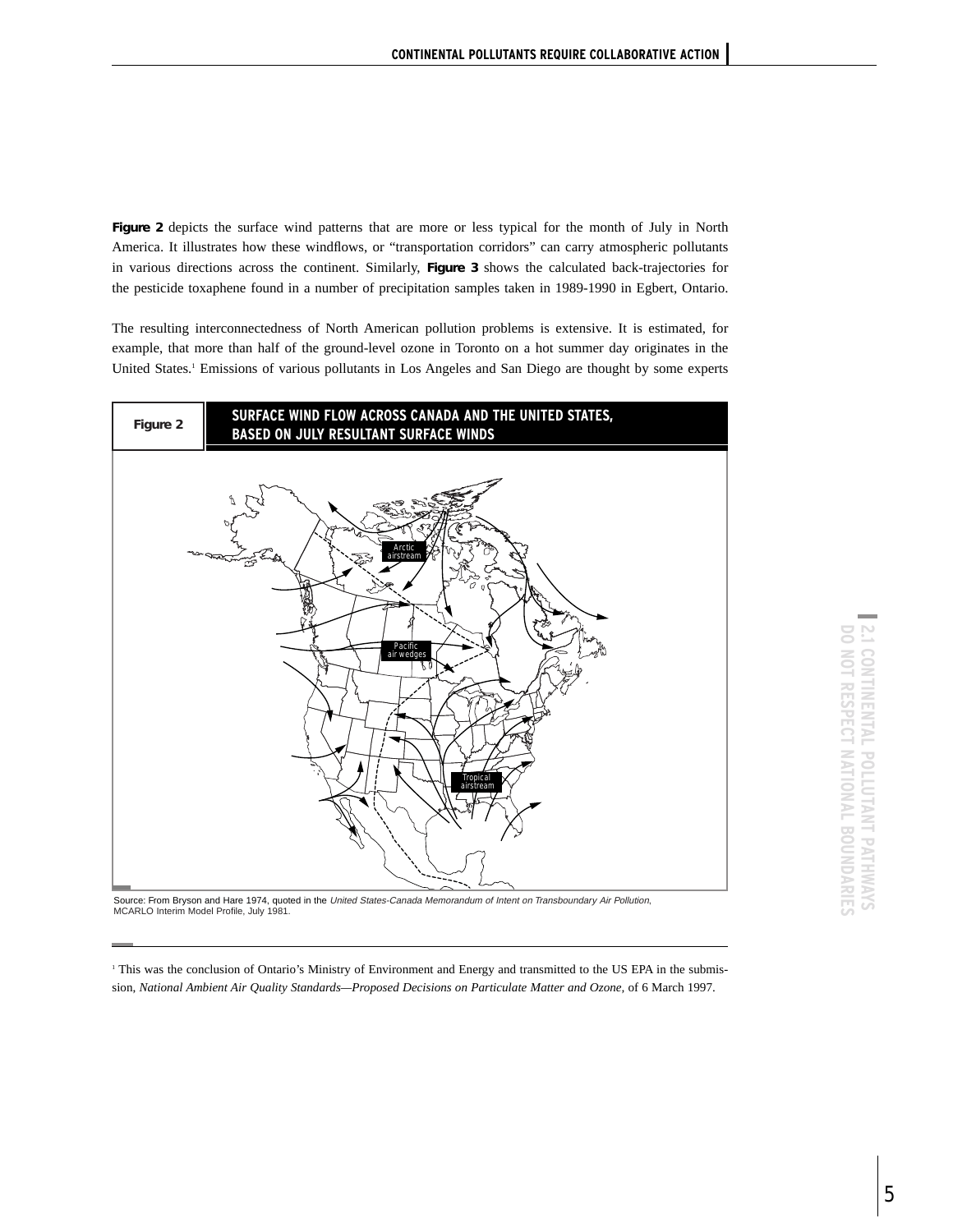

Source for the figure is R.M. Hoff et al. 1993. Measurement of PCCs in air in southern Ontario. Chemosphere 27: 2057-2062. Source for toxaphene usage data is E.C. Voldner and W. H. Schroeder 1989. Modelling of atmospheric transport and deposition of toxaphene into the Great Lakes ecosystem. Atmos. Environ. 23: 1949-61. Toxaphene usage data are from 1980, unless otherwise specified.

to contribute to the high levels of air pollution in Tijuana. Some semi-volatile chemicals released throughout North America and elsewhere are concentrating in cold regions such as the Arctic and the high mountainous regions in all three countries. Ontario is a major contributor to sulfur loadings in Vermont and New Hampshire. Researchers have discovered significantly elevated concentrations of mercury and persistent organic pollutants in fish, soil, and the breast milk of native women in the Arctic. The atmospheric "region of influence" is very large. A proportion, in some cases a major proportion, of the airborne pollutants reaching any location will have originated hundreds or even thousands of kilometers away.

While the emissions of these pollutants in North America are significant and must be reduced, the three countries cannot solve the problem associated with long-range transport alone. Emissions from sources outside the continent contribute to pollution concerns in North America. Atmospheric deposition of pollutants such as PCBs, DDT and other pollutants have been tracked to sources in Europe and Asia. **Figure 4** traces the airborne pathway taken by the thousands of tons of fine particulate matter (clay and soot particles with adsorbed PCBs, DDT-related compounds, and various herbicides and insecticides) originating in Siberia that were deposited as "brown snow" in the central Canadian Arctic in late April 1988. Although the transport of such pollutants from outside North America to regions such as the Arctic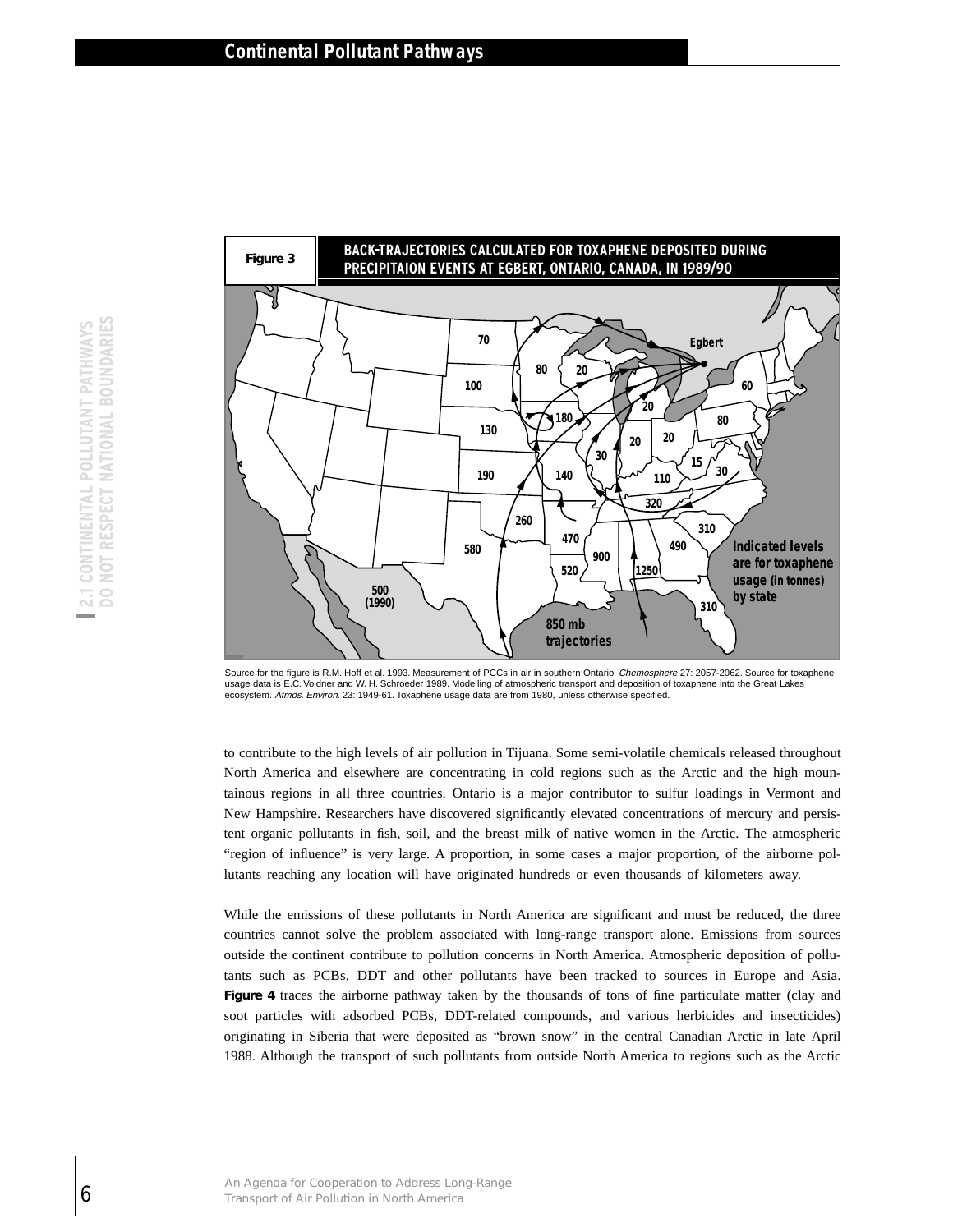

Source: H.E. Welch, et al. 1992. Brown snow: A long-range transport event in the Canadian Arctic. Env. Sci. Tec. 25: 280-286.

is well documented, more data are needed to define the relationship of North America as a source and receptor of air pollution with other continents and regions.

## **2.2 CONTINENTAL POLLUTANTS POSE SIGNIFICANT RISKS TO HUMAN HEALTH AND THE ENVIRONMENT**

The continental pollutant pathways phenomenon is thus a regional manifestation of a larger global challenge. The focus in this review has been on pathways of air pollutants with atmospheric lifetimes ranging from hours to months and their subsequent terrestrial and aquatic pathways and food webs that result in exposure to humans and the environment. At a global scale, there is clear evidence that the Earth's capacity to assimilate pollutants generated by human activities is being exceeded. The productive capacity of terrestrial and aquatic ecosystems is also at risk, and there are clear signals that pollutants released to, formed within, and transported by the atmosphere are a significant factor in the loss of global biodiversity.

The atmosphere is, in a global sense, the "lungs of the planet," and its health and integrity are essential. While it is obvious that the health and integrity of planetary life-support systems are critical to the longterm health of humans, as well as to their social and economic well-being, they are often taken for granted. It is difficult to mobilize public and political support for threats that seem vague, distant, and without clear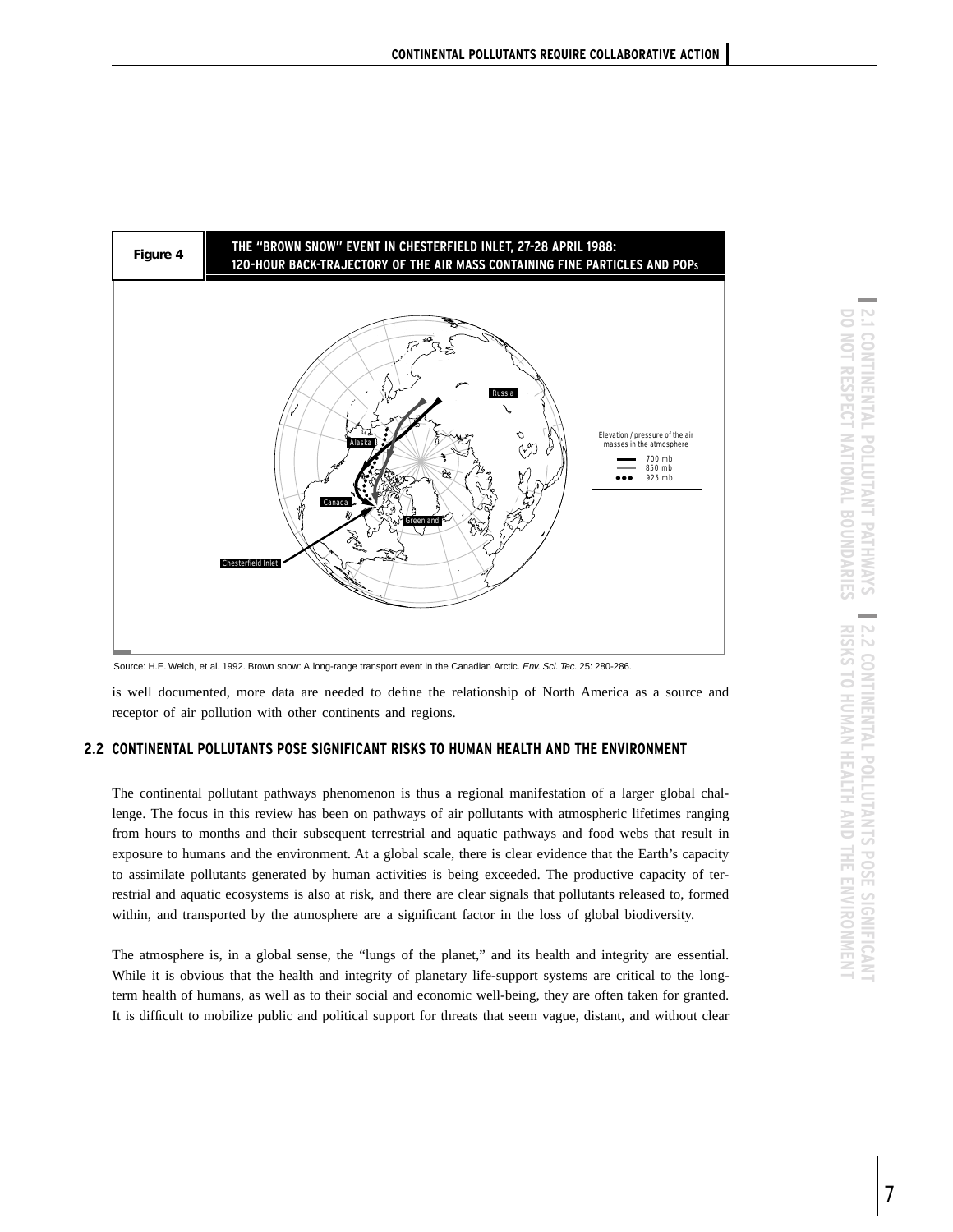and simple solutions. There is, however, a growing recognition of the need to address some of the threats at the international level.

The following review of five pollutants (acid deposition, mercury, ground-level ozone, particulate matter, and POPs), addressed as case studies in the Panel Report, provides a brief summary of their anthropogenic sources, the means by which they are released to, formed within, and transported—often over very long distances—by the atmosphere, and the major exposure pathways that pose the greatest risks to human health and the environment.<sup>2</sup> The Panel Report emphasizes that these pollutants do not represent a complete list of the continental pollutants of concern, and are presented only as examples. The Panel Report also observes, for example, that various emerging issues such as endocrine disrupters and the airborne transport of biological pests and pathogens should also be monitored and evaluated for the potential need for cooperative action in the future.

## **2.2.1 ACID DEPOSITION**

Acid deposition can occur in two ways. "Wet deposition" occurs when emissions of sulfur oxides  $(SO<sub>x</sub>)$ , primarily sulfur dioxide  $(SO<sub>2</sub>)$ , and nitrogen oxides  $(NO<sub>X</sub>)$  are transformed into acids in the atmosphere and then fall to earth as fog, rain, hail or snow. "Dry deposition" occurs when these acid aerosols are brought to earth by gravity or other non-precipitative means. Despite intensive abatement efforts in recent years, sulfur compounds of anthropogenic (human-generated) origin make up about two-thirds of acid deposition in eastern North America, with nitrogen compounds contributing the remaining one-third. Approximately 60 percent of Canada's SO<sub>2</sub> emissions result from oil and gas processing and the smelting of sulfur-rich ores, and about 22 percent from the burning of sulfur containing coals or heavy oil, particularly in electric power plants.3 The situation is somewhat different in the United States, where power plants account for about two-thirds of  $SO_2$  emissions, with most of the remaining emissions coming from the combustion of fossil fuels in industrial and manufacturing processes. Estimates for Mexico are that about one-half come from the increasing reliance on the electric power generation sector. The bulk of  $NO<sub>X</sub>$ emissions in all three countries similarly comes from fossil fuel combustion in motor vehicles and power plants, or the manufacturing of nitric acid or nitrated materials. At the international is<br>very of the pollutions to the Panel sources, the means by which they are relaxed to discusse<br>the same Sources, the means by which they are relaxed to discusse the forener<br>sources, the means by whic

The human health impacts of acid aerosols are well documented. They can cause serious cardiorespiratory damage. Prolonged exposure can lead to chronic bronchitis. Acid deposition can also mobilize heavy metals such as copper, cadmium, zinc, aluminum, lead, and mercury from soil and bedrock. These metals can

<sup>2</sup> Unless otherwise noted, the descriptions in this section are based on the Panel Report and the case studies it contains.

<sup>3</sup> International Joint Commission 1996. *Canada—United States Air Quality Agreement: Progress Report 1996.* Ottawa.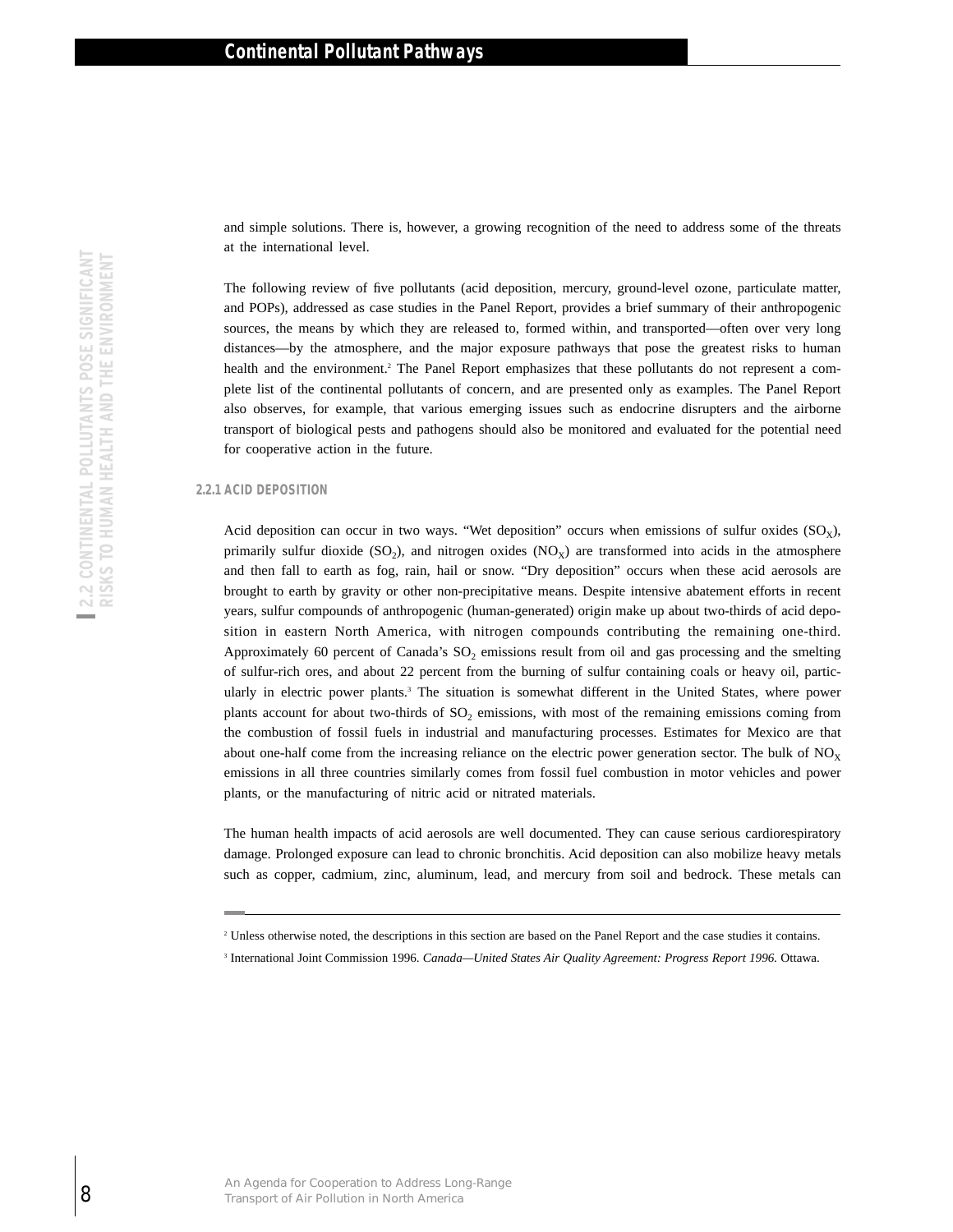subsequently reach humans through plants, animals or drinking water. Aluminum has been linked to Alzheimer's disease, and high concentrations of various other metals in the body can have toxic effects.

The environmental impacts of acid deposition are legion and costly. It has been implicated, for example, in the acceleration of metal corrosion; the erosion of limestone, marble and chalk (which are used as building stone), and concrete; and in the decline and loss of fish populations in thousands of lakes and streams in eastern North America. While acid deposition may not directly kill trees, it can harm forests by causing leaf damage, limiting the availability of nutrients in the soil, and releasing toxic substances such as heavy metals (e.g., aluminum) in the soil. In Canada alone, it is estimated that acidic deposition causes yearly damage of approximately C \$1 billion to forestry, tourism, and agricultural industries.4

Although acid deposition has traditionally been seen as a transboundary issue facing the northeastern United States and southeastern Canada, it is pervasive across the continent. Whereas dry deposition typically occurs close to the source of the  $SO_2$  or  $NO<sub>x</sub>$  emissions, wet deposition can occur thousands of kilometers away. Acid deposition has been detected in Mexico City and is prevalent throughout Mexico's east coast, where it is damaging such national treasures as the Mayan monuments, which are made of acid-sensitive limestone. Acidic deposition in the Arctic has been traced to sources thousands of kilometers away in North America, Europe and Asia.

Acid deposition illustrates the problem of addressing pollutants from a local perspective only. Early efforts to minimize the local effects of fossil fuel combustion at electric utilities and smelters led to the construction of high smokestacks, designed to allow the emissions to spread out as the prevailing winds scattered them far from the communities at the base of the stacks. While the higher stacks partially alleviated local problems, they have exacerbated those in distant sites such as the Arctic and the east coast of Mexico, where there are few local emission sources of acidic substances.

## **2.2.2 MERCURY**

Mercury is a natural element found in air, water, land, and biota. However, anthropogenic sources have increased substantially since the beginning of the industrial era and may now be responsible for one-half or more of total emissions to the atmosphere each year. <sup>5</sup> The main anthropogenic sources include coalfired electric power plants, waste incinerators, chlor-alkali facilities using the mercury cell process, landfills, primary copper and lead smelters, and cement manufacturers. In addition, a significant proportion of the

<sup>4</sup> Environment Canada 1996. *State of Canada's Environment,* 1996. Ottawa (SOER 1996).

<sup>&</sup>lt;sup>5</sup> The case study in the Panel Report cites a published estimate of 70 percent.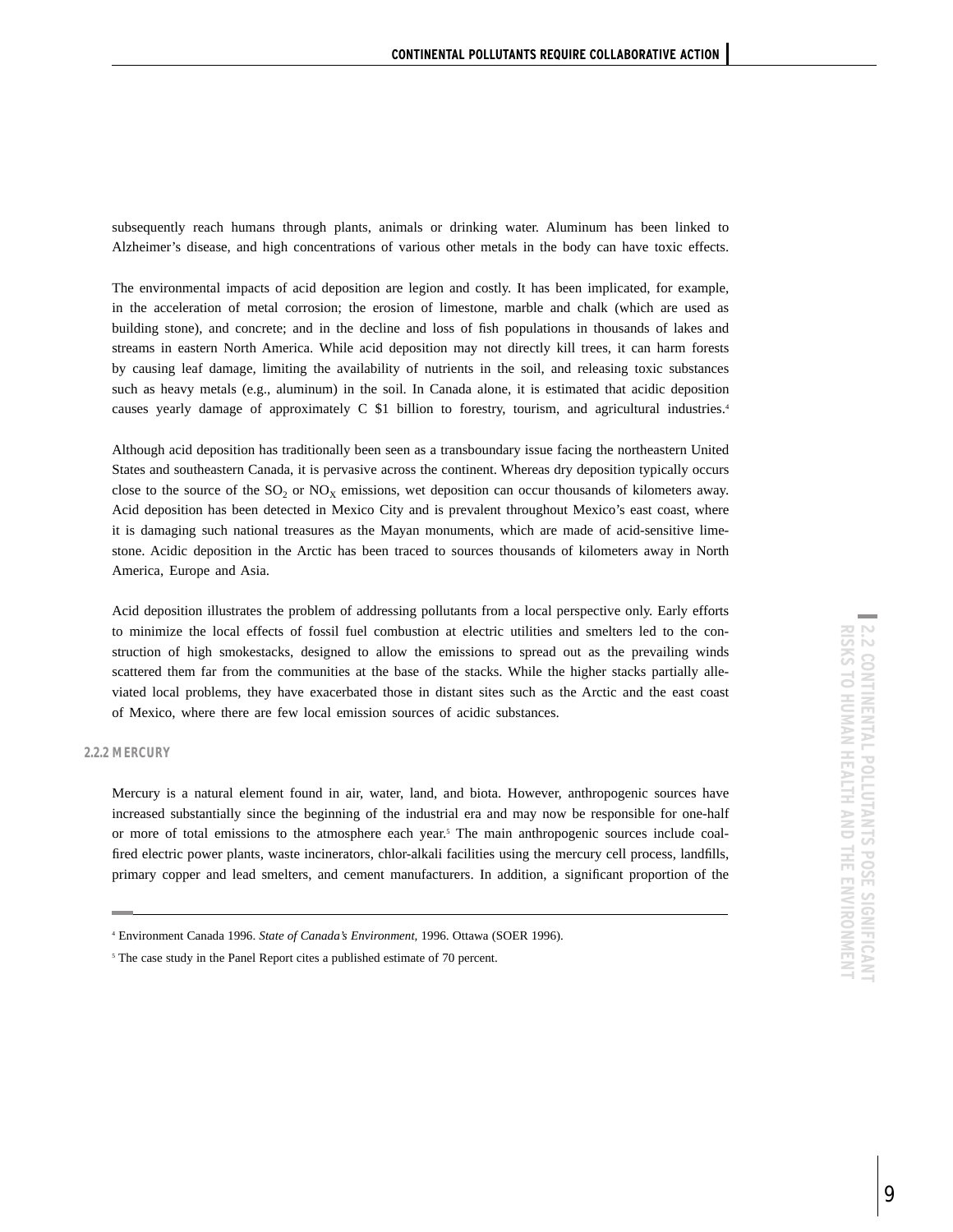mercury emitted to the atmosphere from oceans, terrestrial, and vegetative sources is actually due to the re-emission of previous anthropogenic releases of mercury to environmental media.<sup>6</sup>

As the Panel Report observes, these and other anthropogenic emissions have probably increased the global atmospheric burden of mercury by two- to five-fold. German researchers estimate that concentrations in the air over the Atlantic Ocean in the northern hemisphere, far from any industrial source, have increased by 1.5 percent per year between 1977 and 1990.7 A major proportion of the mercury present in the atmosphere is elemental mercury, which is extremely volatile and, in its gaseous form, has an estimated atmospheric residence time ranging from three months to two years.

The mercury case study included in the Panel Report indicates that the industrial areas of the United States and Canada are the main sources of airborne mercury in North America. A significant proportion of these emissions circulate far beyond their sources, resulting in elevated levels throughout North America, particularly in the northeastern United States, eastern Canada, and the Arctic. For example, a recent Environment Canada study indicates that major atmospheric pathways of mercury into Canada are from the Atlantic Coast of the United States northward and from Eurasia over the Arctic. The Environment Canada study found that mercury levels in the blood of loons in the Canadian Maritimes are more than twice as high as in the Great Lakes or the northwestern United States. As well, the International Air Quality Advisory Board of the IJC stated that if shifts in electrical power production result in increased generation by the coal-fired utilities in US midwestern states, there should be concern about an increase in emissions of mercury, which would be transferred and deposited into downwind areas, including the Great Lakes Basin.<sup>8</sup> In another study, researchers have found that high concentrations of mercury precipitation in the Lake Champlain Basin in Vermont are traceable to air masses arriving from the northwest in Canada and from the southwest, originating in the US Midwest.9 In the Arctic, elevated levels of mercury appear to be attributable in part to distant sources, including those in Europe and Russia. Fremission or previous anthropogenic releases to<br>As the Paule Report observes, these and other aims of Air Pollution Cocases, these and other aims and policy<br>by LS percent per year between 1977 and 1990;<br> $\frac{1}{2}$  Polen a

Elevated levels of mercury pose significant risks both to the natural environment and to human health. Organic mercury compounds can inhibit photosynthesis and growth in phytoplankton, and have caused death and reproductive failure in birds.<sup>10</sup> Aquatic ecosystems are particularly susceptible to high mercury concentrations. Methylmercury can bioaccumulate through the food chain in aquatic systems to reach levels in predatory fish that are thousands of times greater than those found in the water. Humans and animals

<sup>6</sup> EPA 1996. *Mercury Study Report to Congress.* Office of Air Quality Planning and Standards and Office of Research and Development.

<sup>7</sup> As reported in the *Globe and Mail*, 8 April 1997.

<sup>8</sup> International Air Quality Advisory Board statement on the recent Federal Energy Regulatory Commission Ruling concerning open access by public utilities, 18 April 1996.

<sup>9</sup> EPA 1994. *Deposition of Air Pollutants to the Great Waters: First Report to Congress.* Office of Air Quality Planning and Standards.

<sup>10</sup> *SOER* 1996.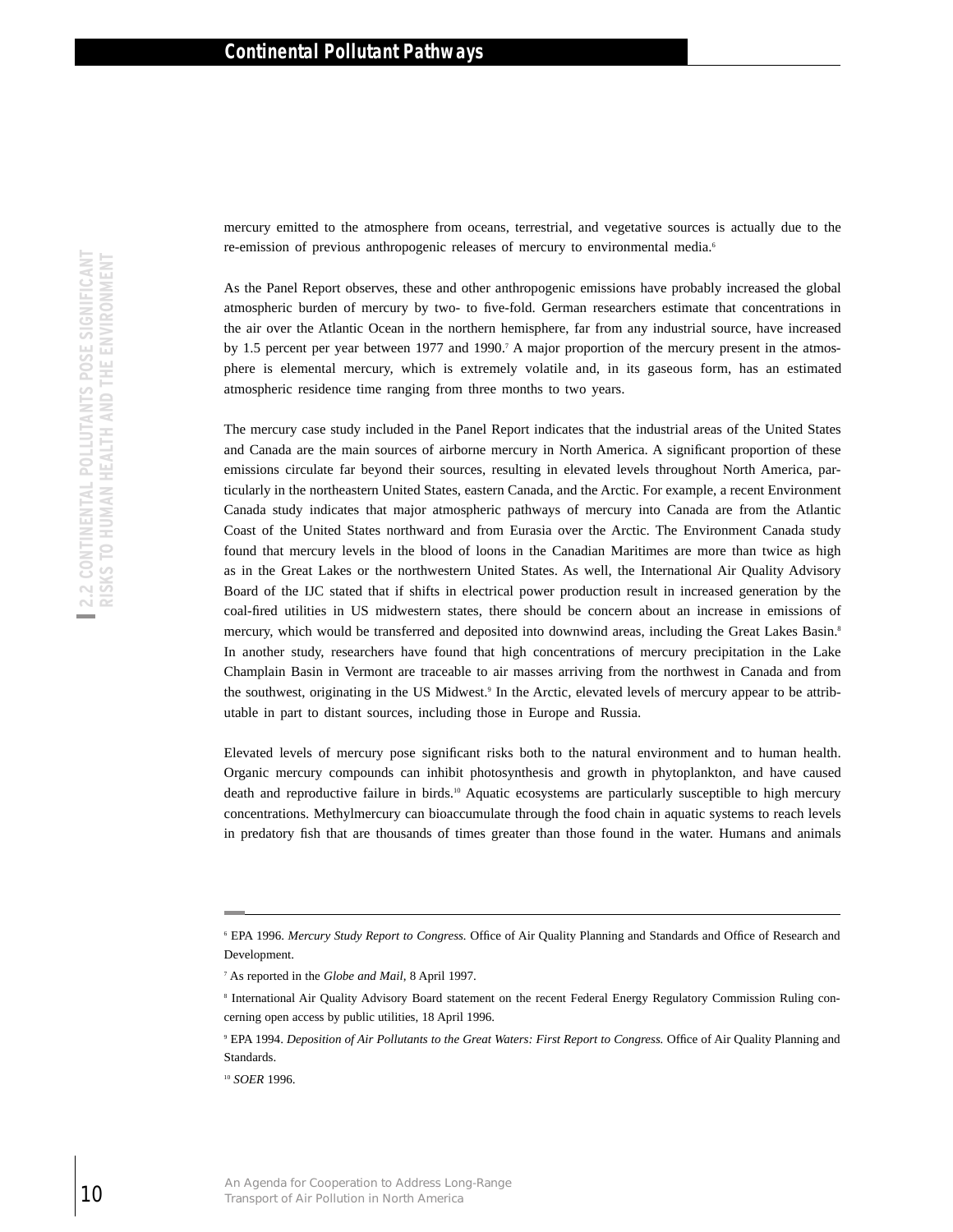then become exposed to mercury by eating fish. This problem is so prevalent that five Canadian provinces and over 35 US states have issued health advisories to reduce the consumption of certain freshwater fish that are known to contain excessive levels of mercury.

Exposure to inorganic mercury can cause liver and kidney damage. Mercury can also cause reproductive problems, such as infertility and delayed pregnancy. Methylmercury is a potent neurotoxin, causing loss of sensation, tunnel vision, lack of coordination, and impairment of speech, hearing and gait, as well as tremors and hallucinations. Because methylmercury is fetotoxic, affecting embryonic development and causing fetal malformations, pregnant women, the developing fetus, nursing infants, and young children are most at risk from exposure to excessive levels of mercury.<sup>11</sup> The neurobehavioral effects of mercury are particularly important where a high percentage of the population is in the developmental stage, as in Mexico, where 40 percent of the population is of reproductive age (15 to 44 years of age). However, even in the United States, data contained in a draft US Environmental Protection Agency (EPA) report on mercury allow the calculation of the number of US women of childbearing age who have been exposed to sufficient levels of the substance to affect the brain development of their babies as possibly numbering as many as 85,000.12

## **2.2.3 OZONE**

Ground-level ozone, the primary component of smog, is an important air pollution problem shared by all three countries.13 Canada and the United States have high levels of ozone in most major cities, particularly in the east, and photochemical smog is a primary air pollution problem in Mexico City. Ozone is produced as a result of the reactions of nitrogen oxides  $(NO<sub>x</sub>)$  and volatile organic compounds  $(VOCs)$ in the presence of sunlight. In all three countries, fossil fuel combustion by electric utilities and transport vehicles is the major source of  $NO<sub>X</sub>$ . The transportation sector is also a major source of VOCs. Other sources of VOCs include incinerators, gasoline fuel vapors, paints and solvents, and various industrial processes.

Ozone can cause significant human health problems, particularly for young children, the elderly, and people who are active outside during the summer months. Its effects include significant impairment of lung functioning—with symptoms such as coughing, shortness of breath, pain on deep inspiration, throat dryness,

<sup>&</sup>lt;sup>11</sup> Chiho Watanabe and Hiroshi Satoh 1995. Evolution of our understanding of methylmercury as a health threat. Department of Environmental Health Sciences, Tohoku University School of Medicine, Sendai, Japan. Prepared as a background paper for the Workshop on Risk Assessment Methodology for Neurobehavioral Toxicity convened by the Scientific Group on Methodologies for the Safety Evaluation of Chemicals (SGOMSEC), held 12-17 June 1994 in Rochester, New York.

<sup>12</sup> Based upon figures provided in EPA 1996. *Draft Mercury Study Report to Congress.* Office of Air Quality Planning and Standards and Office of Research and Development.

<sup>&</sup>lt;sup>13</sup> Ground-level ozone should not be confused with the ozone layer, which is located in the stratosphere at higher altitude.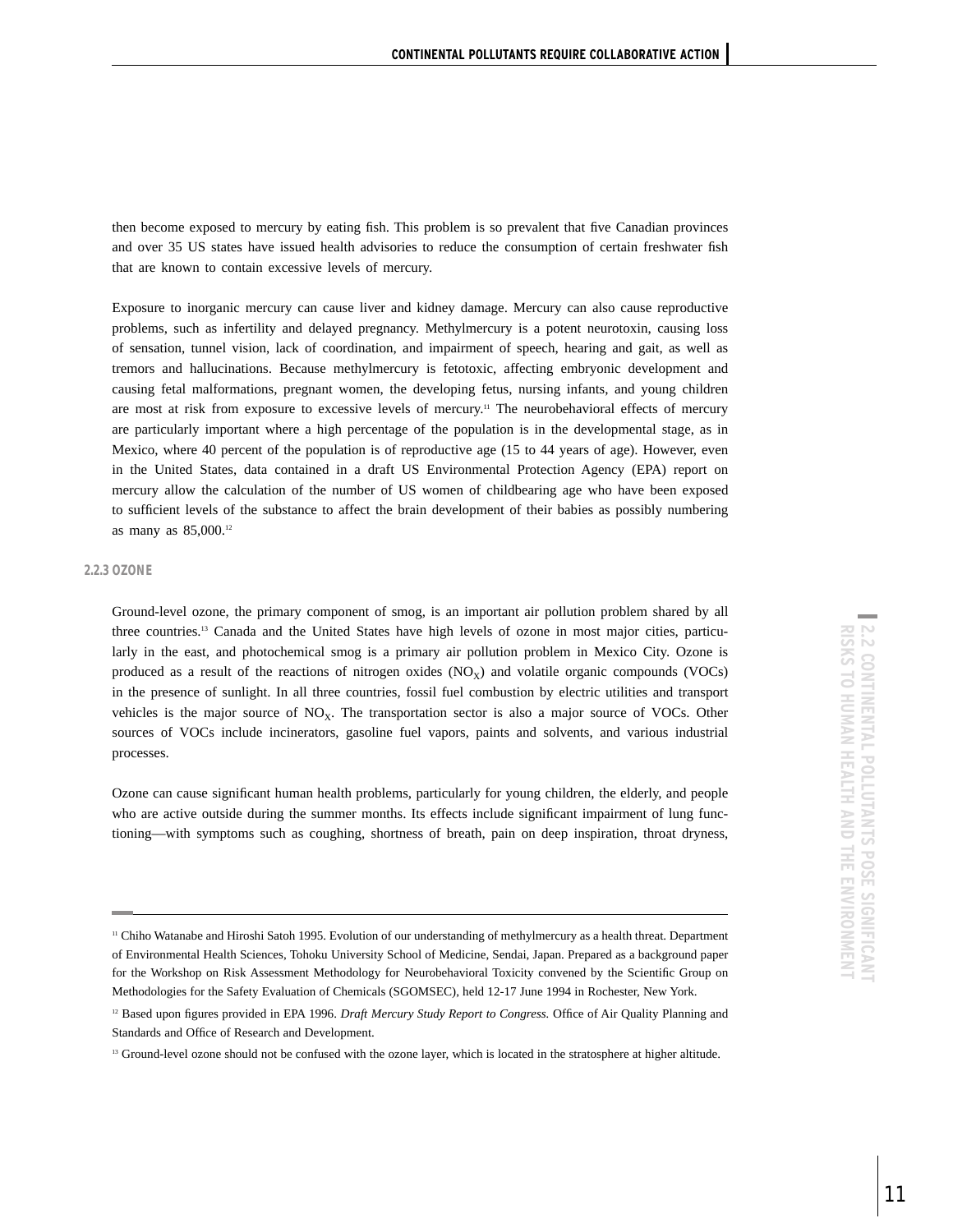wheezing, chest tightness—and inhibition or interference with the immune system. American and Canadian research has repeatedly documented a strong correlation between episodic high ozone levels and rates of hospitalization and worker absenteeism.<sup>14</sup> One Ontario study concluded, for example, that "five percent of daily hospital admissions due to respiratory problems in the months of May to August were associated with ozone."<sup>15</sup> And based on studies by Health Canada and others, Ontario's Ministry of Environment and Energy estimates that smog causes about 1,800 premature deaths per year in Ontario alone.<sup>16</sup>

Ozone also causes significant harm, even death, to plants and forests. It can induce cracking in rubber and plastic compounds that are stretched or under pressure.17 The tendency of ozone to cause textile dyes to fade has forced the textile industry to develop ozone-resistant dyes and chemicals. These tend to be more expensive and have poor dyeing properties.

Although ozone and smog have long been understood to have serious health and environmental effects, they have often been viewed as local issues. Recently, however, aided by the work of such groups as the Ozone Transport Assessment Group (OTAG) and the Ozone Transport Commission (OTC), research in North America has confirmed that both ozone and its precursors,  $NO<sub>X</sub>$  and VOCs, can travel relatively long distances in the atmosphere and be transported from region to region. A recent US study concluded that the typical transport range of ozone is 240 to 800 kilometers, depending on meteorological conditions.18 However, its precursors can remain aloft even longer and travel much farther. Example the cooperation of Cooperation (Scotlandia for Cooperation) produces Long-Range 12 Transport of Air Pole Distribution to the Content of an IR Although the Content of America Content Content Significant harm, even

Some of the major ozone transportation corridors of concern in North America include:<sup>19</sup>

- $\circ$  the East Coast from Washington, D.C., to Maine and the southern Canadian maritime provinces;
- $\circ$  mid-continent transport, including the Lake Michigan, Lake Erie, and Lake Ontario air basins, the industrial areas of the midwestern United States, and the corridor stretching through southern Ontario and along the St. Lawrence River from Windsor, Ontario, to Quebec City;
- $\circ$  the Gulf Coast region, including much of the Texas and Louisiana coast and adjacent inland areas; and
- $\circ$  intra- and interbasin transport in southern and central California.

<sup>16</sup> The figure is reported in two news releases of the Ontario Ministry of Environment and Energy: "Minister announces new measure to reduce smog particles," 21 May 1997, and "Sterling says proposed U.S. smog standards not tough enough," 14 March 1997. [<http://www.ene.gov.on.ca/envision/news>](http://www.ene.gov.on.ca/envision/news)

<sup>17</sup> The first effect of elevated ozone levels noticed in Los Angeles was the cracking of rubber. Indeed, in the 1950s rubber cracking was used to monitor ozone concentrations in the atmosphere.

<sup>18</sup> Northeast States for Coordinated Air Use Management 1997. *The Long-Range Transport of Ozone and Its Precursors in the Eastern United States.*

<sup>19</sup> There are other significant ozone areas of concern, including Atlanta and Mexico City. There are no obvious air transport corridors located in these areas, however.

<sup>&</sup>lt;sup>14</sup> See for example, R. Burnett et al. 1997. Association between ozone and hospitalization for respiratory diseases in 16 Canadian cities, *Environmental Research* 72: 24–31.

<sup>&</sup>lt;sup>15</sup> R. Burnett et al. 1994. Effects of low ambient levels of ozone and sulfates on the frequency of respiratory admissions to Ontario hospitals, *Environmental Research* 65: 172–194.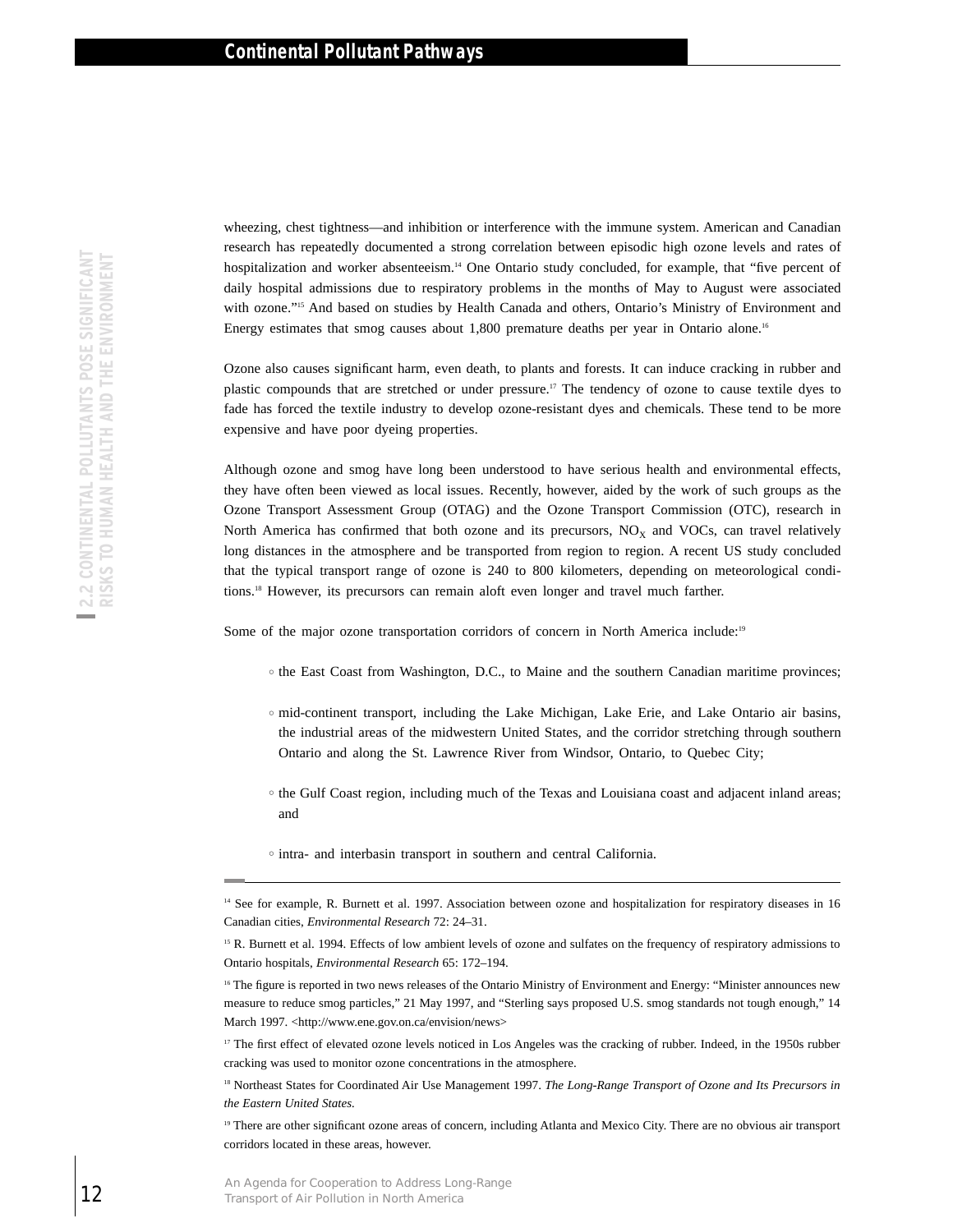Given that its levels are additive, ozone or its precursors arriving from elsewhere can create dangerous conditions even where local emissions are only moderate. Research thus suggests, for example, that some of the ozone created in the Ohio Valley results from emissions of  $NO<sub>X</sub>$  and VOCs from the midwestern United States, and that this Ohio Valley ozone in turn flows into Canada, where it raises ozone levels in southern Ontario.

## **2.2.4 PARTICULATE MATTER**

"Particulate matter" (PM) is a broad category of air pollutants that includes a range of small solids or liquids that vary in size and chemical composition. Some particles are acidic "acid aerosols." There are particles composed of relatively benign materials and others that include toxic substances, such as heavy metals, polycyclic aromatic hydrocarbons, as well as numerous other organic compounds. Particulate matter can be caused by natural sources, such as sea salt, dust, smoke, and volcanic ash. Major anthropogenic sources include industrial activities (such as mining and quarrying), incineration, roads, agriculture, construction, and various grinding and pulverizing activities. Fuel combustion in vehicles and power plants is the most significant source of the smaller particles—those judged as potentially the most hazardous.

The continental pathways by which particulate matter is disseminated are not well understood. Generalizations are difficult due to the vast array of emission sources and the complex chemistry involved. Small particles are produced throughout the daylight hours, as well as at night under some conditions. They typically reside in the atmosphere for hours or days before aggregating or condensing to form larger particles. The largest of these particles can settle rapidly. Smaller particles, though, can remain aloft for days or even weeks, traveling thousands of kilometers. Some fine particles containing mercury, dioxin and POPs can also be re-injected into the atmosphere by a variety of mechanisms, moving considerable distances from their original sources.

Until recently, most of the concern about particulates has focused on visibility, corrosion, and the erosion of stone and cement buildings. Scientific evidence increasingly demonstrates, however, that human health risks may be far more serious than previously believed. Known as  $PM_{10}$  because they measure 10 micrometers or less in diameter, inhalable particles have been implicated in chronic lung disease since 1979. A 1994 study by researchers at Harvard University estimated that 60,000 people die each year in the United States from the effects of fine particulate air pollution.<sup>20</sup> More recent studies suggest that certain types of particulate matter are also associated with pulmonary and heart diseases. In January 1995, a groundbreaking British study suggested that deaths due to particulate matter are caused primarily by particles measuring 2.5 micrometers or less.<sup>21</sup> Subsequent research supports the association between concentrations of fine par-

<sup>20</sup> D.W. Dockery and C.A. Pope III 1994. Acute respiratory effects of particulate air pollution, *Annual Review of Public Health* 15: 107–132.

<sup>21</sup> A. Seaton et al. 1995. Particulate air pollution and acute health effects, *Lancet* 345 (January 21): 176-178. Although the mechanism by which such particles cause mortality is not yet well understood, the *Lancet* article and subsequent research demonstrates that such particles, if insoluble, can lodge for months or even years in the alveoli of the lungs where gas exchange into the bloodstream takes place. If soluble, the particles can pass into the bloodstream within minutes.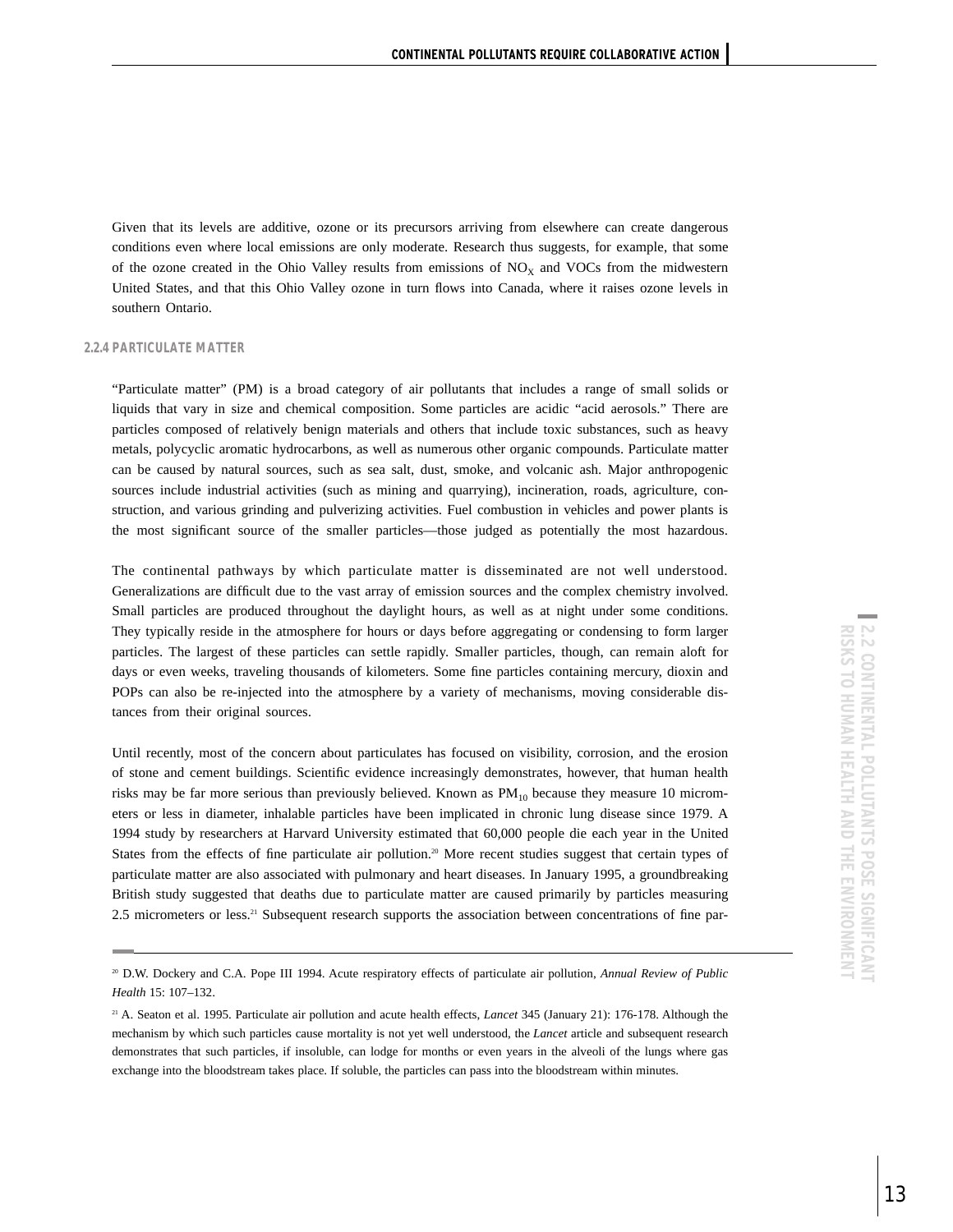ticulate matter and cardiorespiratory illnesses,<sup>22</sup> premature death due to respiratory disease,<sup>23</sup> reduced pulmonary function levels, $24$  and bronchitis.<sup>25</sup> Studies suggest that among the elderly, particulate matter causes increased death and hospital admissions rates due to respiratory and cardiovascular problems, while children and asthmatics may be particularly susceptible to reduced lung functioning.

#### **2.2.5 PERSISTENT ORGANIC POLLUTANTS**

Persistent organic pollutants (POPs) degrade very slowly in the environment and are characterized by low water and high fat solubility, causing them to accumulate to high levels as they move up the food chain. Many POPs are pesticides (e.g., mirex, toxaphene, DDT, chlordane) or industrial chemicals like PCBs and hexachlorobenzene. Others (e.g., dioxins and furans) are unwanted byproducts of industrial processes and the incineration of municipal and medical wastes.

Many POPs have the potential to be transported regionally, continentally, and even hemispherically. The dioxin case study included in the Panel Report estimates that 15 to 25 percent of the dioxin deposited in Lake Michigan comes from sources as far away as southern Texas. A large proportion (estimates range upwards of 90 percent) of POPs applied as agricultural pesticides are retained in the atmosphere or are re-volatilized to it.26 An EPA report to Congress on the deposition of air pollutants to major US bodies of water estimates that atmospheric deposition currently contributes "approximately 77 to 89 percent" of the total yearly input of PCBs to Lake Superior.<sup>27</sup> Noting that the use of lindane in North America is extremely restricted, but that it is increasing in concentration in major water bodies, the EPA suggests that the pesticide may travel across the Pacific to North America from Asian countries that still employ it.28 Many POPs eventually concentrate in water, soil, and wildlife in the cooler, northern latitudes because of atmospheric circulation patterns, their tendency to revolatilize many times (the "grasshopper effect," see box below), and global distillation (their re-volatilization and rates of degradation are reduced at cold temperatures, resulting in higher concentrations of POPs in cooler, northern ecosystems). 14 Transport the Control of New Year and Done of Air Pollution in North America CONTINUATION of America and America CONTINUATION in North America 2.2 CONTINUATION in North America CONTINUATION in North America CONTINUATIO

 $22$  R. Burnett et al. 1995. Associations between ambient particulate sulfate and admissions to Ontario hospitals for cardiac and respiratory diseases, *American J. of Epidemiology* 142(1): 15-22.

<sup>23</sup> Ozkaynak et al. 1995. *Proceedings of the International Society for Environmental Epidemiology* (August). Nordwijkerhout, The Netherlands.

<sup>24</sup> Raizenne et al. 1996. Health effects of acid aerosols on North American children: pulmonary function, *Environmental Health Perspectives* 104(5).

<sup>25</sup> Dockery et al. 1996. Acid aerosols and respiratory symptoms in children, *Environmental Health Perspectives* 104(5).

<sup>26</sup> World Resources Institute 1996. *Pesticides and the Immune System: The Public Health Risks.*

<sup>27</sup> EPA 1994. *Deposition of Air Pollutants to the Great Waters: First Report to Congress.* Office of Air Quality Planning and Standards, p. 49.

<sup>28</sup> EPA 1994. pp. 62-63.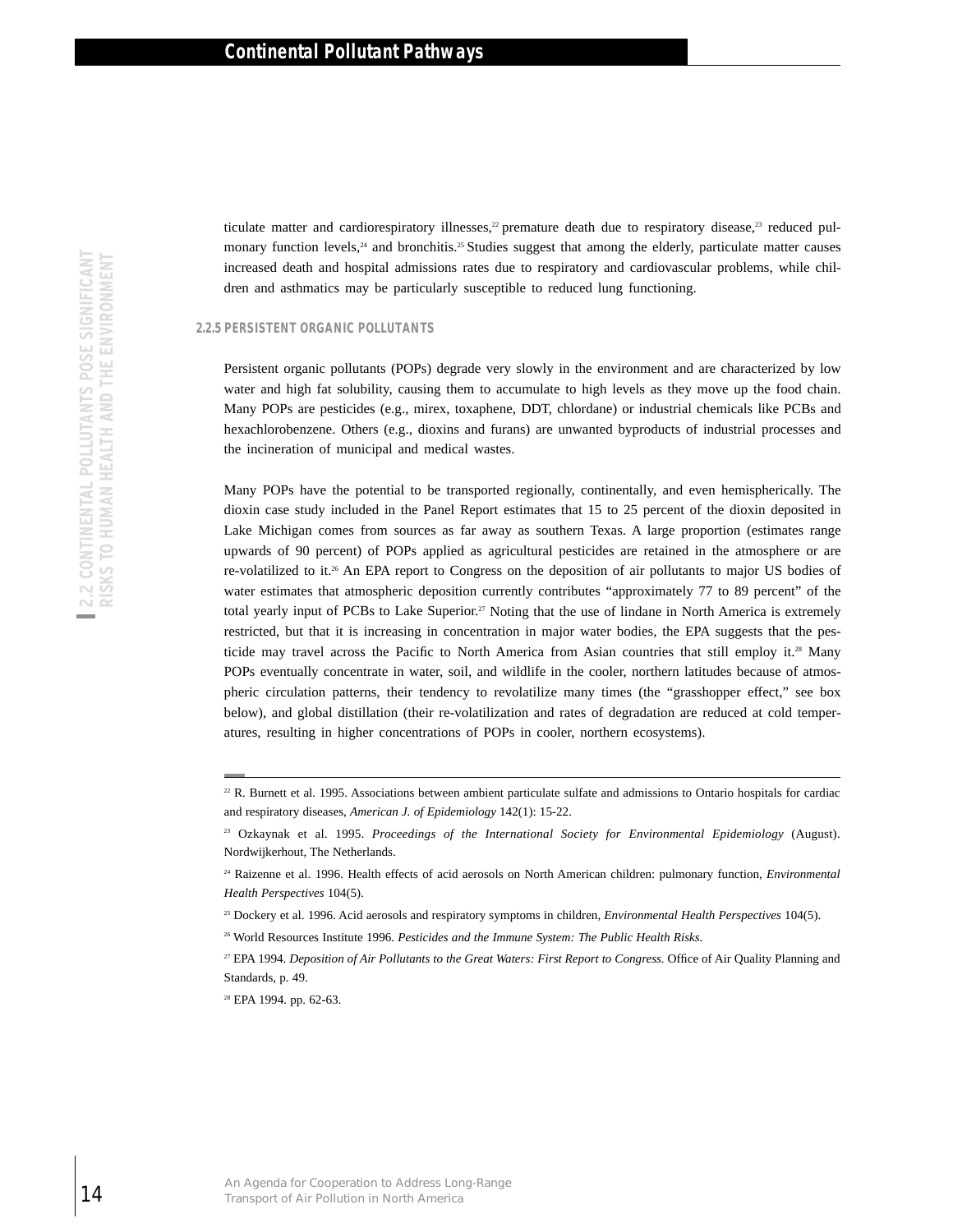Some of the POPs found in the Arctic also accumulate at high elevations due to cold temperatures that cause reduced rates of degradation, reduced volatility, and subsequently reduced chance of re-volatilization. Samples collected in 1996 in Alberta and British Columbia, Canada, showed very high accumulation rates of several POPs relative to those at lower elevations. Currently, researchers are testing other sites to determine the extent to which this phenomenon is occurring in other high-elevation regions throughout the continent. **Figure 5** shows this exponential rise in deposited α–HCH (α–hexachlorocyclohexane, an isomer of the pesticide lindane) with elevation.

Because they generally dissolve more easily in fat than water, POPs tend to accumulate in the fatty tissue of living organisms. In most cases, the dominant route of human exposure is through eating fish and other wildlife. Some POPs, such as dioxin, bioaccumulate through terrestrial food webs and concentrate in milk and other dairy products. As a result of this tendency to bioaccumulate, POPs are a particular problem to indigenous people in the North, who rely on fatty foods such as polar bear, seal and fish. Pregnant women there are often found to have high levels of POPs in their placentas, potentially affecting the development of their unborn children.



Source: J. Blais and D.W. Schindler, personal communication.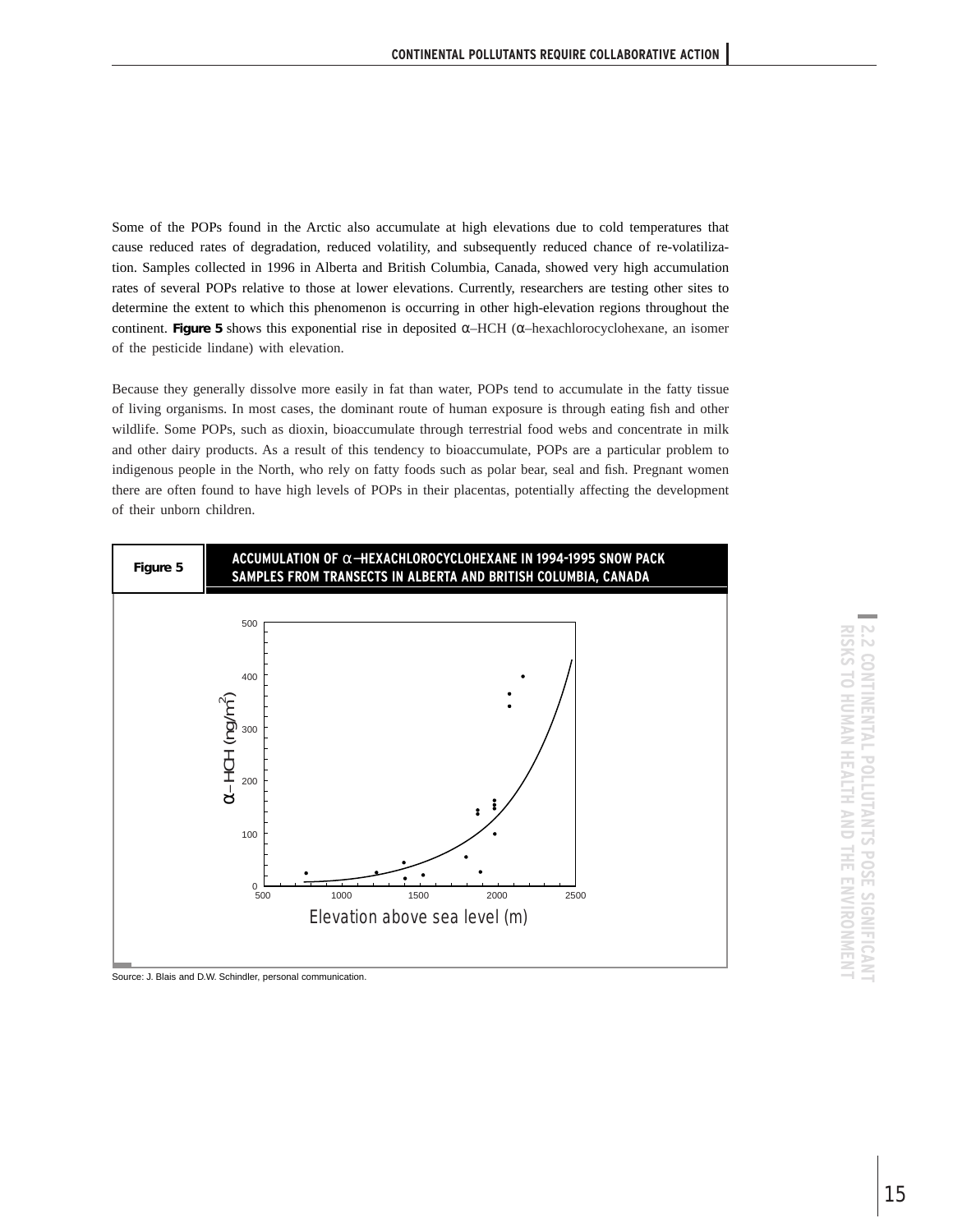Recent research suggests that exposure to POPs may pose a significant risk to a much larger proportion of the general population than previously thought. Some POPs are now known to act as endocrine disrupters, mimicking the body's hormones, turning on and off important developmental processes at critical times. Some scientists believe that fetal exposure to endocrine disrupters or estrogenic chemicals (including some organochlorines such as DDT, some PCBs, dioxins, and furans) may be responsible for declining sperm counts and the rising incidence of abnormalities in the human male reproductive tracts. There is also growing evidence that some POPs are able, on their own or in combination, to disrupt enzyme function and impair reproductive capacity in animals and humans. Women and children are generally considered at special risk because of the transfer of these contaminants through the placenta and breast milk. **Table 2** provides a brief summary of the health effects of some of these pollutants.

| Table 2 |  |  |  | POTENTIAL EFFECTS OF SELECTED PERSISTENT TOXIC POLLUTANTS** |
|---------|--|--|--|-------------------------------------------------------------|
|---------|--|--|--|-------------------------------------------------------------|

| also growing evidence that some POPs are able, on their own or in combination, to disrupt enzyme func<br>tion and impair reproductive capacity in animals and humans. Women and children are generally considered<br>at special risk because of the transfer of these contaminants through the placenta and breast milk<br>Table 2 provides a brief summary of the health effects of some of these pollutants. |                                                                          |                                                |                                    |                    |           |                                           |
|----------------------------------------------------------------------------------------------------------------------------------------------------------------------------------------------------------------------------------------------------------------------------------------------------------------------------------------------------------------------------------------------------------------|--------------------------------------------------------------------------|------------------------------------------------|------------------------------------|--------------------|-----------|-------------------------------------------|
| Table 2                                                                                                                                                                                                                                                                                                                                                                                                        | POTENTIAL EFFECTS OF SELECTED PERSISTENT TOXIC POLLUTANTS <sup>a,b</sup> |                                                |                                    |                    |           |                                           |
|                                                                                                                                                                                                                                                                                                                                                                                                                |                                                                          | Potential Effects on Human Health <sup>c</sup> |                                    |                    |           |                                           |
| Pollutant <sup>d</sup>                                                                                                                                                                                                                                                                                                                                                                                         | Cancer <sup>e</sup>                                                      | Reproductive<br>Restrictions <sup>f</sup>      | Neurological/<br><b>Behavioral</b> | Immuno-<br>logical | Endocrine | Noncancer <sup>g</sup>                    |
| Cadmium<br>and compounds                                                                                                                                                                                                                                                                                                                                                                                       | Probable <sup>h</sup>                                                    |                                                |                                    |                    |           | Respiratory and<br>kidney toxicity        |
| Chlordane                                                                                                                                                                                                                                                                                                                                                                                                      | Probable <sup>h</sup>                                                    | $\cdot^{\text{f}}$                             | $\cdot^{\text{f}}$                 | $\bullet$          | $\bullet$ | Liver toxicity <sup>h</sup>               |
| DDT/DDE                                                                                                                                                                                                                                                                                                                                                                                                        | Probable <sup>h</sup>                                                    | $\cdot$                                        | $\centerdot$                       |                    |           | Liver toxicity <sup>h</sup>               |
| Dieldrin                                                                                                                                                                                                                                                                                                                                                                                                       | Probable <sup>h</sup>                                                    | $\cdot^{\mathsf{h}}$                           | $\cdot^{\text{f}}$                 | $\bullet$          | $\bullet$ | Liver toxicity <sup>h</sup>               |
| Hexachloro-<br>benzene                                                                                                                                                                                                                                                                                                                                                                                         | Probable <sup>h</sup>                                                    |                                                | $\cdot^{\rm h}$                    |                    |           | Liver toxicity <sup>h</sup>               |
| $\alpha$ -HCH <sup>®</sup>                                                                                                                                                                                                                                                                                                                                                                                     | Probable <sup>h</sup>                                                    |                                                |                                    |                    |           | Kidney and<br>liver toxicity              |
| Lindane<br>(Y-HCH)                                                                                                                                                                                                                                                                                                                                                                                             | Probable                                                                 |                                                |                                    |                    |           | Kidney and<br>liver toxicity <sup>h</sup> |
| Lead and<br>compounds                                                                                                                                                                                                                                                                                                                                                                                          | Probable <sup>h</sup>                                                    | $\bullet^{\mathsf{k}}$                         | $\bullet^{\mathsf{k}}$             |                    |           | Kidney toxicity <sup>k</sup>              |
| Mercury and<br>coumpounds                                                                                                                                                                                                                                                                                                                                                                                      |                                                                          |                                                |                                    |                    |           | Kidney toxicity                           |
| <b>PCBs</b>                                                                                                                                                                                                                                                                                                                                                                                                    | Probable <sup>h</sup>                                                    | $\bullet$                                      | $\bullet$                          | $\bullet$          | $\bullet$ | Liver toxicity                            |
| Polycyclic<br>organic matter                                                                                                                                                                                                                                                                                                                                                                                   | Probable <sup>h</sup>                                                    |                                                |                                    |                    |           | Blood cell                                |
| 2,3,7,8-TCDF                                                                                                                                                                                                                                                                                                                                                                                                   | Not classifiable <sup>h</sup>                                            |                                                |                                    |                    |           | Liver toxicity                            |
| 2,3,7,8-TCDD                                                                                                                                                                                                                                                                                                                                                                                                   | Probable                                                                 | اء                                             | $\cdot^{\mathsf{I}}$               | اه                 | اء        | Integument                                |
| Toxaphene                                                                                                                                                                                                                                                                                                                                                                                                      | Probable <sup>h</sup>                                                    | $\centerdot^{\text{f}}$                        | $\cdot^{\text{f}}$                 |                    | $\bullet$ | Cardiovascular<br>liver toxicityf         |

## **Potential Effects on Human Health**<sup>c</sup>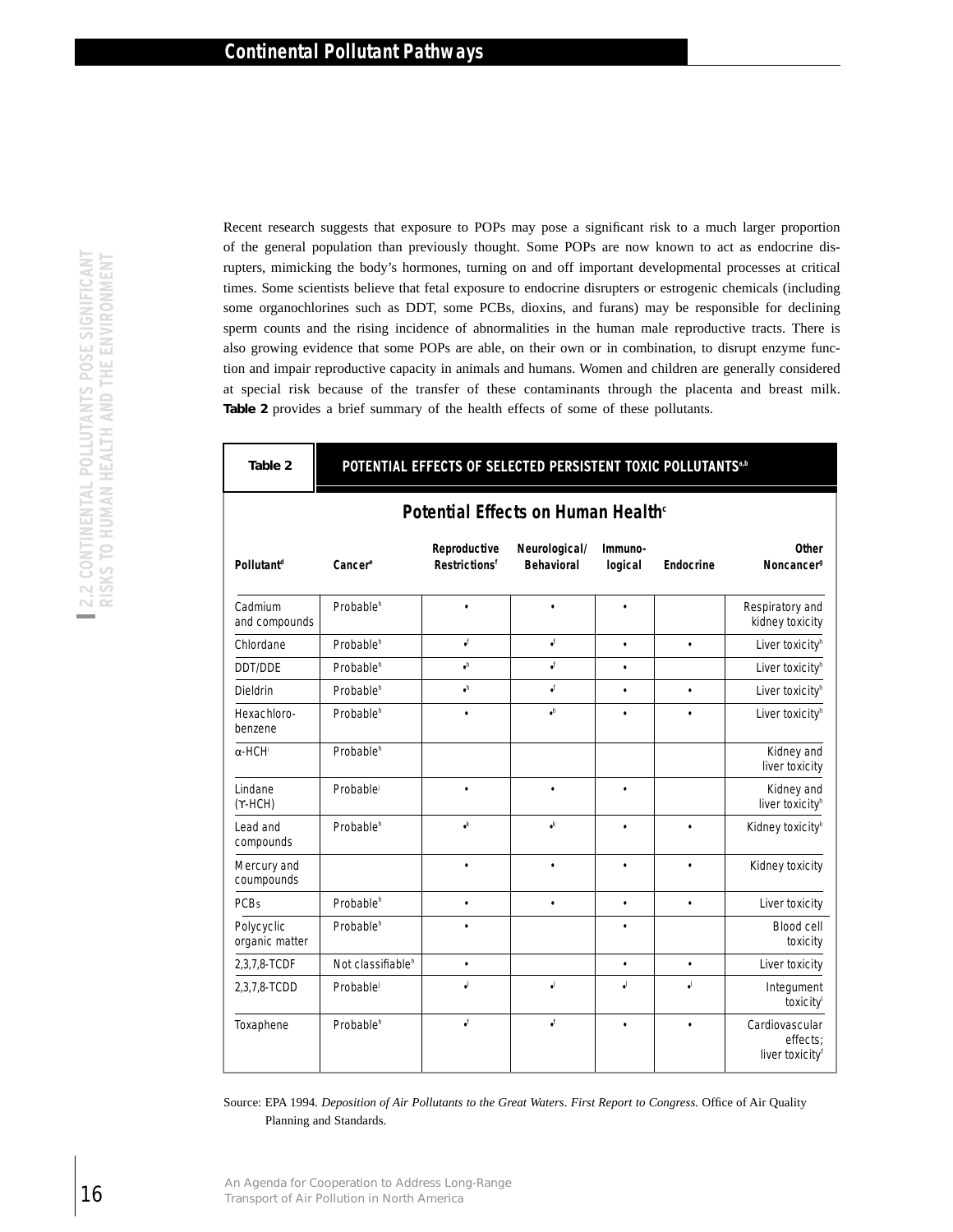- a These data are based on a compilation of results from both human and animal studies. Potential for effects will depend on the level and duration of exposure and the sensitivity of the exposed organism.
- b Where footnoted, data for this table are taken both from EPA sources and the applicable Agency for Toxic Substances Disease Registry (ATSDR) Toxicological Profile. Otherwise, all data are taken from the applicable ATSDR Toxicological Profile alone.
- c For this table, a chemical was considered to induce an effect if human or laboratory mammal data indicating a positive result were available. Blanks mean that no data indicating a positive result were found in the references cited (not necessarily that the chemical does not cause the effect).
- d Nitrogen compounds are not included in this table because they are considered a pollutant of concern only for eutrophication.
- e A chemical is classified as a "probable human carcinogen" when there is limited or no evidence of human carcinogenicity from epidemiological studies but sufficient evidence of carcinogenicity in animals (corresponds to EPA weight-of-evidence category B). A chemical is classified as "not classifiable as to human carcinogenicity" when there is inadequate human and animal evidence of carcinogenicity or when no data are available (corresponds to EPA weight-of-evidence category D).
- f Data from the applicable EPA Health Effects Assessment (HEA) document.
- g This is only a sample of other noncancer effects that may occur as a result of chronic exposure to the pollutant. Additional adverse human health effects may be associated with each chemical.

h Data from EPA's Integrated Risk Information System.

i Toxicity data are available primarily for ϒ-HCH and technical-HCH (a mixture of several HCH isomers), with limited data available for α-HCH.

j Data from EPA's Health Effects Assessment Summary Tables (HEAST). HEAST classifies these chemicals as probable human carcinogens; however, these carcinogenic evaluations are currently under review by EPA.

k Data from EPA's Reportable Quantity (RQ) Document for lead.

l Data from M.A. Gallo et al., ed. 1991. *Biological Basis for Risk Assessment of Dioxins and Related Compounds.* Cold Spring Harbor Laboratory Press.

#### **2.2.6 THE IMPORTANCE OF ACCOUNTING FOR MULTI-MEDIA PATHWAYS AND SYNERGISTIC EFFECTS**

In order to understand fully how pollutants are transported through the atmosphere and the nature of the risks they pose, however, it is necessary to study how they interact with water and soil as well. As **Figure 1** (above) illustrates, terrestrial and aquatic ecosystems also play important roles in the transport of many pollutants, acting both as "sinks" (recipients of atmospheric deposition) and as sources (reservoirs for their re-emission through processes such as evaporation and erosion). Once deposited on land or water, many airborne pollutants can also bioaccumulate through food webs, reaching humans at highly concentrated—and harmful—levels. And because these pollutants cycle continuously among the air, land, and water, humans are typically exposed to them through more than one medium at a time. The cumulative multi-media risk to human and ecological health can therefore far surpass the risk associated with a single medium such as air.

It is also important to account for the potential synergistic effects of multiple chemicals acting together. Small amounts of some chemicals having low toxicity alone may produce, upon interaction with other chemicals in the environment, new chemical combinations that are highly toxic.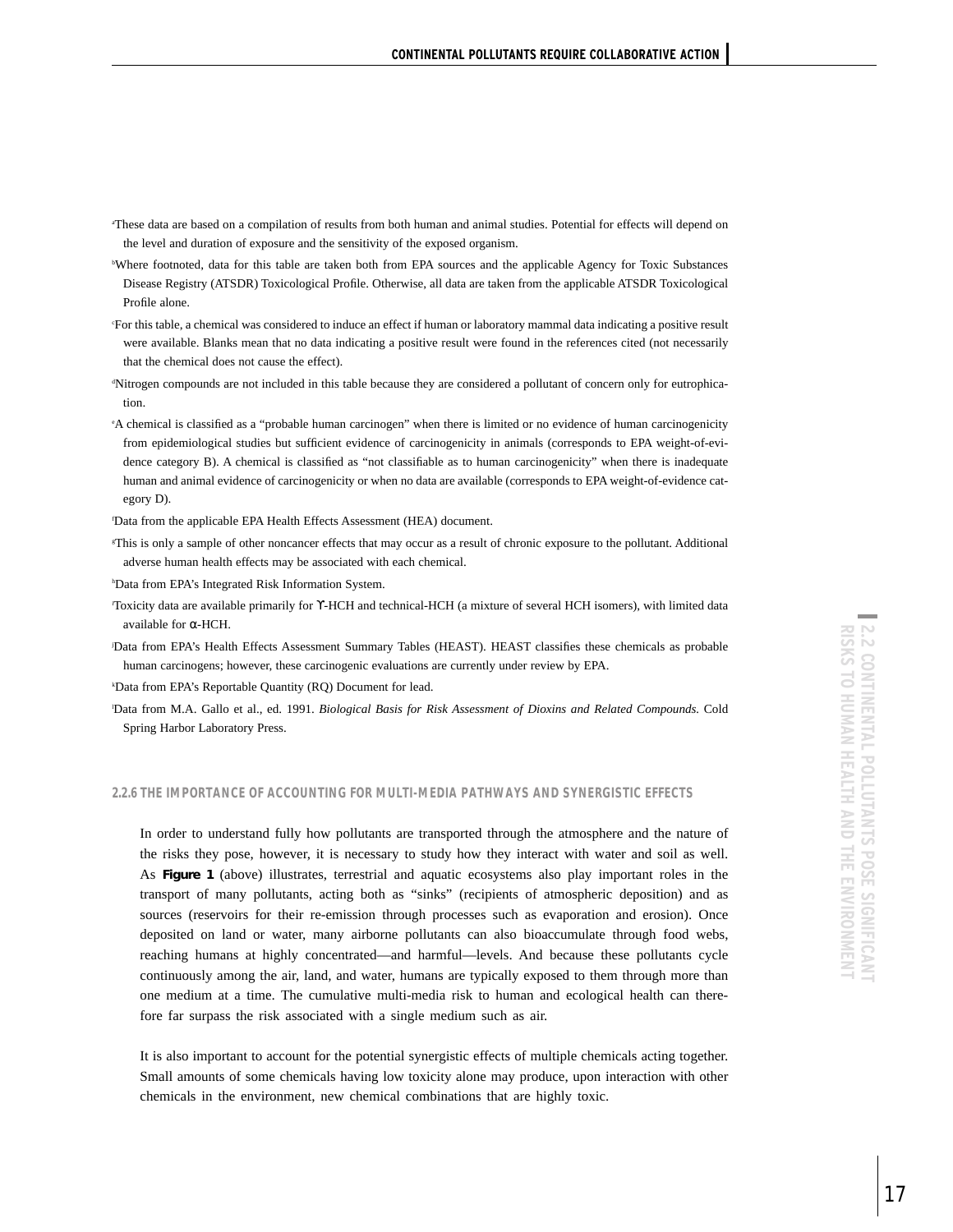## *The Grasshopper Effect*

The "grasshopper effect" occurs when pollutants such as some semi-volatile POPs re-volatilize into the atmosphere after being deposited on land or water. When the airborne chemical reaches its condensation temperature, it is scavenged out of the atmosphere and deposited on land or water. **Figure 6** depicts this effect and shows that, at high latitudes, deposition tends to prevail over evaporation; at low latitudes, it is the contrary. Because of the low solubility of PCBs, unless they degrade or are buried, they are typically re-released, transported further, and re-deposited elsewhere—usually in cooler regions, such as in the Arctic. Originally a PCB sink, Lake Ontario has been acting as a net source of PCBs for more than a decade now. PCBs have been degassing out of the lake at a rate that more than offsets inputs and, as a result, PCBs in the lake sediments are reintroduced into the water column to balance the concentration gradient.

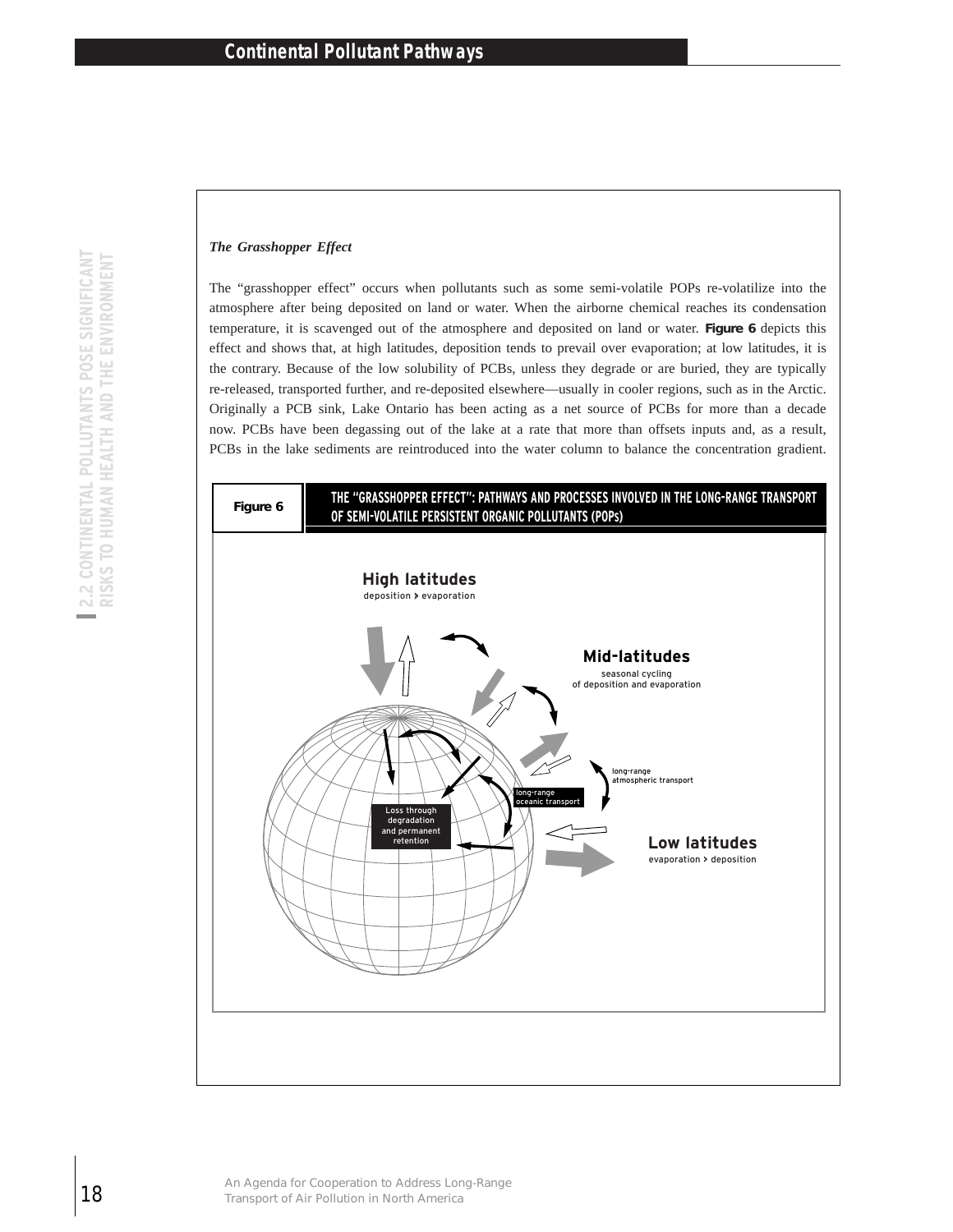## **2.3 CONTINENTAL POLLUTANTS HAVE COMMON SOURCES**

Collective action is required to reduce the significant risks posed by transboundary pollutants. Another reason for collaboration, though, is that many of these pollutants are generated primarily by a relatively few common source categories (i.e., electric utilities and the transportation and agricultural sectors) in all three countries, as illustrated in **Figures 7–9,** which summarize the main Canadian, Mexican, and US sources of various pollutants. These figures show that:

- *Industrial sources* (such as primary base metal smelters) produce significant emissions of SO<sub>2</sub>,  $NO<sub>x</sub>$ , and mercury;
- $\circ$  *Mobile sources burning fossil fuels* (cars, trucks, buses, and construction and agricultural vehicles) are responsible for approximately one-third of the  $NO<sub>X</sub>$  and VOC emissions in North America, for a significant proportion of the fine particle emissions, and for some POPs;
- $\circ$  *Medical, hazardous, and municipal waste incinerators* are significant sources of particulate matter, mercury and dioxins; and
- <sup>h</sup> Some *pesticides*, like DDT, toxaphene, aldrin, heptachlor, and endosulfan, that for the most part are banned or restricted in North America, are still used in substantial quantities in Latin America and Asia. Canadian and US farmers, though, continue to utilize a limited number (e.g., lindane).

The capacity of the region as a whole to reduce the human health and environmental impacts of these activities would therefore be enhanced significantly by focusing collaboratively on these few key sources. The active sharing of best practices—both with respect to policy and technological methods for reducing emissions, and concerning techniques for monitoring and evaluating their impacts—would aid this process.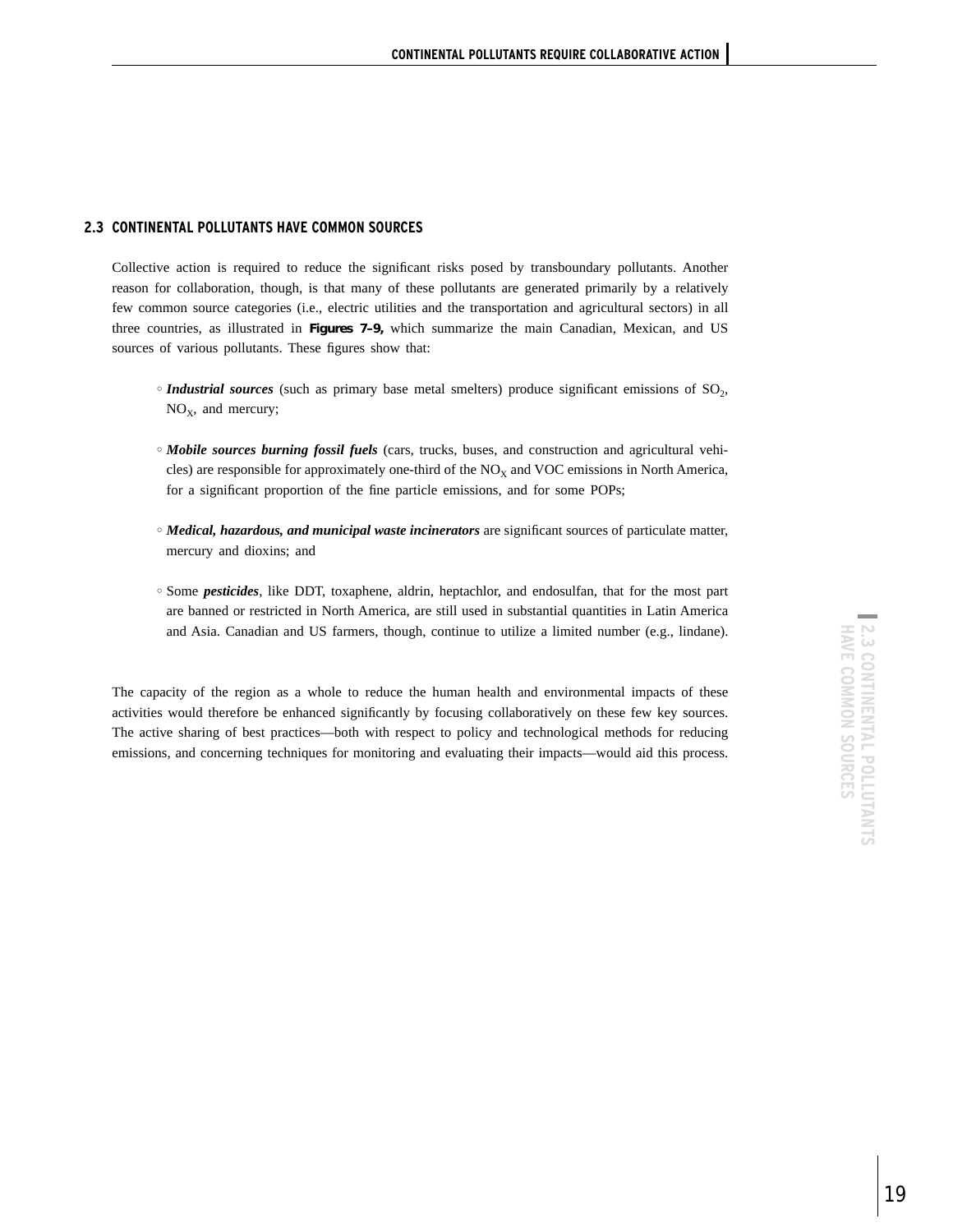

Industrial 23%

Source: J. Quintarilla and M. Bauer. Protections of Energy Demand and Related Emissions. PUE-UQAM. 1995 data.

48%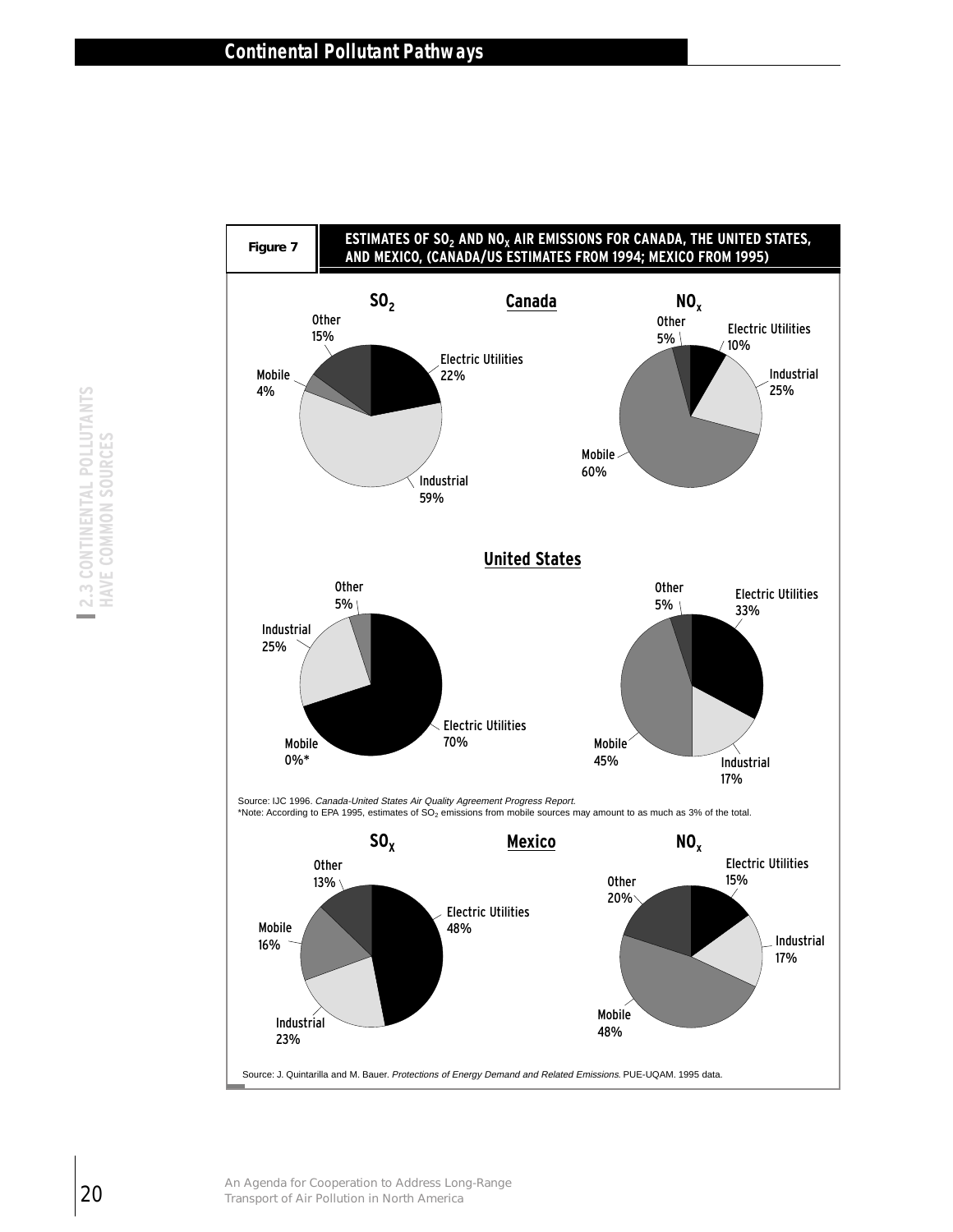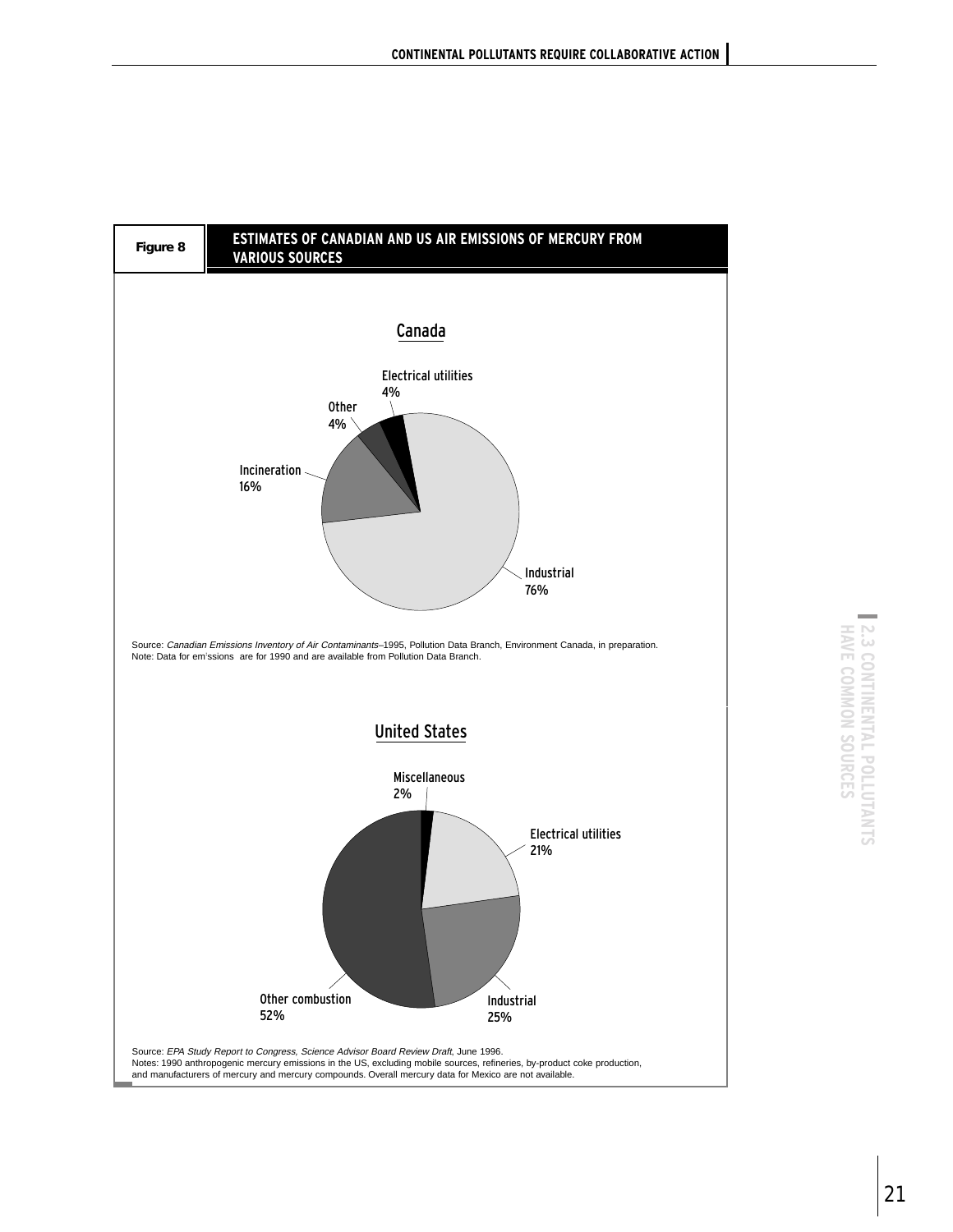

**S**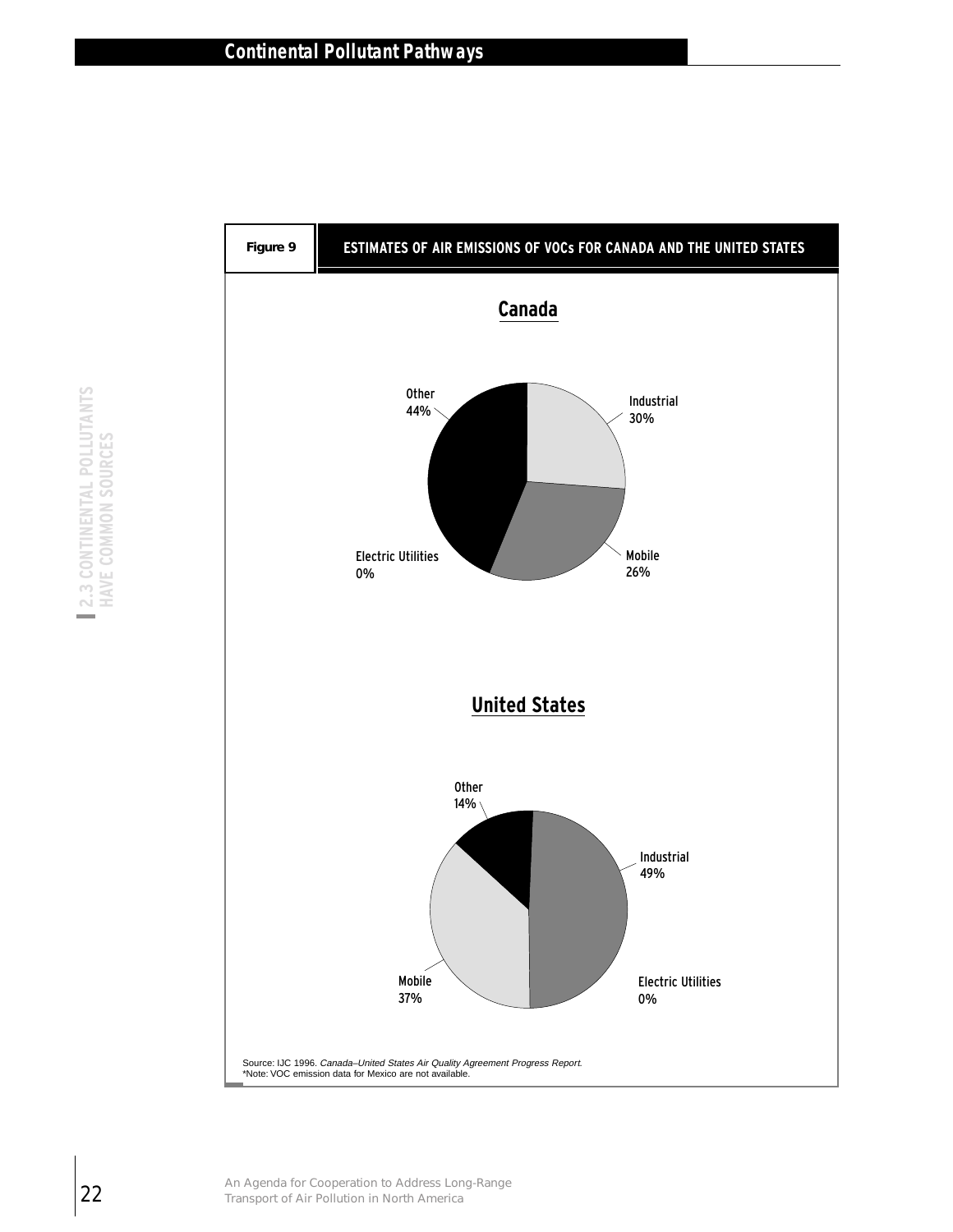## **2.4 EXISTING BILATERAL AND GLOBAL INITIATIVES LACK A CONTINENTAL PERSPECTIVE**

Canada, Mexico and the United States are currently engaged in various international efforts to control the transboundary transport of air pollution. These include:

- $\circ$  The 1983 La Paz Agreement between Mexico and the United States includes an annex and implementation programs which set forth the basis for comprehensive emission inventories, air quality monitoring and modeling, and emission reduction and control strategies for the border area.
- $\circ$  The Great Lakes Water Quality Agreement (GLWQA) commits Canada and the United States to *"restore and maintain the chemical, physical and biological integrity of the waters of the Great Lakes Basin Ecosystem."* Annex 15 of the GLWQA on Airborne Toxic Substances states that Canada and the United States *"shall conduct research, surveillance and monitoring, and implement pollution control measures for the purpose of reducing atmospheric deposition of toxic substances, particularly persistent toxic substances, to the Great Lakes Basin ecosystem."29*
- <sup>h</sup> *The Canada–United States Strategy for the Virtual Elimination of Persistent Toxic Substances in the Great Lakes Basin* calls for phasing out or banning toxic chemicals that pose an unmanageable threat or unreasonable risk to human and ecosystem health in the Basin. It sets quantifiable reduction targets and time frames for specified persistent toxic substances in the Great Lakes.
- $\circ$  The Canada–United States Air Quality Agreement of 13 March 1991 focuses on acid deposition but also, more generally, directs the Parties to control transboundary air pollution between the two countries;<sup>30</sup>
- *The 1997 Canada–United States Program to Develop a Joint Plan of Action for Addressing Transboundary Air Pollution* sets out an agreement between the two countries to extend domestic air pollution programs to address transboundary air pollution. The plan to be developed is expected to provide the basis for joint action addressing the transport of ozone and particulate matter across the Canada–United States border.

<sup>29</sup> Under the GLWQA, the International Joint Commission (IJC) monitors and assesses progress toward achieving general and specific GLWQA objectives. The IJC has catalyzed new programs and more stringent goals (including "virtual elimination" of persistent substances such as mercury) to help reduce contamination of the Great Lakes System. The Agreement and the IJC have pioneered the "ecosystem approach," which recognizes that water quality depends on the interplay of air, land, water and living organisms, including humans, within the system. This philosophy has helped restore the health of the Great Lakes and could be a model for further action on continental pollution.

<sup>&</sup>lt;sup>30</sup> The Air Quality Committee established under this Agreement has focused its efforts primarily on meeting existing commitments, but has recently started to address issues involving ground-level ozone and air toxics.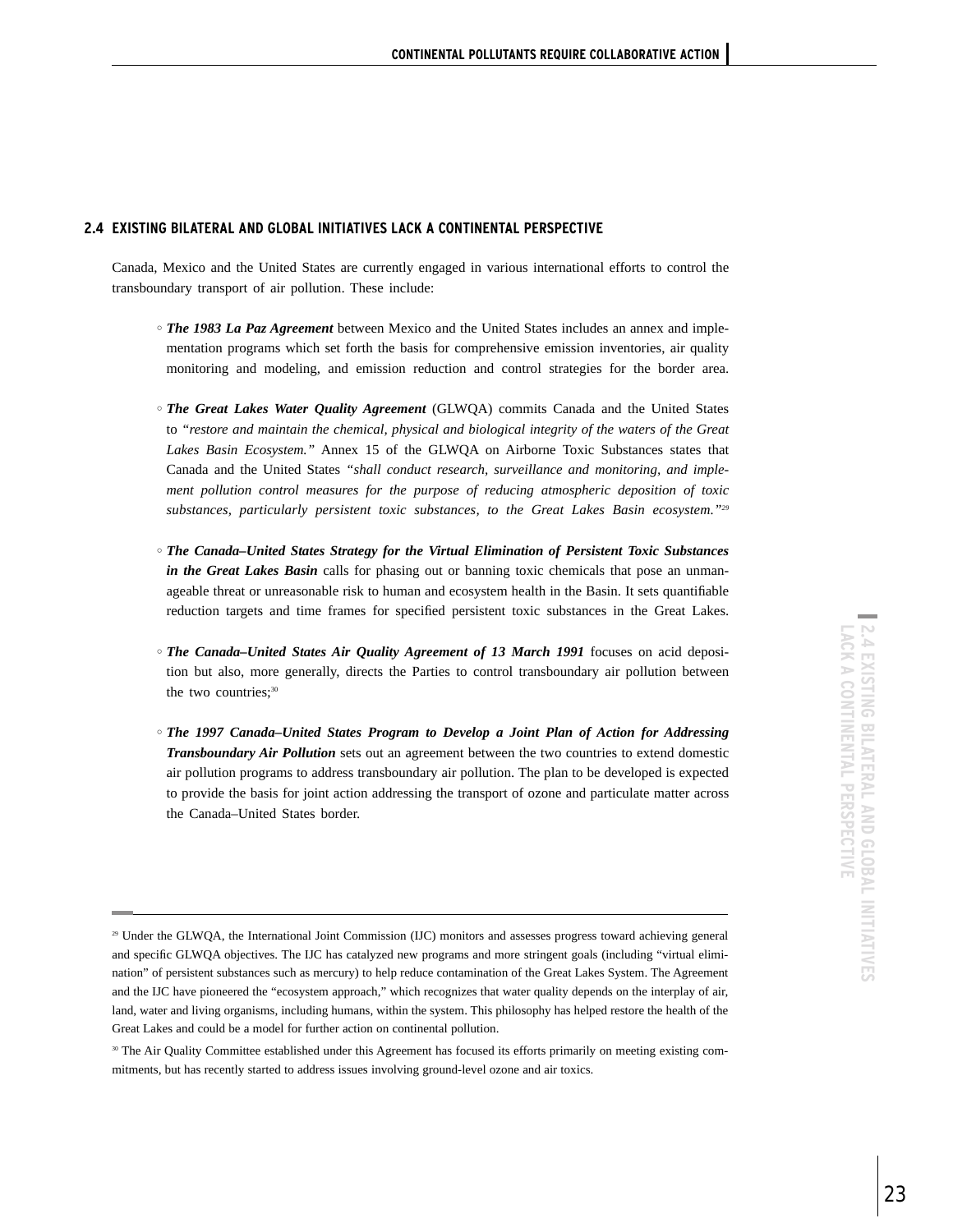- <sup>h</sup> *The United Nations' Economic Commission for Europe* (UNECE), *Convention on Long-Range Transboundary Air Pollution*, an umbrella agreement (1997) to which Canada and the United States—but not Mexico—are party, provides a mechanism for the development of individual protocols addressing specific families of pollutants. Five protocols have so far been concluded, two on the control of sulfur emissions, one on nitrogen oxides, one on volatile organic compounds, and one on international sharing for monitoring and modeling. In addition, three further protocols are in preparation: on heavy metals, persistent organic pollutants (POPs), and a second protocol on nitrogen.
- <sup>h</sup> *The United Nations Environment Programme* (UNEP) and other related global initiatives are also addressing various dimensions of pollutants. In May 1995, the Governing Council of UNEP identified 12 specific POPs and invited the Intergovernmental Forum on Chemical Safety (IFCS) to develop recommendations concerning an "appropriate international legal mechanism on POPs." Subsequent work under this initiative, including a 1995 Intergovernmental Conference on the Protection of the Marine Environment from Land-Based Activities, has led to a decision to develop an international, legally binding instrument on POPs.
- <sup>o</sup> The Arctic Council, made up of Canada, the United States, Denmark, Norway, Sweden, Finland, Iceland, and Russia under the Arctic Environmental Protection Strategy, commits its member governments to support the actions on POPs under UNEP and UNECE described above, as well as to undertake comprehensive monitoring of environmental conditions in the Arctic.
- <sup>h</sup> *Other state and provincial cooperative programs*, in addition to the above initiatives at the federal level, are being undertaken in all three countries. For example, British Columbia and Washington State have developed an air quality program that includes information sharing, initiatives to develop compatible data, and processes to provide for interjurisdictional consultation on air emission permits for sources with potentially significant cross-border air quality impacts. In another example, the Paso del Norte Air Quality Task Force, a binational initiative between the cities of Juarez and El Paso, is developing cooperative transboundary strategies to improve air quality in that air basin. States-both cooleration to Maximum America Party, provided the coordinate on international sharing for metals of production to Air Pole Cooler Cooler and the content of Air Pole Cooler Cooler Cooler and the production in

The existence of these initiatives demonstrates that governments in North America have recognized the problem of transboundary pollution and the need for greater cooperation to address it. These initiatives are generally bilateral or global in scope, however. There is not at present a program to address the North American dimensions of long-range transport of air pollution. The IJC has recognized the need for this and, in its *Eighth Biennial Report on Great Lakes Water Quality* (pp. 19-20), concluded that:

"This evidence leads us to conclude that part of our focus must be on atmospheric emissions…. Also, our traditional concept of the geographic area that impacts the Great Lakes basin must be expanded. The scale should at least encompass most of North America, and for some purposes, the globe."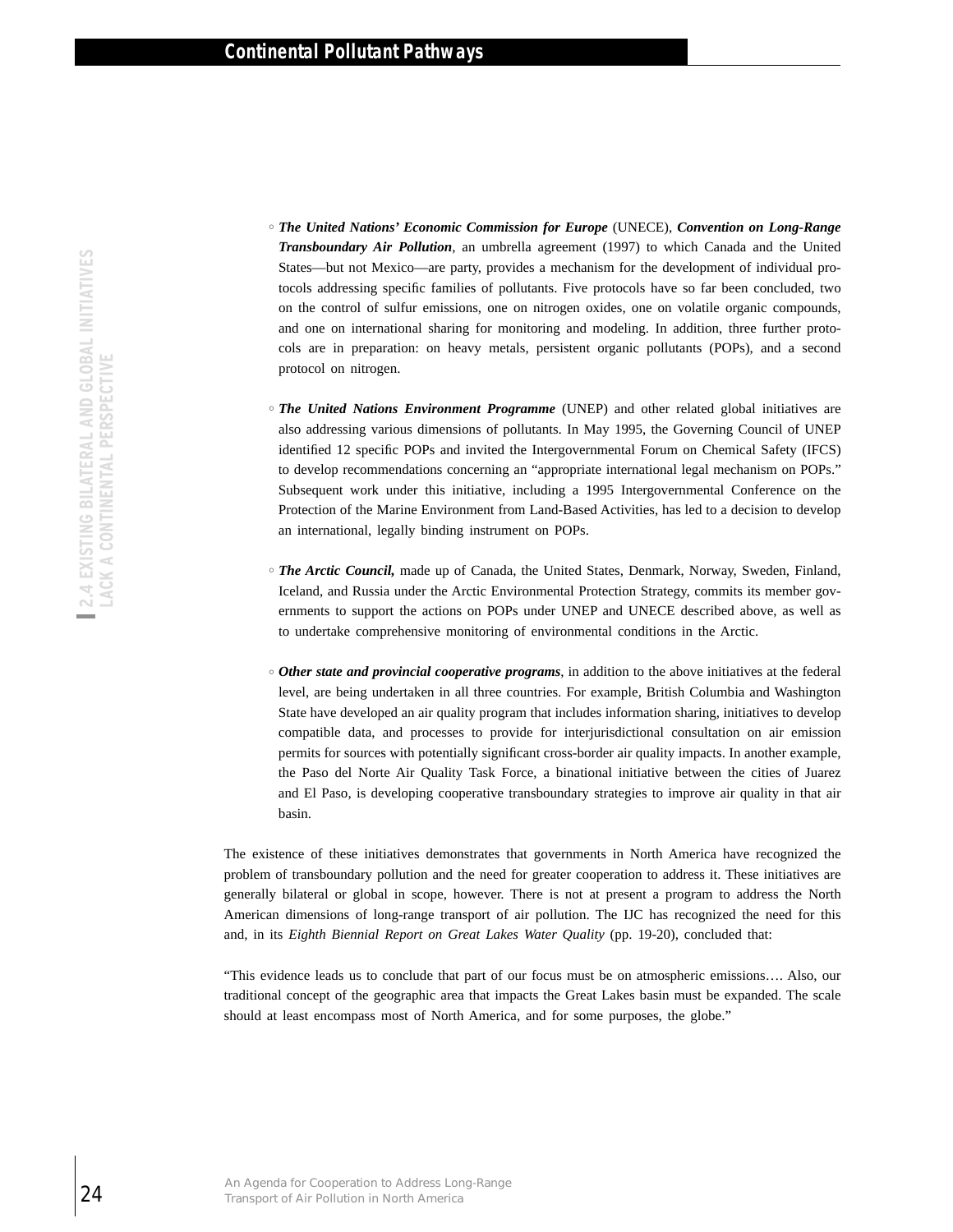# **3.0 IMPORTANT REASONS AND OPPORTUNITIES FOR COLLABORATIVE ACTION ON CONTINENTAL POLLUTANTS**

## **3.1 A TIME FOR ACTION**

A key conclusion of the Expert Advisory Panel was that while acknowledging that continuing scientific uncertainty remains with respect to some issues, *"enough is already known on most fronts for us to say unequivocally that significant emission reductions from present levels are needed now."* Responding to this imperative will require domestic action on the part of each country and increased collaboration at the bilateral and trinational level. Some of the key realities that are likely to drive binational and trinational cooperation and action are discussed below.

## **3.2 TRANSBOUNDARY AND INTERNATIONAL ASPECTS**

Pollutants that have been transported long distances through the atmosphere or other environmental media are frequently beyond the control capacity of any one country. While some pollutants can be effectively addressed by bilateral efforts, there are others that, because of the distance they travel, require trilateral attention. Furthermore, the impact of a country's emissions on its neighbors cannot always be known *a priori*. Atmospheric chemistry associated with these pollutants is very complex, as are the pathways through which they move, and it is very difficult to predict the ultimate environmental and human health impacts of any given emission. Therefore, the three countries need to work together, sharing information and control strategies, as they strive to address this mutual problem.

## **3.3 COMMON SOURCES OF POLLUTANTS**

In many cases, collaborative action focused on a limited number of sources will be the most efficient way to reduce the emissions of pollutants of concern on a North American regional basis. Even where the pollutants of concern associated with a particular point source are not known to cross borders, similar sources are emitting similar pollutants, and many locations are grappling with similar problems. The sharing of best practices can reduce the collective costs of addressing such pervasive problems, and help maximize each country's capacity to address both domestic and regional aspects of the continental pollutants issue.

Major source categories that are common to the three countries include electric power plants, mobile sources, incinerators, and organic pesticides used in agriculture and for vector control (see **Figure 10**). Power plants, mobile sources, and incinerators each emit  $NO<sub>x</sub>$ ,  $SO<sub>2</sub>$ , mercury, particulate matter, and various POPs. Many of the pollutants from these sources can have multiple effects. For example, the same nitrogen oxides that create ozone can also be transformed into acid aerosols that contribute to acid deposition and excessive loading of nutrients to lakes and estuaries.

With respect to electric power plants, a source responsible for significant proportions of many of the pollutants of concern (**Figures 7–9**), the three countries could compare pollutant emissions from their older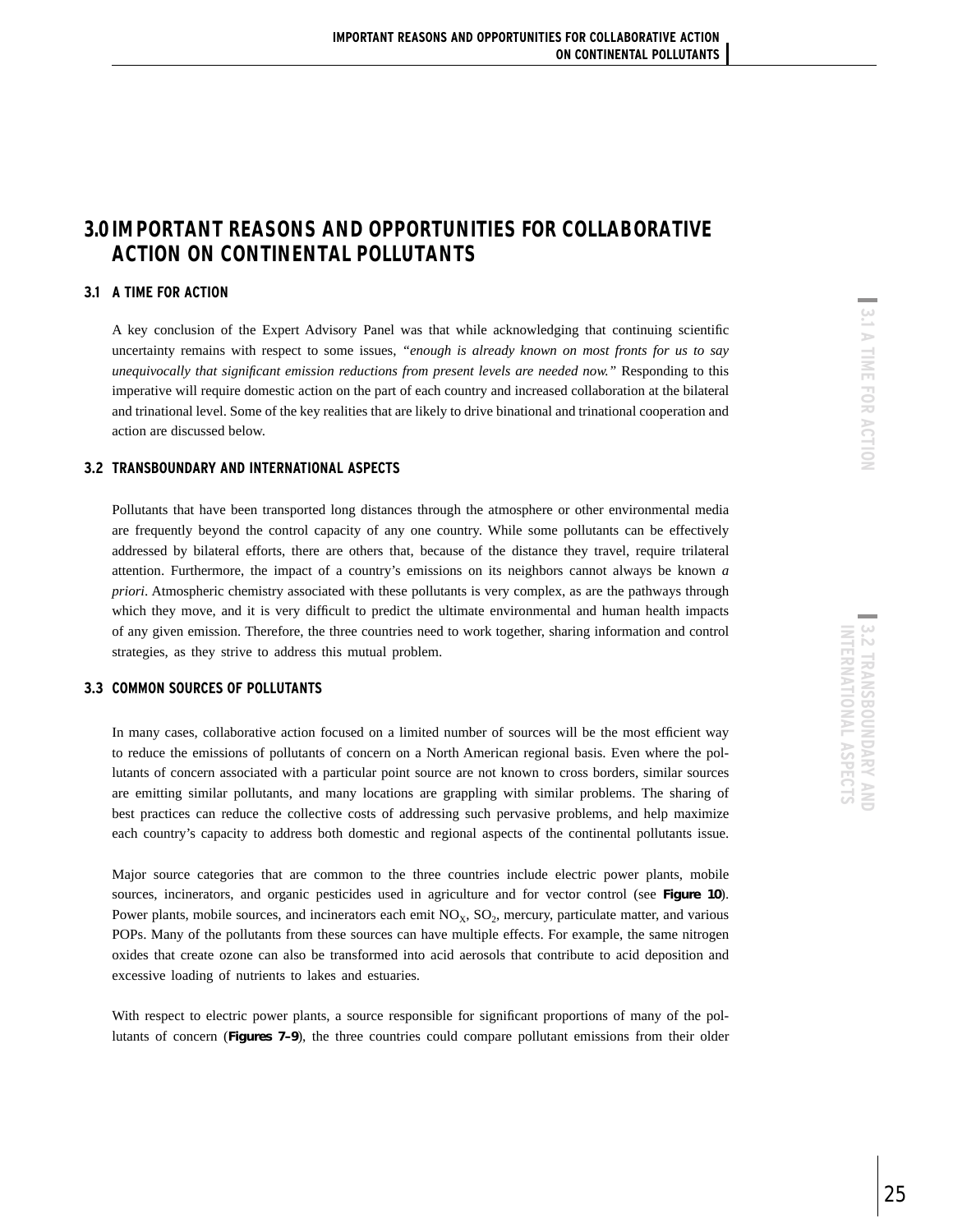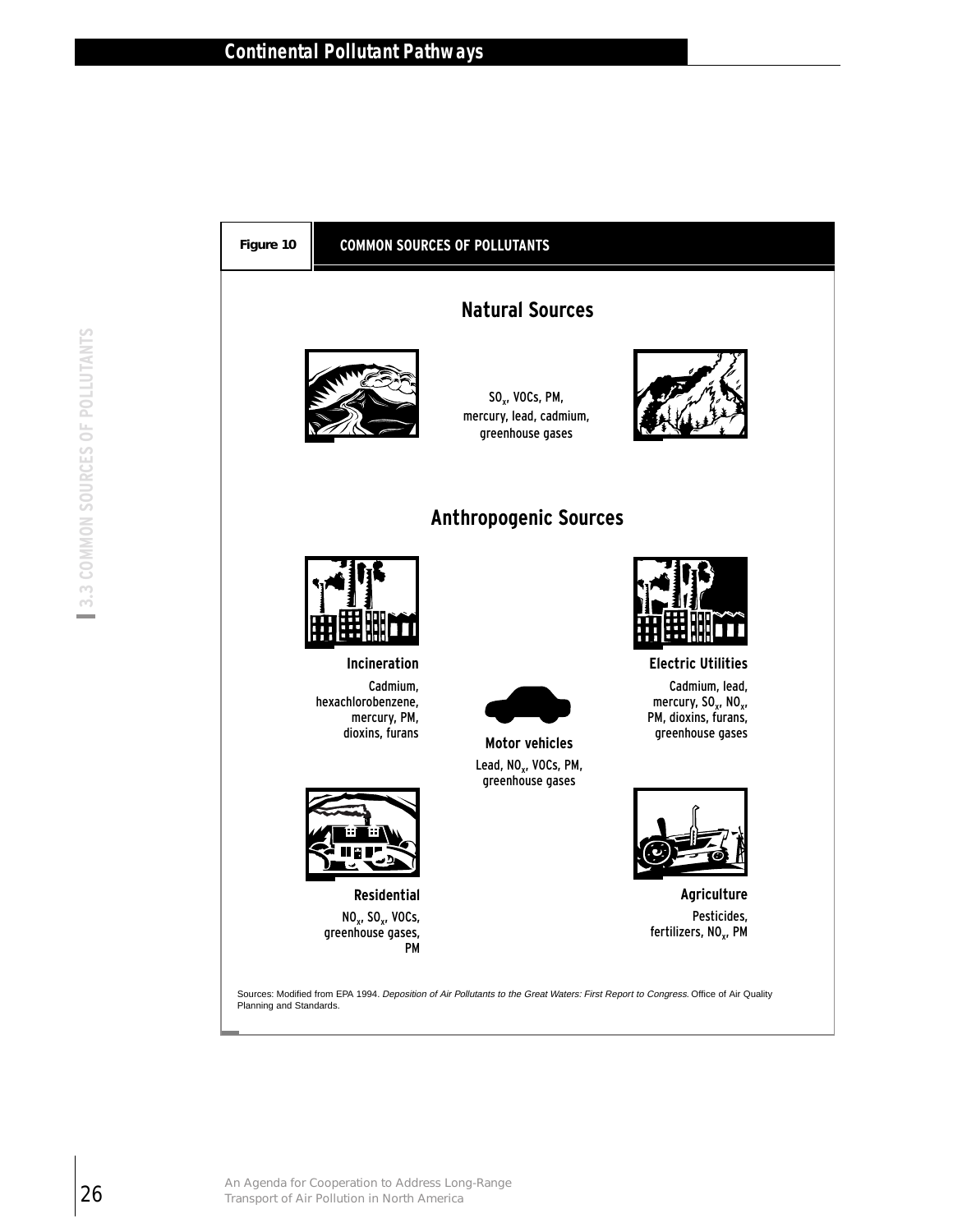plants with those from newer ones and assess the potential impacts of electricity deregulation on the generation of these emissions. Because they usually employ less effective control technologies, many old power plants emit significantly more of these pollutants than do modern plants. Some analysts have warned that the pending deregulation in various parts of Canada and the United States, if not explicitly addressed, could lead to greater use of older coal-fired power plants and thus considerably increase pollutant emissions.<sup>31</sup>

Another very important source category is mobile sources. The three countries could decide to increase their requirements and incentives for the auto industry in order to encourage it to produce more energy efficient, cleaner vehicles for private use and transport. Experience in North America has shown that emissions and fuel economy standards for motor vehicles have made major contributions both to improved air quality and to the development of more efficient technology. More stringent standards, such as those currently under consideration in the United States, could result in further advances. And with the increasing integration of the North American vehicle industry under NAFTA, closer collaboration between the three countries could significantly reduce a number of continent-wide pollution problems.

An important benefit of reducing the emissions of continental pollutants from the utility and transportation sectors is that it would also contribute to meeting national (the United States and Canada) and international goals for reducing greenhouse gas emissions since it is the combustion of fossil fuels by cars, trucks and power plants that produces a major proportion of the anthropogenic emissions of carbon dioxide and other greenhouse gases.

## **3.4 SHARED ECOSYSTEMS, ECOREGIONS AND MIGRATORY SPECIES**

In many instances, a mutual desire to protect and conserve shared ecosystems and shared wild flora and fauna can provide a powerful rationale for cooperative action. Many landscape features, such as rivers, lakes and shared ecoregions that are transected by or form national boundaries, are of special value to all three countries. In other instances, it can be a desire to protect shared migratory species from the effects of pollutants that prompts cooperation. Migratory species, including the monarch butterfly and many species of birds and mammals, fall in this category.

<sup>&</sup>lt;sup>31</sup> In its draft report on restructuring the electric utility industry in Vermont, the Vermont Public Service Board states that many of the older thermal power plants, which were exempted from the 1970 *Clean Air Act*, are still in operation and, in a deregulated power generation market, will enjoy a competitive advantage over plants that currently must comply with modern emission standards. According to the report, the older plants are a major source of acid deposition and high mercury levels in the Northeast's rivers, streams and lakes. See Vermont Public Service Board 1996. Docket No. 5854 (16 October). *Investigation into the Restructuring of the Electric Utility Industry in Vermont, Draft Report and Order,* pp. 97-98. Similarly, in a report on the environmental effects of restructuring in Ontario, prepared for the Advisory Committee on Competition in Ontario's Electricity System, expert independent analysts concluded that, absent any new restrictions, deregulation would extend the lives of coal-fired power plants and result in their operation at higher capacity levels. See ARA Consulting Group 1996. *Electricity Competition in Ontario: Environmental Issues,* pp. 2-17.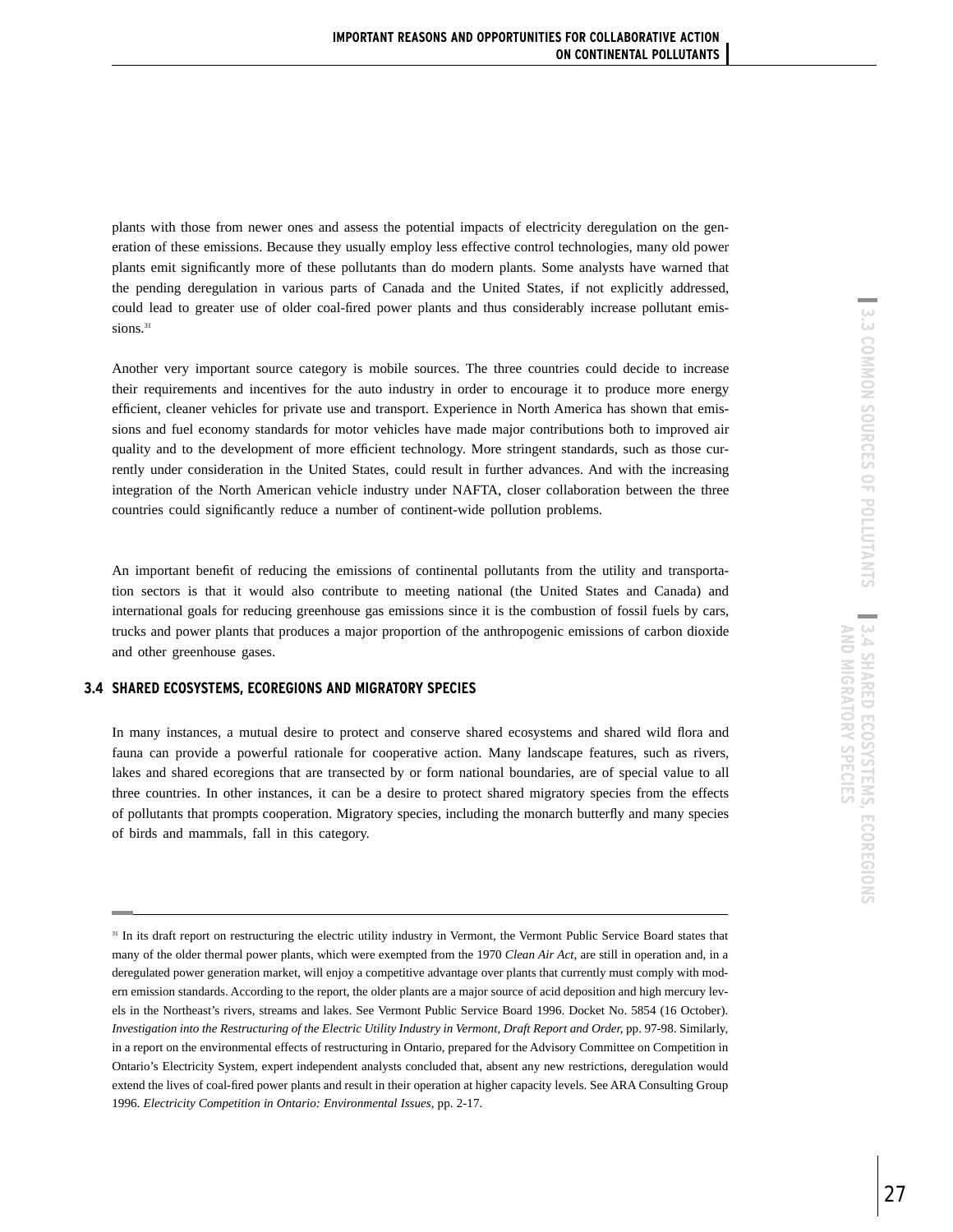#### **3.5 IMPROVING THE QUALITY AND AVAILABILITY OF ENVIRONMENTAL INFORMATION**

#### **3.5.1 GENERAL CONSIDERATIONS**

Cooperative research and monitoring programs can be important steps towards developing a shared understanding of air pollution problems, as well as providing the basis on which to develop coordinated action. There is clearly a need to catalyze important *international, interagency* and *interdisciplinary* cooperation in measuring, monitoring and assessing anthropogenic releases of pollutants to the atmosphere (and to other environmental media), their transport and transformation, their wet or dry deposition to terrestrial and aquatic ecosystems, and their pathways within these ecosystems. Addressing issues such as these will require collective as well as domestic investments in improved science and modeling capacities, harmonized emissions inventories, and the generation and use of quality information from coordinated monitoring programs.

In practice, data collected on emissions, atmospheric transport and deposition, and on receptor ecosystems are collected for different reasons and by scientists with different disciplinary backgrounds. There is an opportunity and a need for a more integrated approach, combining information on emission inventories and emission monitoring with atmospheric monitoring and modeling and, in turn, with the effects-oriented monitoring that predominates in ecological monitoring programs. Another major need is for the three countries to continue promoting the development of data and information systems that will facilitate the exchange of pertinent environmental data and information amongst the three countries.

## **3.5.2 POLLUTANT RELEASE AND TRANSFER REGISTERS**

The development of cost-effective measures for pollution prevention requires knowledge of the relative contribution of different sources to a given problem. Ideally, emission inventories should include estimates of the quantities of pollutants from all significant source categories, including mobile sources (such as cars, trucks, off road vehicles, ships and trains), stationary sources (such as utilities and large manufacturers), area sources (groups of small sources such as dry cleaners and gasoline stations), and natural sources (such as volcanoes). Canada and the United States each maintains various emissions inventories, although the types of pollutants they cover, their level of detail, the methods for compiling the information, and the frequency of updating differ, Nevertheless, there are opportunities to make them more comprehensive and comparable.

Pollutant release and transfer registers (PRTRs) report on an annual basis on the releases and transfers of certain pollutants from facilities, and are intended for regular and active public dissemination. In the United States, the PRTR system is known as the Toxics Release Inventory (TRI); in Canada it is the National Pollutant Release Inventory (NPRI). Mexico is in the process of developing its PRTR system, which will be the *Registro de Emisiones y Transferencia de Contaminantes* (RETC).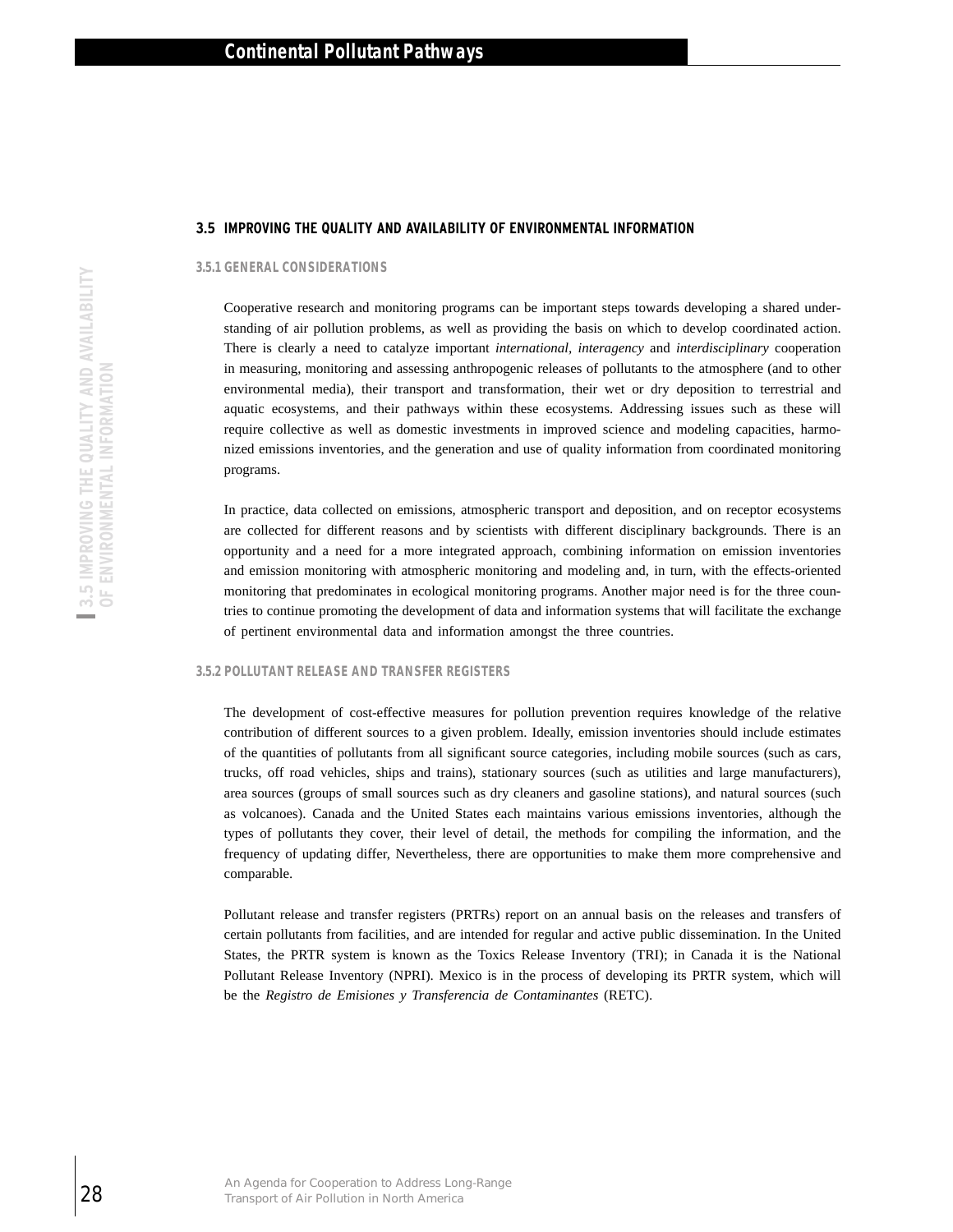The US and Canadian PRTRs have similarities and many differences, including the coverage of somewhat different populations of industries and sets of chemicals. All three countries recognize the need to expand the coverage of their PRTRs. For example, the US Environmental Protection Agency has a current initiative to expand the chemical list and broaden the industrial coverage. The Mexican PRTR is planned to begin data collection in 1997, although its industrial and chemical coverage has not yet been made final.

Although it is unrealistic to expect the development of fully integrated emissions inventories in the short term, the three countries could work together to facilitate the sharing of information on emission sources and their relative importance. Over the long term, the goal should be compatible emissions and release inventories from each country that can be combined to provide the public with current, accurate data.

This work could build on existing initiatives within the CEC to promote the harmonization of emissions data, including Resolution 96-05, in which the three countries agreed to "promote regional cooperation...for the development of air quality monitoring, modeling and assessment programs in North America through the promotion, collection and exchange of appropriate data...." Through the Air Monitoring and Modeling Project, the CEC is working with the Western Governors' Association to evaluate the applicability of the US emission inventory database system to Canada and Mexico, and if it seems promising, to initiate system design in order to facilitate data interchange.

## **3.5.3 RESEARCH AND MONITORING OPPORTUNITIES**

An important consideration is the need for increased trinational collaboration in the ecological monitoring of status, trends, conditions and emerging issues within North American ecosystems, with emphasis on the extent to which ambient air quality and pollutant loadings are affecting these ecosystems and human health. Specific opportunities for cooperation include:

- <sup>h</sup> sharing existing and emerging knowledge on: a) techniques for monitoring emission rates and ambient loadings; b) methods to assess ecological and human health impacts; and c) technologies and processes to prevent and reduce pollution from common North American sources, including power generation, transportation, and agriculture;
- $\circ$  joint planning of cooperative research and monitoring initiatives, including regional surveys to address spatial trends and variability, long-term monitoring to address temporal trends and variability, and targeted research to address key unresolved issues;
- <sup>h</sup> agreement on reference or index sites, including some at high elevation sites, for integrated ecological monitoring;
- $\circ$  agreement on sampling protocols and key parameters to be assessed;
- $\circ$  agreement on procedures for data quality assurance and control;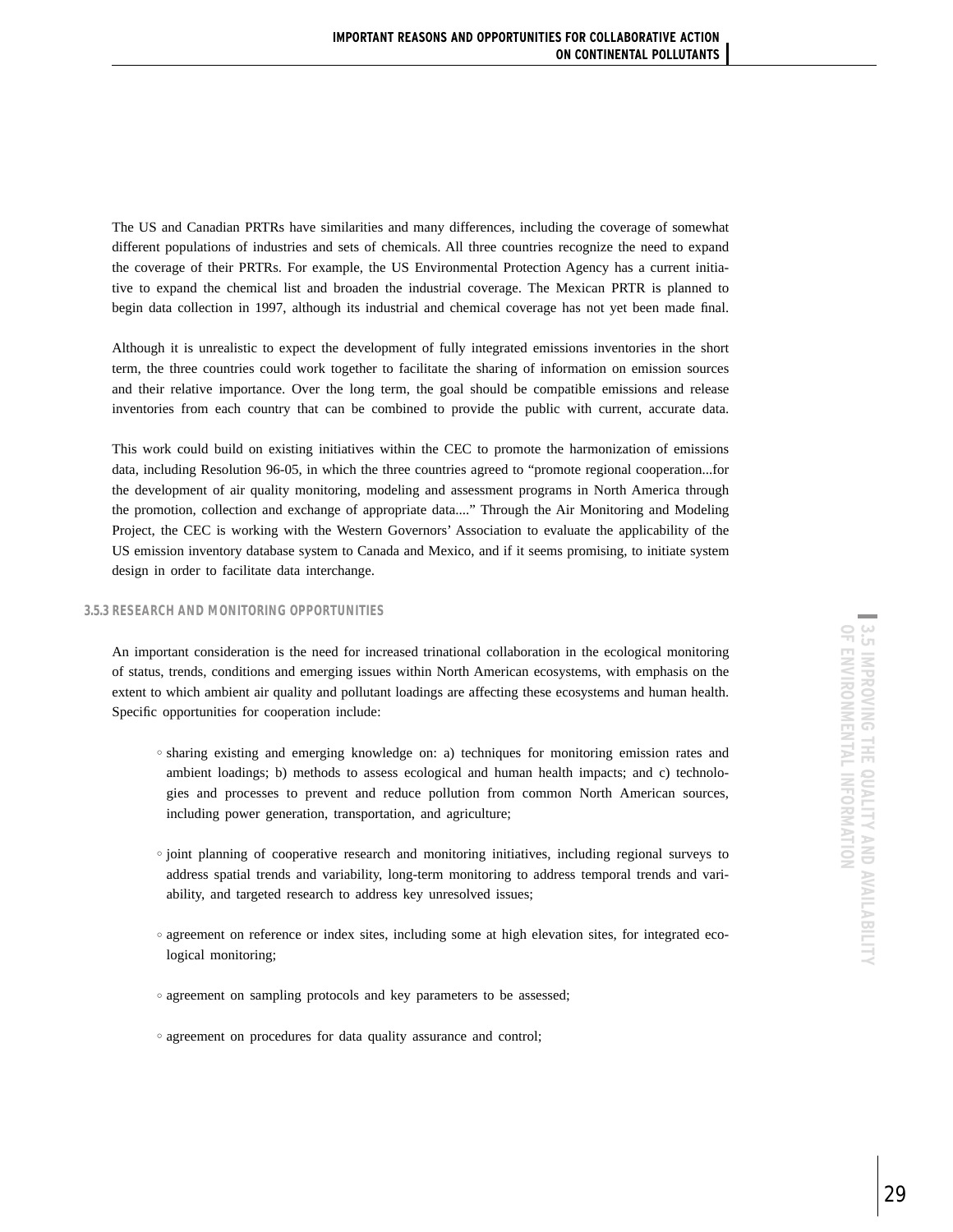- $\circ$  modeling to guide research and monitoring efforts;
- $\circ$  evaluation and assessment of science-based environmental information to assist governments, industry and the public in making more informed, more responsible decisions concerning the continental pollutant pathways issue;
- <sup>h</sup> collaborating on the development of analytical methods for measuring pollutant concentrations and fluxes within and between environmental media; and
- <sup>h</sup> collaborating on the development of models linking releases to the atmosphere, to atmospheric transport or deposition, and to ecological impacts on terrestrial and aquatic ecosystems. These models should be intended to enhance understanding of the nature and significance of the longrange transport of pollutants and predict pollutant loadings to target ecosystems in response to emission reductions.

In August 1996, the CEC resolved to promote regional cooperation for the development of air quality monitoring, modeling and assessment programs. An important point emphasized by the Panel Report is that improving our understanding of the nature of the continental pollution problem will require that such cooperation extend beyond harmonized methodologies and shared data. In particular, the Panel Report suggests that the following issues should be addressed:

- There is too little monitoring of atmospheric transport trends and conditions. Current monitoring tends to focus on ground level as opposed to atmospheric air quality. This is largely because most monitoring networks have been established to determine local ambient concentrations. Consequently, most are located in and around cities and at, or close to, ground level. This has two implications. First, the focus on ground-level conditions provides an incomplete understanding of continental-scale mechanisms because much of the long-range transport occurs higher in the atmosphere. Second, it underestimates the influence of transported air pollution since many pollutants, such as ozone, can be destroyed at ground level.
- <sup>h</sup> Current monitoring efforts do not adequately link air quality with other (water, soil and biota) parameters. While there have been major reviews of ecological monitoring programs in both Canada and the United States, there is much to be gained by encouraging international cooperation in the planning and operation of national programs so that they are more compatible, and hence better suited to addressing transboundary and international aspects of environmental pollutants. A case study in the Panel Report highlights the need for cooperation in the establishment of reference sites for the integrated ecological monitoring of ambient concentrations, depositions and fluxes, effects and fates of continental pollutants.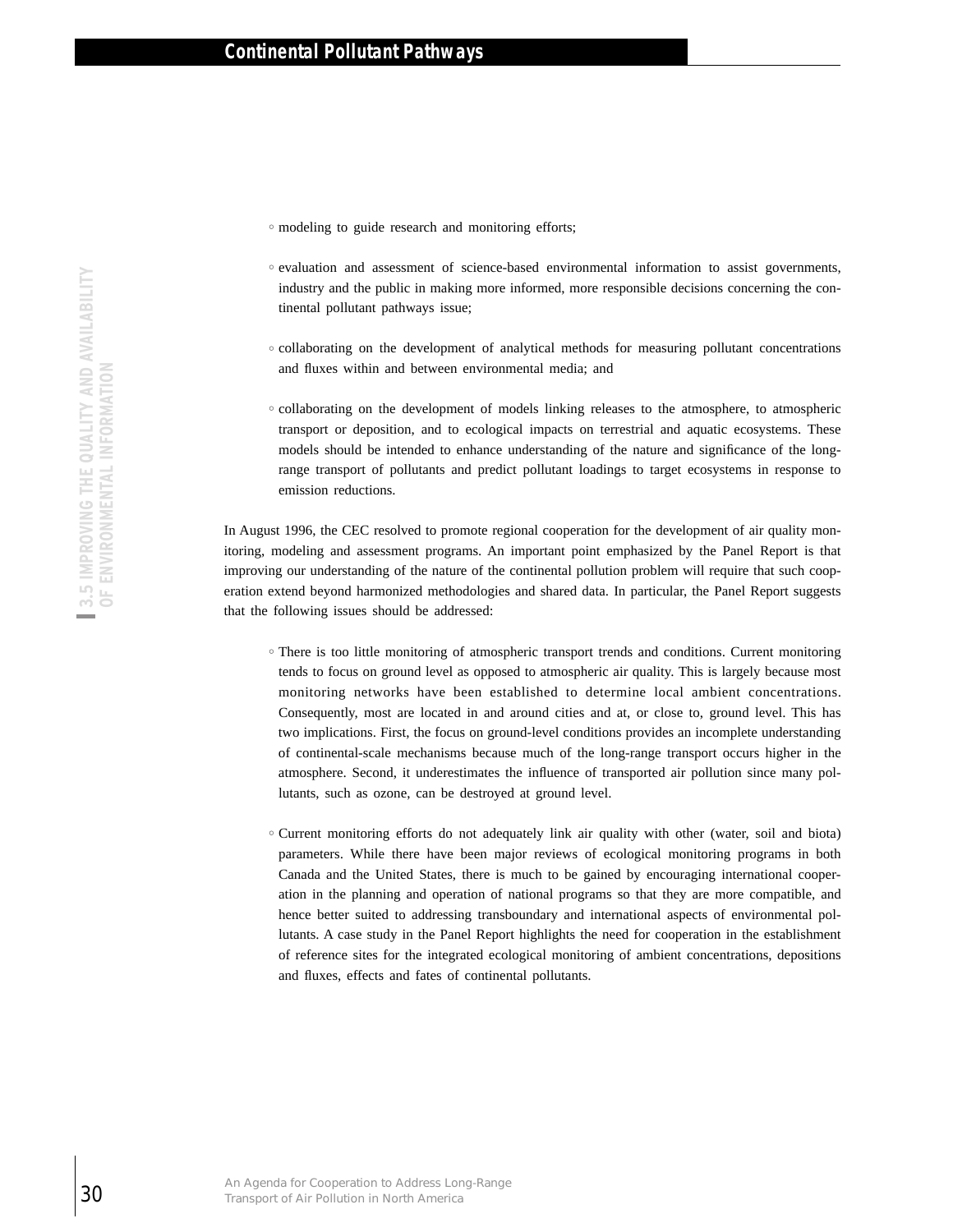- <sup>h</sup> An effective North American program dealing with these pollutants will require the ability to monitor their extent of transport, deposition, and ecosystem and health effects. Efforts to develop this capacity could build upon the monitoring networks already in place.<sup>32</sup>
- <sup>h</sup> There are opportunities to build upon existing scientific collaborations. The North American Research Strategy for Tropospheric Ozone, for example, is a public/private partnership whose membership spans government, the utilities, industry, and academia throughout Mexico, the United States, and Canada. Its primary mission is to coordinate and enhance policy-relevant scientific research and assessment of tropospheric ozone behavior, with the central goal of determining workable, efficient, and effective strategies for local and regional ozone management.
- <sup>h</sup> Funds and human resources dedicated to research on and monitoring the continental pollutant pathways have declined substantially during recent years. This trend will need to be reversed in order to enable the three countries to assess accurately the problem of long-range pollutant transport and evaluate the effectiveness of domestic and international programs.

## **3.6 BUILDING NATIONAL CAPACITY**

There is a clear opportunity for the three countries to work together in the sharing of information, expertise and best practices for reducing emissions of pollutants to the atmosphere and other environmental media. An important aspect could be specific capacity development programs oriented to continental pollution. As a minimum, the three countries should ensure that existing and new capacity development programs, wherever possible, contribute to addressing these issues. The three countries could also commit to work with international financial institutions to design and implement programs to enhance Mexico's capacity to address continental pollutants. In any event, it will be important to support ongoing efforts such as the pilot project of the Western Governors' Association to provide training and build technical capacity by assisting in the development of an emissions inventory for Mexico (Subsection 3.5.2).

## **3.7 BUILDING ON BINATIONAL ACHIEVEMENTS**

As outlined in Subsection 2.4 and in the Panel Report, the success and experience that Canada, Mexico and the United States have gained working together at the bilateral level provide a firm basis for environmental cooperation at the trinational level. Clearly, many of the more pressing air pollution challenges are in boundary areas and call for binational cooperation and binational action. There are, however, also many instances where pollutants are transported by the atmosphere and other media over distances that extend well beyond boundary areas. In these cases there is a clear need for a similarly broad scale of cooperation—cooperation that will complement and strengthen binational initiatives. Trinational cooperation provides this and also invites consideration of the underlying social, economic and political realities that are part of the problem and potentially part of the solution.

<sup>&</sup>lt;sup>32</sup> The Panel Report describes major monitoring systems in Canada, Mexico, and the United States with particular relevance to the continental pollutant pathways issue.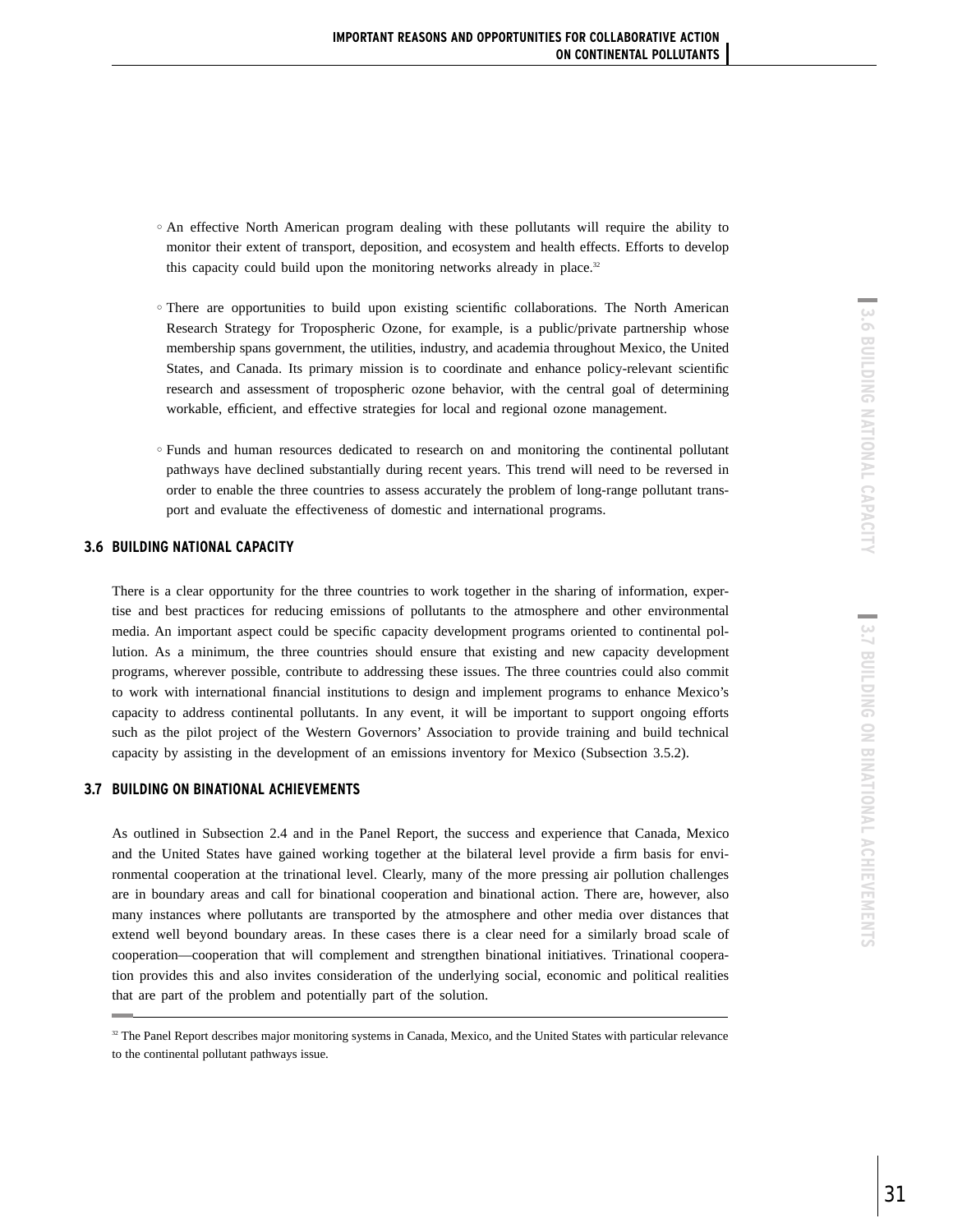#### **3.8 INTERNATIONAL LEADERSHIP**

Canada, Mexico and the United States are well positioned to play a collective leadership role on longterm and large-scale environmental issues. All three countries have been, and are, active participants in international negotiations on current and pending international environmental conventions and other agreements. The NAAEC and the increasing cooperation on environmental issues amongst the three countries could be a basis for greater cooperation in international fora, especially to ensure that collective concerns of the North American region are reflected in these settings. There are instances—such as the long-range transport of pollutants—when a collective North American perspective could serve as an important example of how three quite different countries are working together on a matter of growing concern to many regions in the world.

## **3.9 SETTING THE STAGE FOR COLLABORATIVE ACTION: DOMESTIC PROGRAMS**

While collaborative action must take account of the three countries' different circumstances, capacities and rights to determine appropriate domestic environmental management strategies, there is a range of opportunities for collaborative action to reduce emissions of these pollutants.

As a minimum, the countries could work towards the development of shared objectives and mutually agreed-upon country-specific emission reduction targets for selected source categories (such as the transportation and electric power generation sectors). These emission reduction targets should be based on similar overarching objectives, but will need to be differentiated to reflect different economic and environmental circumstances. This is an increasingly common approach for multilateral environmental agreements and initiatives. It is the approach taken, for example, by the UN Framework Convention on Climate Change.

North American collaboration must have the underpinning of effective domestic action. Domestically, a number of important changes appear to be warranted. First, the Panel Report emphasizes the need for a more integrated approach to the regulation of air pollution. As Subsection 2.2.6, above, emphasizes, such an approach should be multi-media-based and ecosystemic in orientation, to reflect the integrated nature of pollution problems. Policy makers may therefore need to re-evaluate the efficacy of those existing regulations that are based on the risks of exposure to a chemical through a single pathway.

Second, domestic policy should also be focused primarily on pollution prevention as the primary means for reducing pollution. Compared to approaches focused on management and cleanup, pollution prevention can more efficiently address the risks associated with widely disseminated pollutants by avoiding or minimizing their creation and release. Expanding programs to reduce solid waste, increase energy efficiency, and further the use of renewable energy sources and low emission vehicles could also have significant air pollution benefits throughout the three countries.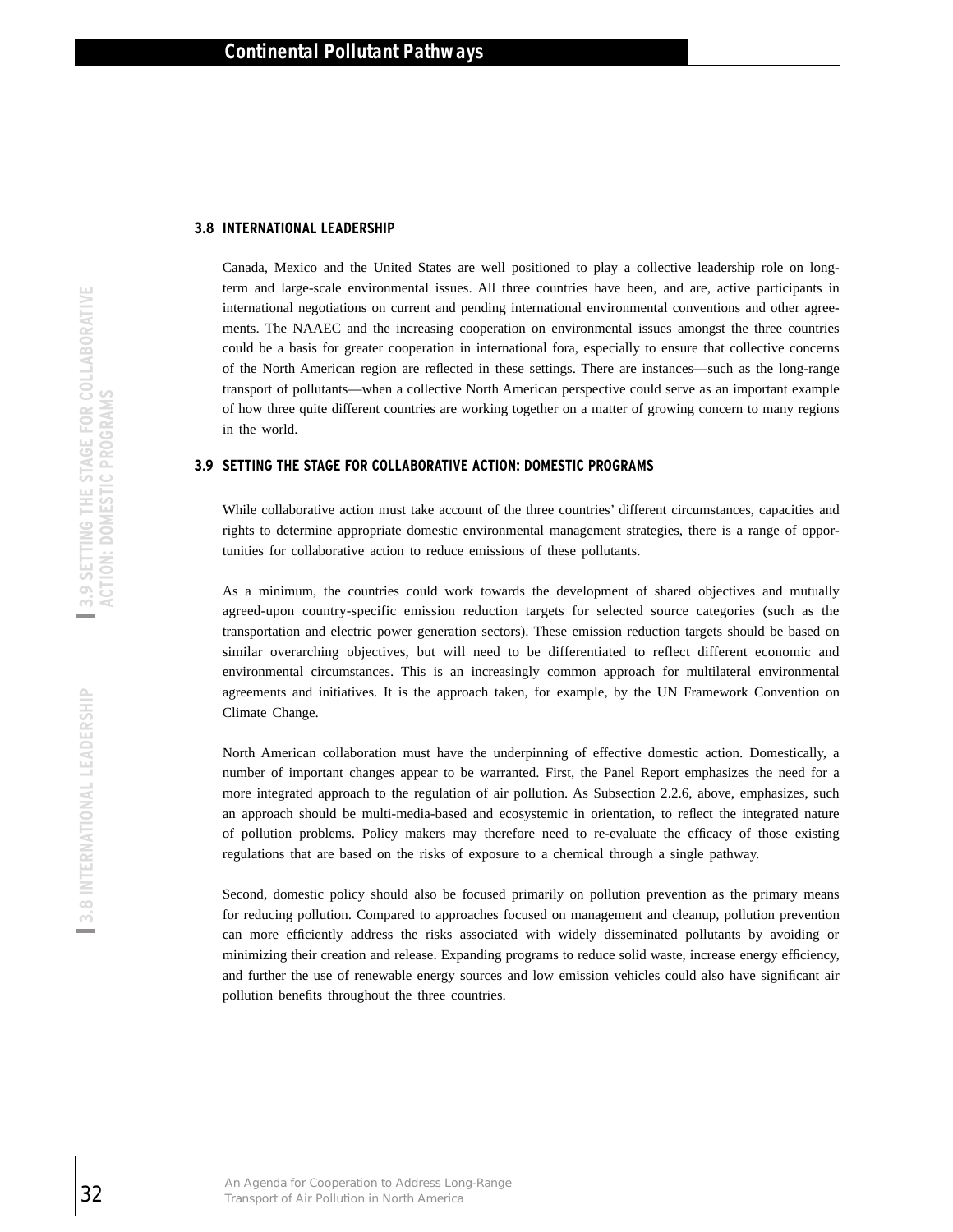Finally, each nation may have to seek new sources of revenue, both to continue implementation of effective monitoring and pollution prevention and control efforts and to support cooperative programs. At present, each country is actually reducing public expenditures in several areas related to environmental protection. Many existing monitoring sites in the United States and Canada are being dismantled as a result of current funding cuts. These ominous trends do not bode well in terms of the long-term capacity to reduce the exposure of humans and the environment to persistent pollutants released to the atmosphere and other environmental media.

# **4.0 CONCLUSIONS AND RECOMMENDATIONS**

## **4.1 CONCLUSIONS**

- $\circ$  Many persistent pollutants, once released to the atmosphere or other environmental media, are transported long distances within North America as well as to and from it. The distance a pollutant is transported depends on many factors, including its physical and chemical characteristics, the location and elevation of the emitting sources, and wind and weather patterns. Continental pollutant pathways, as emphasized in the Panel Report, are not simply an air pollution issue. While initial focus of attention has been on anthropogenic pollutants released to, formed within, and transported by the atmosphere, it is clear that this is very much a cross-media issue involving multiple routes of exposure to humans and other living organisms.
- <sup>h</sup> Continental pollutants are affecting human health and the environment throughout North America. As the scientific Expert Advisory Panel emphasized: "*enough is already known on most fronts for us to say, unequivocally, that significant emission reductions from present levels are needed now."*
- <sup>h</sup> Pollutants released to, formed within, and transported by the atmosphere pose a significant risk to human health and to the ecological integrity of sensitive terrestrial and aquatic ecosystems.
- $\circ$  There are populations in all three countries that are more vulnerable to the effects of pollutants. They include children, pregnant women and women of childbearing age, the elderly, people with respiratory problems, and indigenous peoples and others that rely on fish and wildlife as a major part of their diet. Developing embryos and nursing infants are also particularly at risk.
- <sup>o</sup> Major sources of continental pollutants include electric power plants, the transportation sector, industrial combustion of fossil fuels, municipal and medical waste incinerators, and chemical use in agriculture. Improved emission reduction technologies and pollution prevention techniques and processes are available to reduce emissions of many of these pollutants.
- <sup>h</sup> Domestic and bilateral efforts are not sufficient on their own. This is a continent-wide problem, whose effective and efficient resolution requires trilateral collaboration to: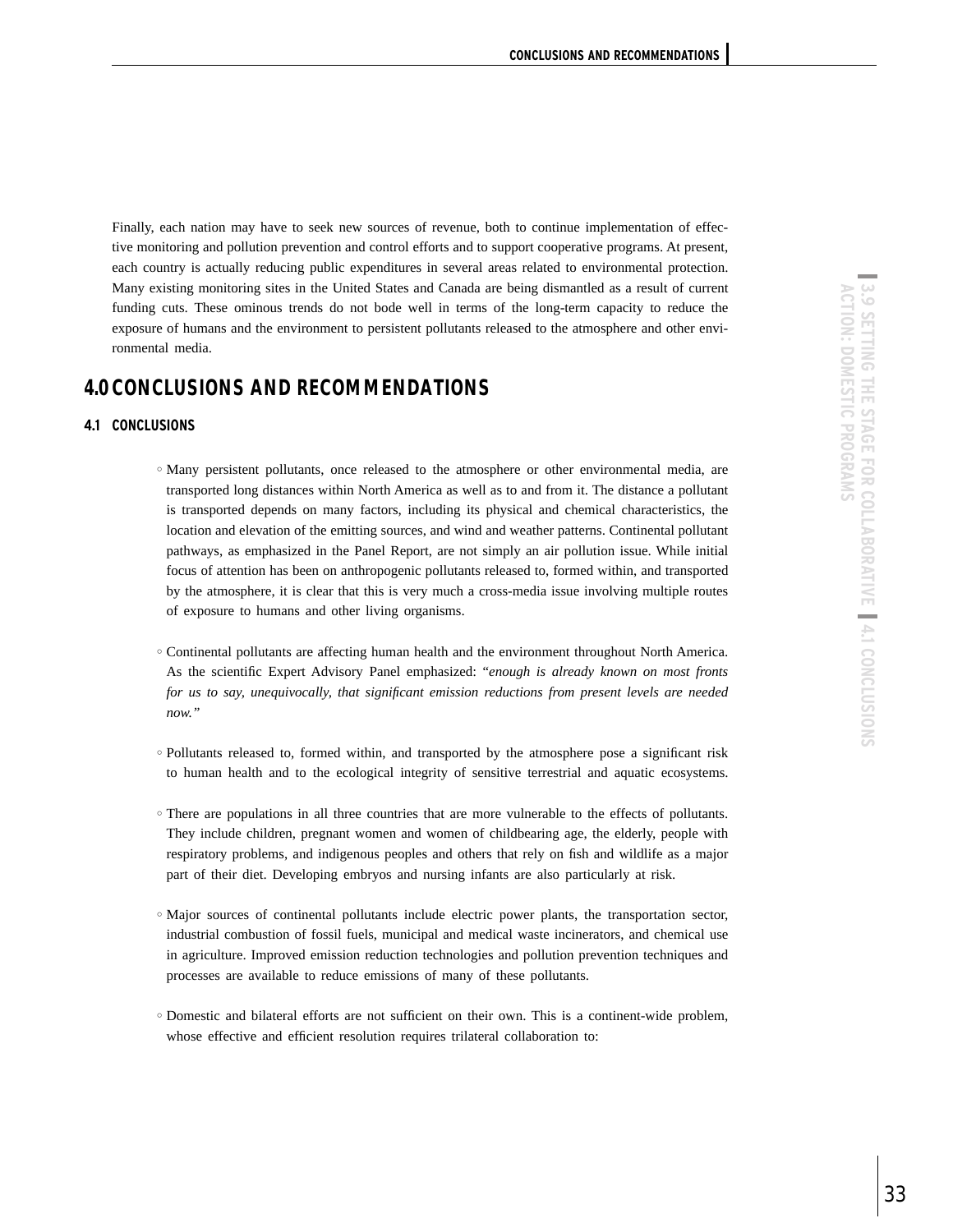- 1. reduce anthropogenic emissions of pollutants, focusing initially on major common source categories such as transportation, electricity generating utilities using fossil fuels, and agricultural chemicals;
- 2. increase our understanding of continental pollutants and pathways; and
- 3. enhance each country's capacity to manage continental pollutants.
- <sup>h</sup> North American collaborative action could focus on a small number of important common source categories. This could enhance the capacity of the region as a whole to reduce the risks from continental pollutants, since each country shares many of the same types of sources of these pollutants and many emission sources are responsible for more than one pollutant.
- $\circ$  North American ecosystems and weather patterns link three very different countries. Collaborative action will have to take into account the differences in economic and social situations and levels of development in each country, as well as their financial capacities and technological capabilities.
- <sup>h</sup> North America will need to work with other regions to address emissions sources from outside the continent, as well as those from North America affecting other regions. Effective collaboration in addressing this issue could also strengthen an important international leadership role by demonstrating the potential for multilateral action to address an issue of growing concern for many regions in the world.
- <sup>h</sup> Comprehensive and up-to-date information and understanding are essential for effective and efficient control strategies at domestic and international levels. The three countries need to coordinate and update emission inventories to make them more comparable and more comprehensive. There is a similar need for collaboration among those involved in ecological research and monitoring of terrestrial and aquatic ecosystems in the three countries, in the development and adoption of indicators of the status and integrity of these systems, and in the sharing of data and information. These approaches, as well as atmospheric monitoring and modeling efforts, are all essential to understanding and addressing the issue of continental pollutant pathways. A greater effort to combine these different lines of effort into a more integrated ecosystemic approach is warranted.

It is apparent that funds and human resources dedicated to researching and monitoring the continental pollutant pathways issue have declined substantially during recent years. Reversing this trend is essential for understanding the problem of transboundary pollution, taking appropriate action to deal with it, and evaluating the effectiveness of domestic and international efforts.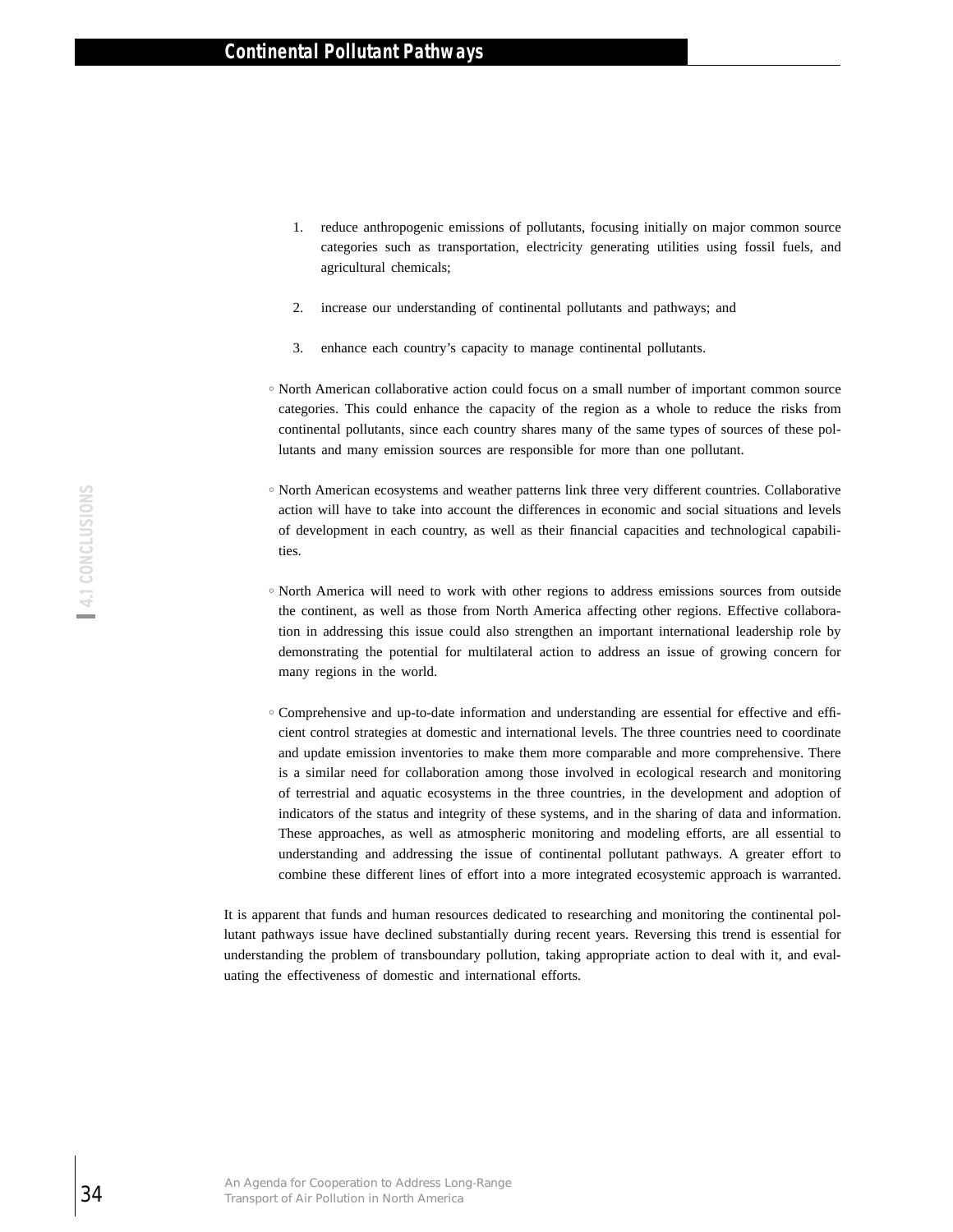## **4.2 RECOMMENDED NEXT STEPS**

#### **4.2.1 THE CONTEXT**

A central issue is the need to establish an effective collaborative mechanism with the authority, expertise and motivation to develop and take the steps that are needed to ensure that the continental pollutant pathways issue becomes, and remains, a significant trinational priority. This will necessitate a long-term commitment and continuing vigilance in order to reduce gradually human and environmental exposure to pollutants released to, formed within, or transported by environmental media.

The precise details as to what would constitute an effective collaborative mechanism for addressing the many dimensions of the continental pollutant pathways challenge would, it is assumed, evolve during the course of trinational discussions and negotiations. There are, however, some elements that seem both obvious and essential. These include a joint recognition of the seriousness of the issue and agreement to make a concerted collaborative effort to address this international, cross-media challenge that is so intimately linked to human activities and to the health of humans and the environment. It is assumed that some form of framework agreement would be necessary and that the framework would reflect an ecosystem orientation.

A shared vision and sense of direction as expressed through generally-held goals and objectives for the protection of human health and the environment are important, as is a recognition of the need to allow for compatible but differentiated targets, timetables, and approaches by each of the countries. Agreement on ambient air quality objectives, acceptable pollutant loading rates to sensitive terrestrial and aquatic ecosystems, and parameters to be used as indicators of ecosystem health would in turn provide a basis for measuring progress and assist in identifying and assessing emerging issues.

The need for adequate environmental information is clear. This will mean a continuing commitment to work together—in an international, interdisciplinary manner—in the planning and conduct of monitoring, modeling, and research programs. It is particularly important that the data collected be comparable, of known quality, and adequate for intended purposes, and that provisions be made to ensure that information on the status and trends of environmental indicators, including regular reports on progress—or lack thereof—be made available to the public.

An agreed-upon strategy can encourage the establishment of common objectives, the development and use of differentiated targets and timetables and the development and implementation of cooperative programs.33

<sup>&</sup>lt;sup>33</sup> The Sound Management of Chemicals Project of the CEC is a good example of an initiative that addresses specific chemicals of concern by establishing targets and implementation measures.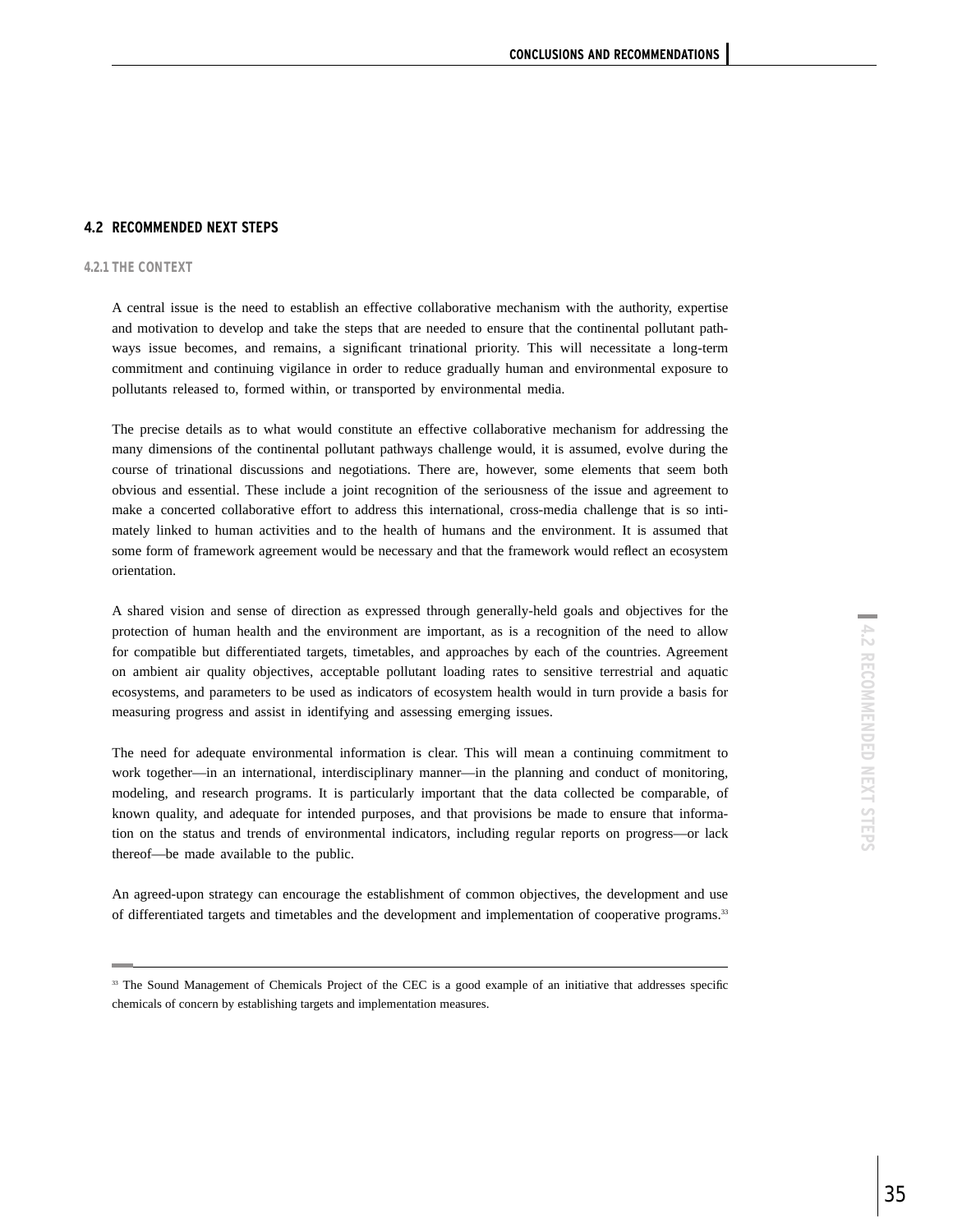It would explicitly adopt a holistic perspective based on the concept of the interconnected components of the North American ecosystem. It would need to have the ability to evolve and adapt in response to new information on long-recognized problems and emerging problems so as to restore and maintain the ecological integrity of North America.

Understanding and addressing "continental pollutant pathways" calls for an integrated "ecosystem approach" such as that developed under the Canada–United States Great Lakes Water Quality Agreement of 1978, amended and extended in 1987. Such an approach is seen as being very important to the establishment of collaboration appropriate to the scale and complexity of the challenge of continental pollutants, and is at the same time conducive to more informed and more responsible decisions and actions by all stakeholders. The Panel Report makes this point very explicitly: *"continental pollutant pathways is a cross-media issue and an integrated approach is required if it is to be understood and addressed effectively."*

It must be made very clear, however, that an ecosystem approach is not an excuse for inaction, but on the contrary, can provide a powerful rationale for making timely, informed, and responsible decisions *based on available data and information.* It is also important to understand, as has been applied in the Great Lakes Basin Ecosystem, that humans and human activities are an integral part of the system. Recognition of the linkages between human activities, human health, social and economic well being, and the integrity of the rest of the system have served to build and sustain public and political support and guide public policy. Point source-by-point source, media-by-media, and especially substance-by-substance approaches to the reduction of anthropogenic releases of pollutants to the environment can be useful and important, but they need to be nested within a comprehensive overall strategy that reflects an ecosystem approach. Given the scope of the problem posed by continental pollutants, it will be necessary to build on existing collaborative initiatives, mechanisms and institutions, and establish priorities to focus collaborative action.

#### **4.2.2 SPECIFIC RECOMMENDATIONS**

The Secretariat of the CEC recommends to the Council that it:

- 1. actively promote collaboration amongst the Parties to NAAEC, when working in international and multilateral fora, to ensure that collective regional interests are adequately reflected. NAAEC provides a framework for cooperation that can, in the Secretariat's view, be used by the Parties to help them play a major global leadership role in addressing critical long-term and large-scale threats to regional environmental security.
- 2. recommend that the Parties ensure that the funds and human resources allocated to continental pollutant pathways research, monitoring, and modeling and assessment in their national and cooperative programs are adequate to meet current and future needs. The Secretariat recommends that recent alarming trends of reduced expenditures on research and monitoring be reversed.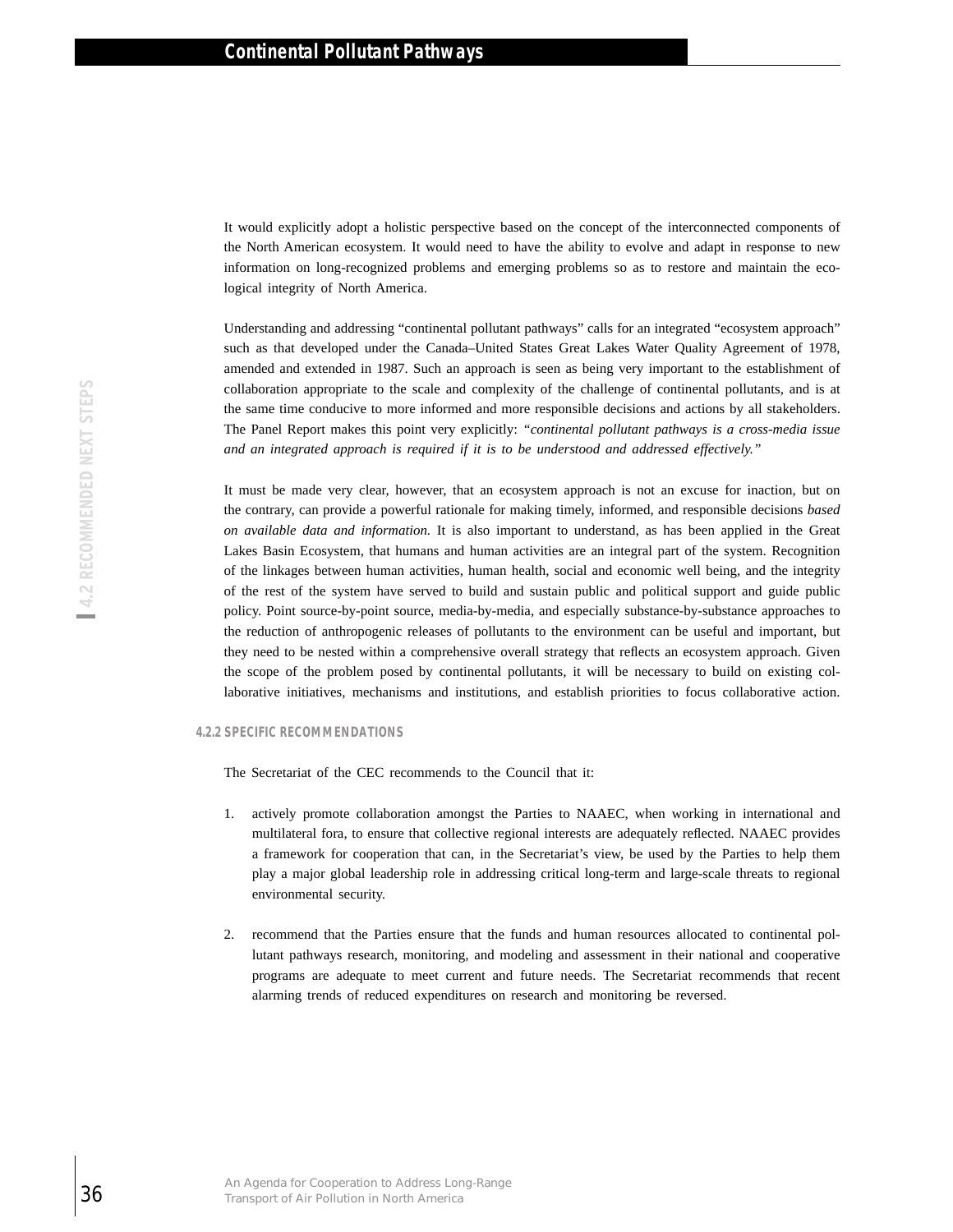- 3. foster and increase cooperation to promote capacity building and best practices in all matters pertinent to the continental pollutant pathways issue and identify new opportunities for implementing "win-win" and "no regrets" programs and projects to reduce emissions of targeted pollutants.
- 4. take into account the differences in the three North American nations and, where new and additional resources are required by Mexico, encourage the Parties to work jointly with international institutions in seeking additional funding to support the implementation of measures pertinent to technological innovation and to the understanding and management of atmospheric pollutants and those of other environmental media. This must include researching, monitoring, and modeling the sources, transport, fate, and effects of pollutants on human health and terrestrial and aquatic ecosystems.
- 5. assume a lead responsibility for promoting and coordinating trinational action to reduce the exposure of humans and the environment to pollutants released to, formed within, and transported by the atmosphere and other environmental media.
- 6. establish a high-level working group composed of experts responsible for regulating anthropogenic releases of pollutants to the atmosphere, for managing atmospheric monitoring and modeling programs, and for the ecological monitoring of the deposition and effects of airborne pollutants on humans and terrestrial and aquatic ecosystems. This working group should report to the Council, initially within a two-year time-frame, with advice and recommendations on matters such as the following:
- (a) priorities for action with respect to specific pollutants, clusters of pollutants, or specific source categories that are major emitters of pollutants to the atmosphere;
- (b) science-based ambient air quality objectives for the protection of human health and the environment;
- (c) scientifically determined maximum target loadings of certain pollutants to selected terrestrial and aquatic ecosystems;
- (d) science-based regional emission reduction targets that are estimated to be generally consistent with recommended ambient air quality objectives and target loadings;
- (e) measures to enhance trinational coordination amongst research, monitoring, and modeling programs in the three countries;
- (f) monitoring sites to be designated as reference or index sites for the long-term integrated ecological monitoring of status, trends, and ecological conditions, including measurement, monitoring, and assessment of ambient air quality, the atmospheric deposition of selected pollutants, and the fluxes, fate, and effects of these pollutants on reference ecosystems. The group should also include suggestions as to the selection of indicative parameters and sampling protocols to ensure appropriate levels of quality control and quality assurance of the data generated at these sites; and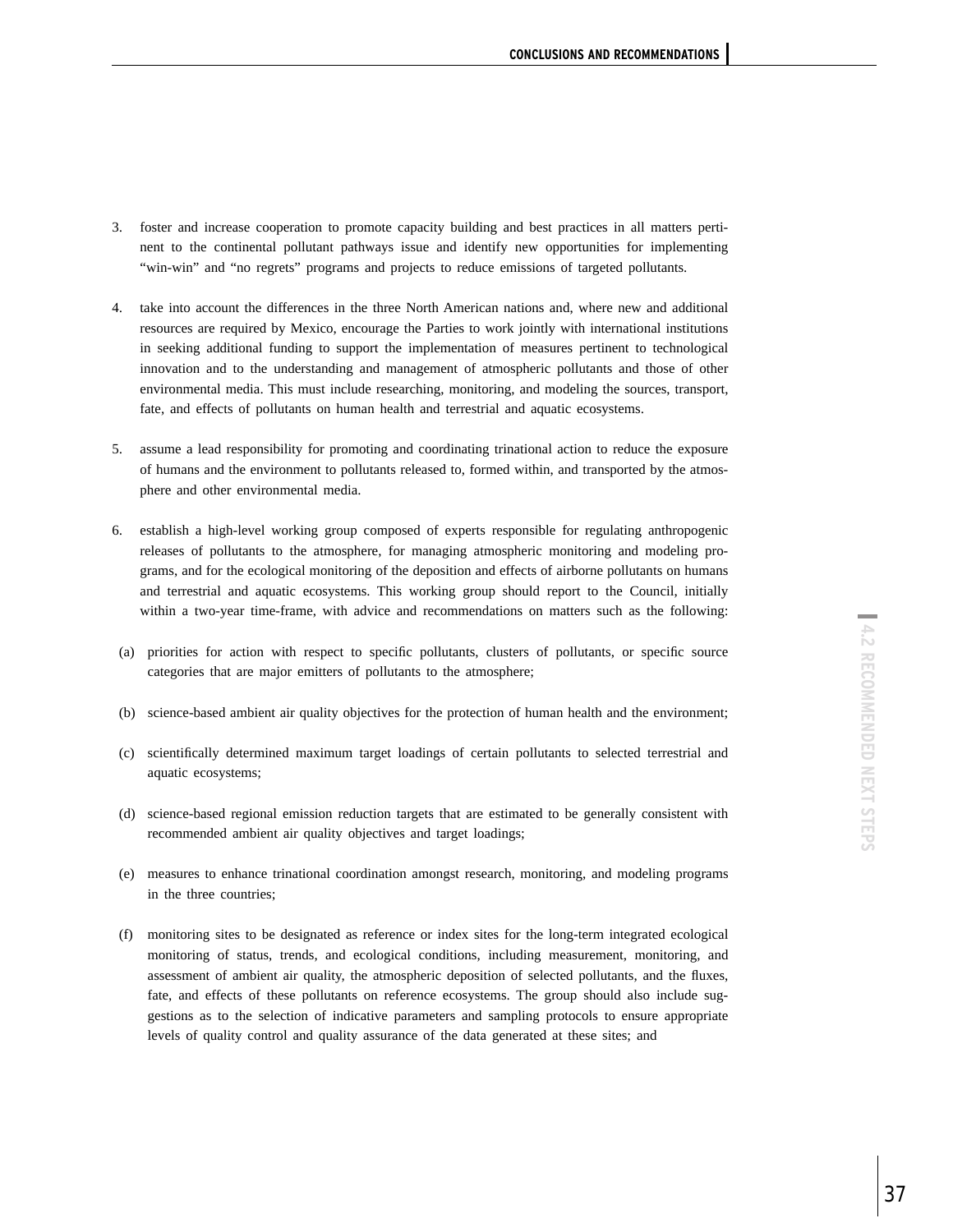- (g) a draft agreement presenting an action-oriented framework, consistent with an ecosystem approach, to guide and facilitate trinational cooperation in addressing matters pertinent to the understanding and management of the continental pollutant pathways issue, including recommendations as to appropriate mechanisms to lead and coordinate framework implementation.
- 7. consider the effects of future policies and programs that are expected to have significant impact on the continental pollutant problem, including, for example, the pending restructuring of electricity markets, and the development of North American mobile source emission and pesticide-related standards.
- 8. consider, as part of the 1998 annual work program of the CEC, relevant studies of emission source categories in specific sectors to better understand and identify opportunities for minimizing the magnitude and impact of transboundary pollution, and to facilitate the increased exchange of information on these matters.
- 9. establish, in the interests of accountability and informed decision making, a public advisory body to support, review, and inform the decisions made throughout this process, and report on an annual basis on progress towards the development and implementation of the framework agreement referred to in 6(g) above.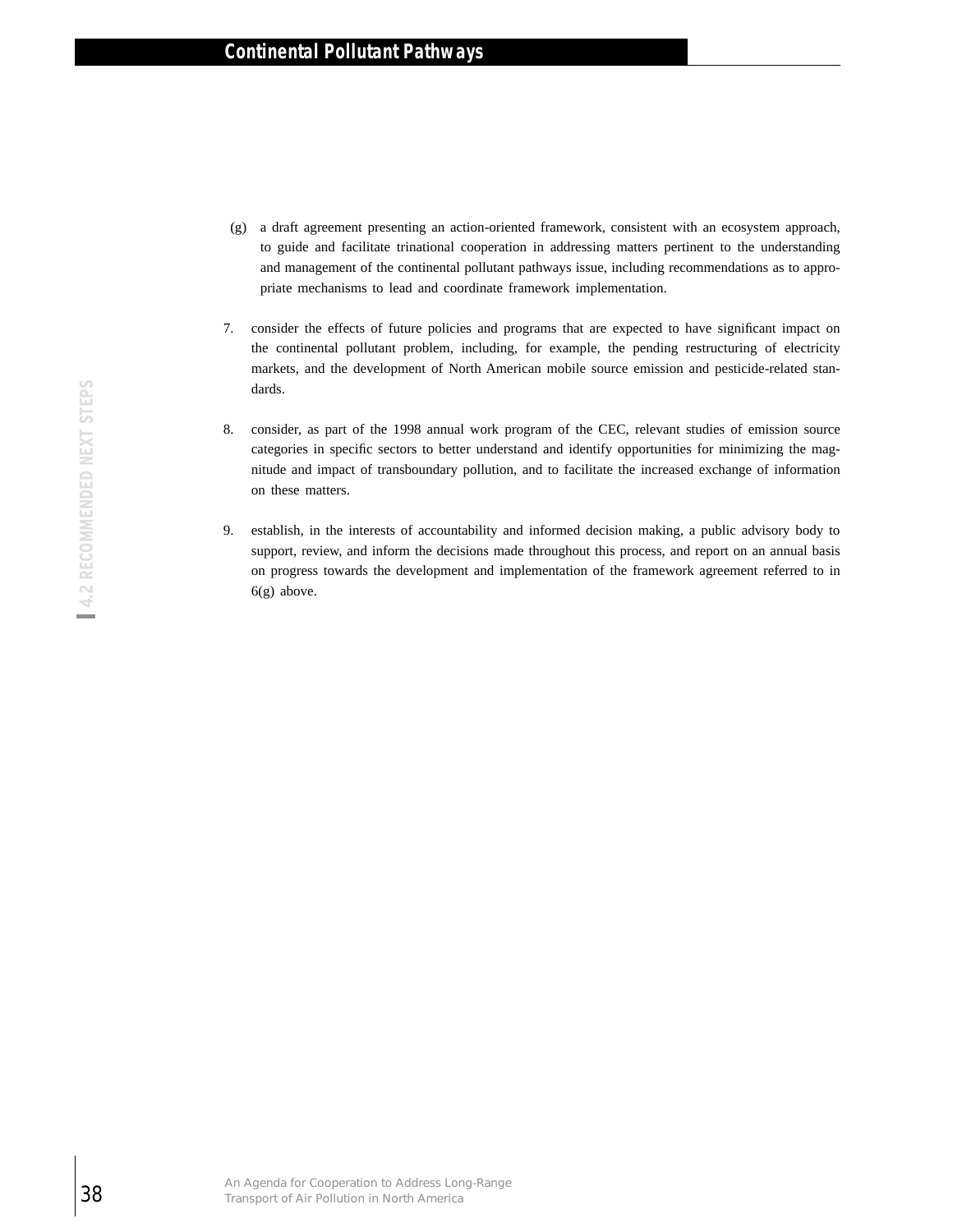## **LIST OF MEMBERS AND ALTERNATES TO THE EXPERT ADVISORY PANEL, CONSULTATIVE GROUP, AND POLICY GROUP**

**EXPERT ADVISORY PANEL AND CONSULTATIVE GROUP**

**Abascal Garrido, Francisco (Panel and Consultative)** Director del Laboratorio Central de Calidad Ambiental Instituto Nacional de Ecología Mexico

**Abouchar, Juli (Consultative)** Vice President Conservation Council of New Brunswick Canada

**Allsopp, Terry (Consultative)** Manager Atmospheric Issues Division Environment Canada Canada

**Bailey, Edward (Consultative)** Engineering Adviser International Joint Commission Canada

**Béland, Pierre (Consultative)** Commissioner International Joint Commission Canada

**Beeton, Alfred (Consultative)** Acting Chief Scientist National Oceanic and Atmospheric Administration United States

**Bidleman, Terry (Panel)** Research Scientist Atmospheric Environment Service Environment Canada Canada

**Bravo, Humberto (Panel and Consultative)** Head, Environmental Pollution Centro de Ciencias de la Atmósfera – UNAM Mexico

**Bruce, James (Consultative)** Consultant Canada

**Brydges, Tom (Panel)** Director Indicators, Monitoring and Assessment Branch Environment Canada Canada

**Burnett, Tom (Consultative)** Director, Environmental Affairs Inco Ltd. Canada

**Calder, John (Panel)** Deputy Director Environmental Research Laboratories NOAA United States

**Cícero-Fernández, Pablo (Panel and Consultative)** Adjunct Assistant Professor University of California United States

**Cloghesy, Michael (Consultative)** President Centre Patronal de l'Environnement du Québec Canada

## **Cohen, Mark (Panel)**

Research Associate Center for the Biology of Natural Systems Queens College United States

**Commoner, Barry (Consultative)** Director Center for the Biology of Natural Systems, Queens College United States

**Cooper, William (Panel)** Professor Michigan State University United States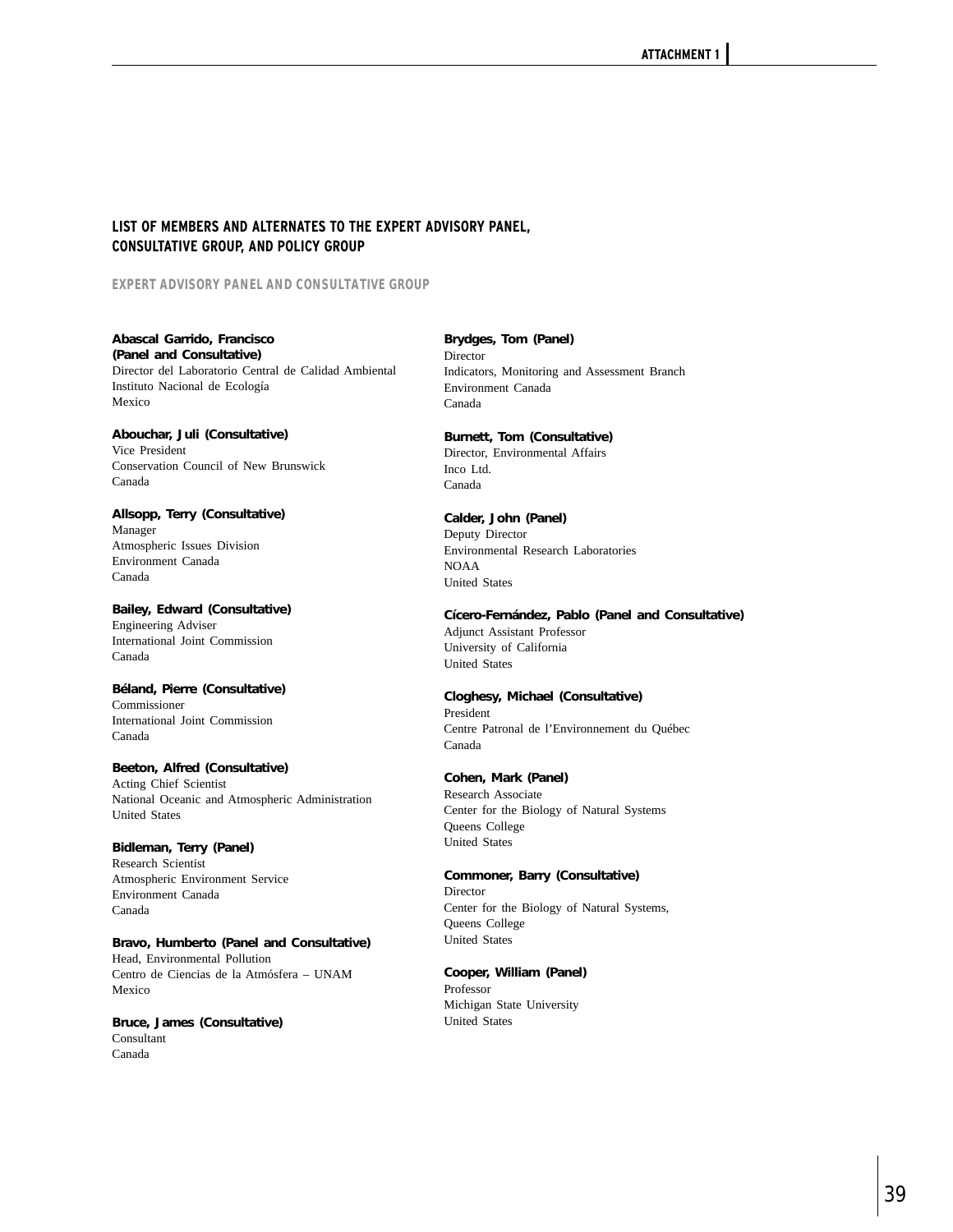## **Cupitt, Larry (Panel)**

Division Director, Atmospheric Processes Research National Exposure Research Lab US Environmental Protection Agency United States

#### **Eder, Tim (Consultative)**

Water Quality Program Manager National Wildlife Federation United States

**Espitia Cabrera, Alfonso (Panel and Consultative)** Professor Universidad Autónoma Metropolitana Espitia Cabrera, Alfonso (Panel and Consultative)<br>
Poissessida Autónoma Metropolitana<br>
Mexico<br>
Fan, Tyrus Coorsultative)<br>
Facencine Secretary<br>
Transbondary Resource Inventory Program<br>
Texts Greent Land Office<br>
United Stuar

## **Fain, Tyrus (Consultative)**

Executive Secretary Transboundary Resource Inventory Program Texas General Land Office United States

#### **Foley, Gary (Panel)**

Mexico

Director National Exposure Research Laboratory US Environmental Protection Agency United States

#### **Garrett, Robert (Panel)\***

Research Scientist, Mineral Resources Division Geological Survey of Canada Canada

**Grumet, Jason (Consultative)** Executive Director NESCAUM United States

## **Guzmán, Francisco (Panel)**

Assistant Director, Dirección de Protección Ambiental Instituto Mexicano del Petróleo Mexico

#### **Heidel, Karen (Consultative)**

Deputy Director Arizona Department of Environmental Quality United States

#### **Hicks, Bruce (Panel) US Co-Chair** Director, Air Resources Laboratory NOAA United States

## **Holmes, John (Panel)**

Director of Research California Air Resources Board United States

## **Hoskin, Wanda (Consultative)**

Senior Advisor International Division / Natural Resources Canada Canada

# **Hoth, Jurgen (Consultative)**

Science and Environment Attaché Mexican Embassy Canada

## **Kamp, Richard (Panel)**

Director Border Ecology Project United States

## **Liroff, Richard (Consultative)**

Senior Program Officer World Wildlife Fund United States

## **Lucotte, Marc (Panel)**

**GEOTOP** Université du Québec à Montréal Canada

# **MacDonagh-Dumler, Jon (Panel)**

Institute for Environmental Toxicology Michigan State University United States

#### **Mazari Hiriart, Marisa (Panel)** UNAM Mexico

**McTaggart-Cowan, James (Panel)** Professor, Environmental Programs Royal Road University Canada

## **Mejía-Velásquez, Gerardo (Panel)** Professor ITESM – Monterrey

Mexico

## **Montgomery, Shelagh (Panel)**

Researcher Université du Québec à Montréal Canada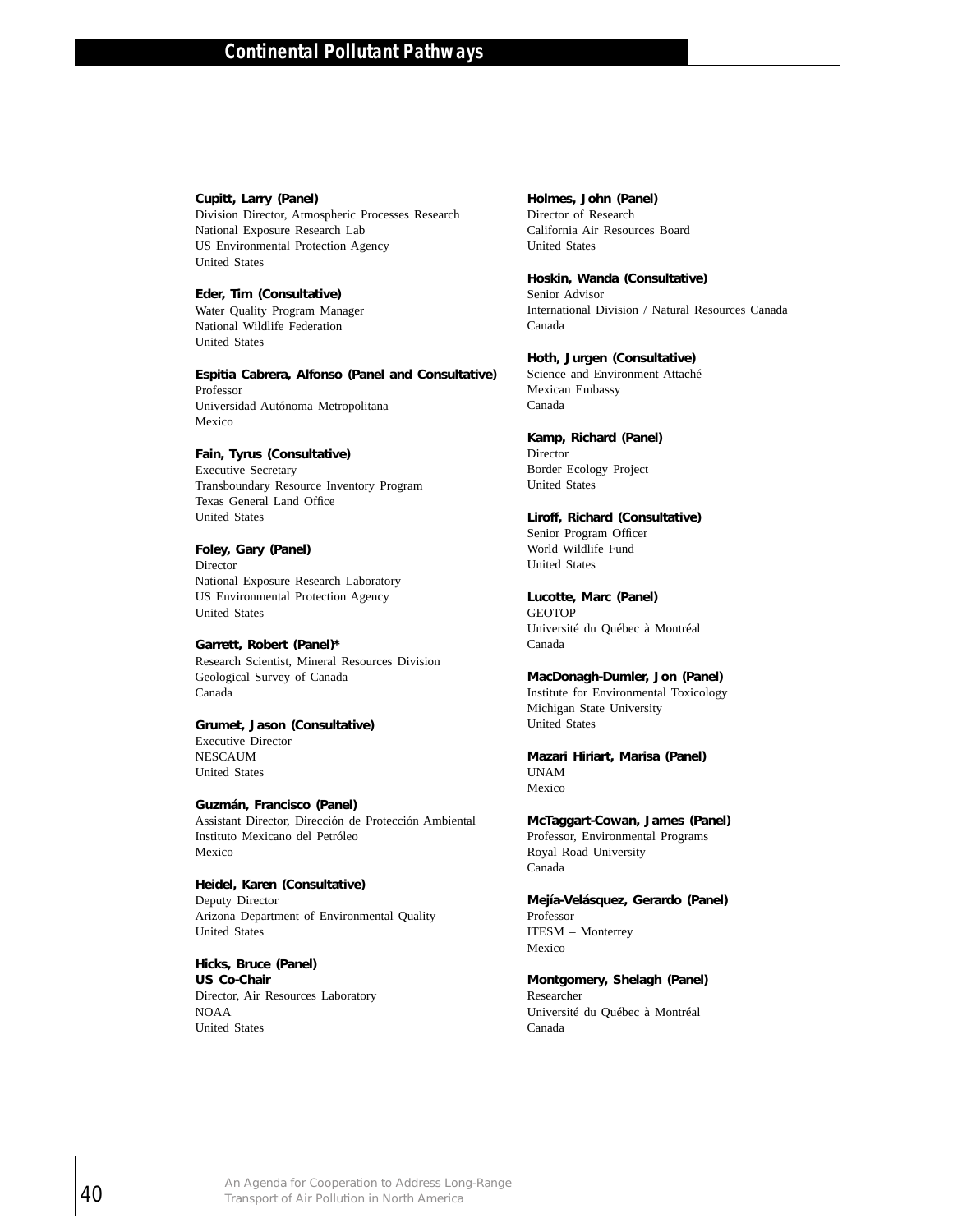**Muir, Derek (Panel)** Research Scientist Freshwater Institute, Dept. Fisheries and Oceans Canada

**Muldoon, Paul (Consultative)** Counsel Canadian Environmental Law Association Canada

**Ogilvie, Ken (Consultative)** Executive Director, Pollution Probe Canada

**Patterson, Ronald (Consultative)** US EPA NERL United States

**Pilgrim, Wilfred (Panel)** Mercury Coordinator Ecological Monitoring and Assessment Network New Brunswick Environment Canada

**Porcella, Don (Panel)** Project Manager Electric Power Research Institute United States

**Rampy, Larry (Consultative)** Chlorine Chemistry Council United States

**Rasmussen, Patricia (Panel)\*** Research Scientist Geological Survey of Canada Canada

**Richardson, Jean (Consultative)** President New England Environmental Policy Center United States

**Rincón, Carlos Armando (Panel and Consultative)** US–Mexico Border Air Quality Project Director Environmental Defense Fund United States

**Round, Margaret (Panel)** Program Analyst Northeast States for Coordinated Air Use Management (NESCAUM) United States

**Santos-Burgoa, Carlos (Panel) Mexico Co-Chair** Director Instituto de Salud, Ambiente y Trabajo Mexico

**Sosa Iglesias, Gustavo (Panel)** Instituto Mexicano del Petróleo Mexico

**Sosa, Rodolfo (Panel and Consultative)** Centro de Ciencias de la Atmósfera Mexico

**Spencer, Richard (Consultative)** Clean Water Campaign Coordinator National Wildlife Federation United States

**Stone, David (Panel)** Chief Environmental Services and Research Division Canadian Department of Indian Affairs and Northern Development Canada

**Sullivan, Ned (Consultative)** Commissioner Maine Dept. of Environmental Protection United States

**Svenson, Eric (Consultative)** Manager, Environmental Strategy Policy Public Service Electricity and Gas United States

**Telford, Peter (Consultative)** Senior Advisor Intergovernmental Relations Office – Ontario Ministry of Environment and Energy Canada

**Tilman, Anna (Consultative)** Canadian Environmental Network Canada

**Vera, Beatriz (Consultative)** Project Coordinator Physicians for Social Responsibility United States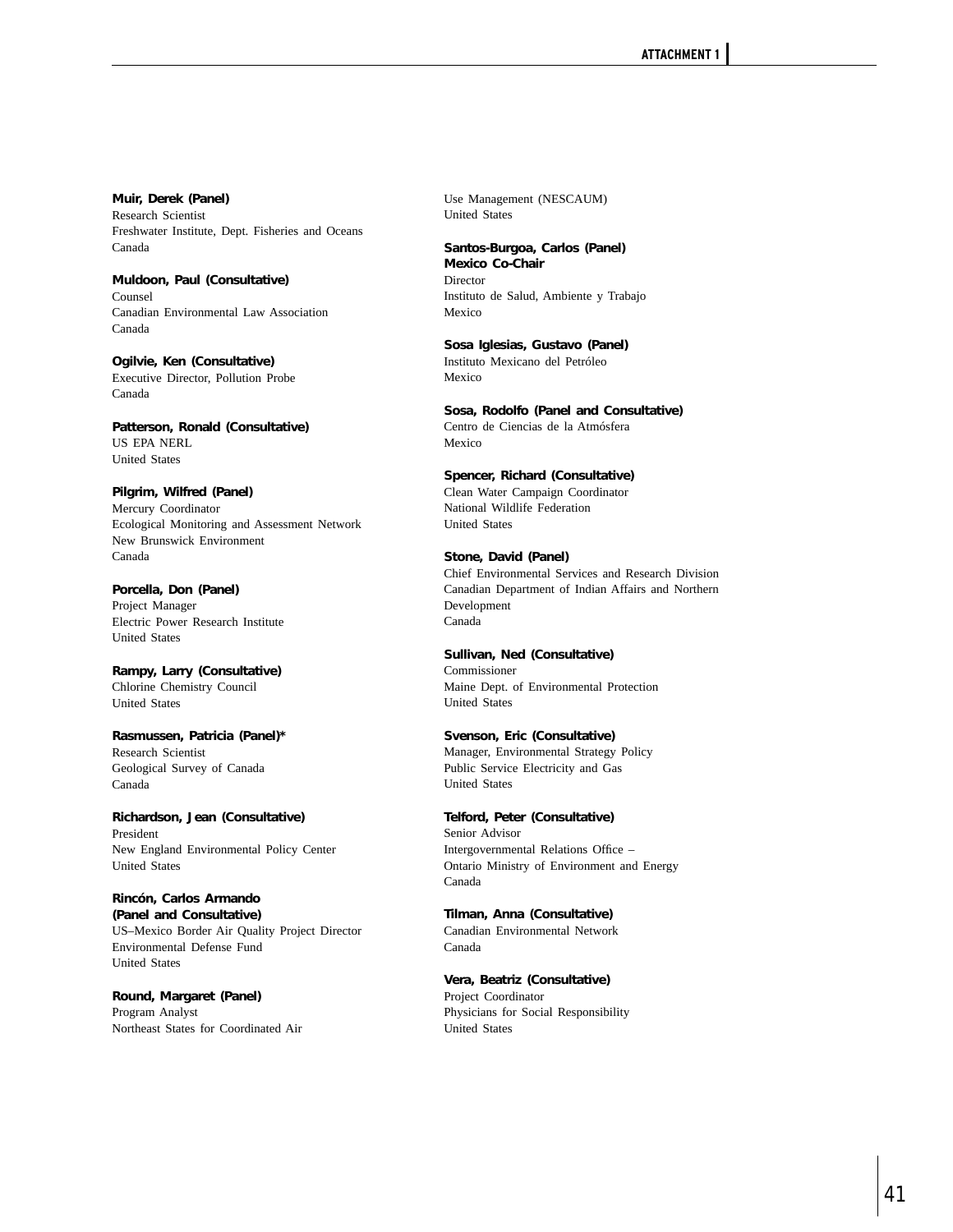**Walker, Bruce (Consultative) STOP** Canada

**Wania, Frank (Panel)** Freelance Research Scientist Canada

**Watson, Jeffrey (Consultative)** Executive Director Canadian Global Change Program Royal Society of Canada Canada

**Weinberg, Jack (Consultative)** Senior Toxics Campaigner Greenpeace United States

**Wirth, John (Consultative)** President North American Institute United States

**Young, James W. S. (Panel) Canadian Co-Chair** Associate and Director, Atmospheric Environmental Service Senes Consultants Limited Canada

**Zavala, José (Panel and Consultative)** Coordinador Ambiental Instituto Tecnológico de Tijuana Mexico

**\*** Dr. Robert Garrett and Dr. Patricia Rasmussen, scientists involved in the Expert Advisory Panel, have registered their concerns that the report does not adequately reflect the complexity associated with source apportionment where aerosols have both natural and anthropogenic origins. Watson, Jeffrey (Consultative)<br>
Executive Director<br>
Canadian Global Change Program<br>
Royal Society of Camola<br>
Canada<br>
Canada<br>
Whith, John (Consultative)<br>
Senior Toxics: Campaigner<br>
Circetness<br>
United States<br>
Whith, John (Co

## **POLICY GROUP**

**Becker, Bill** STAPPA/ALAPCO United States

**Bruce, James** Chair, Canadian Climate Program Board Canada

**Bustani, Alberto** Director, Centro de Calidad Ambiental – ITESM Mexico

**Careaga, Juan** Presidente Instituto Internacional de Reciclaje Mexico

**Fraser, Whit** President, Canadian Polar Commission Canada

**Friedman, Bob** Heinz Center United States

**Grumet, Jason** Executive Director NESCAUM United States

**Gutiérrez, Fernando** Director General Instituto para la Protección Ambiental de Nuevo León Mexico

**Hedman, Susan** Staff Attorney Environmental Law & Policy Center United States

**Hicks, Bruce** Director, Air Resources Laboratory NOAA United States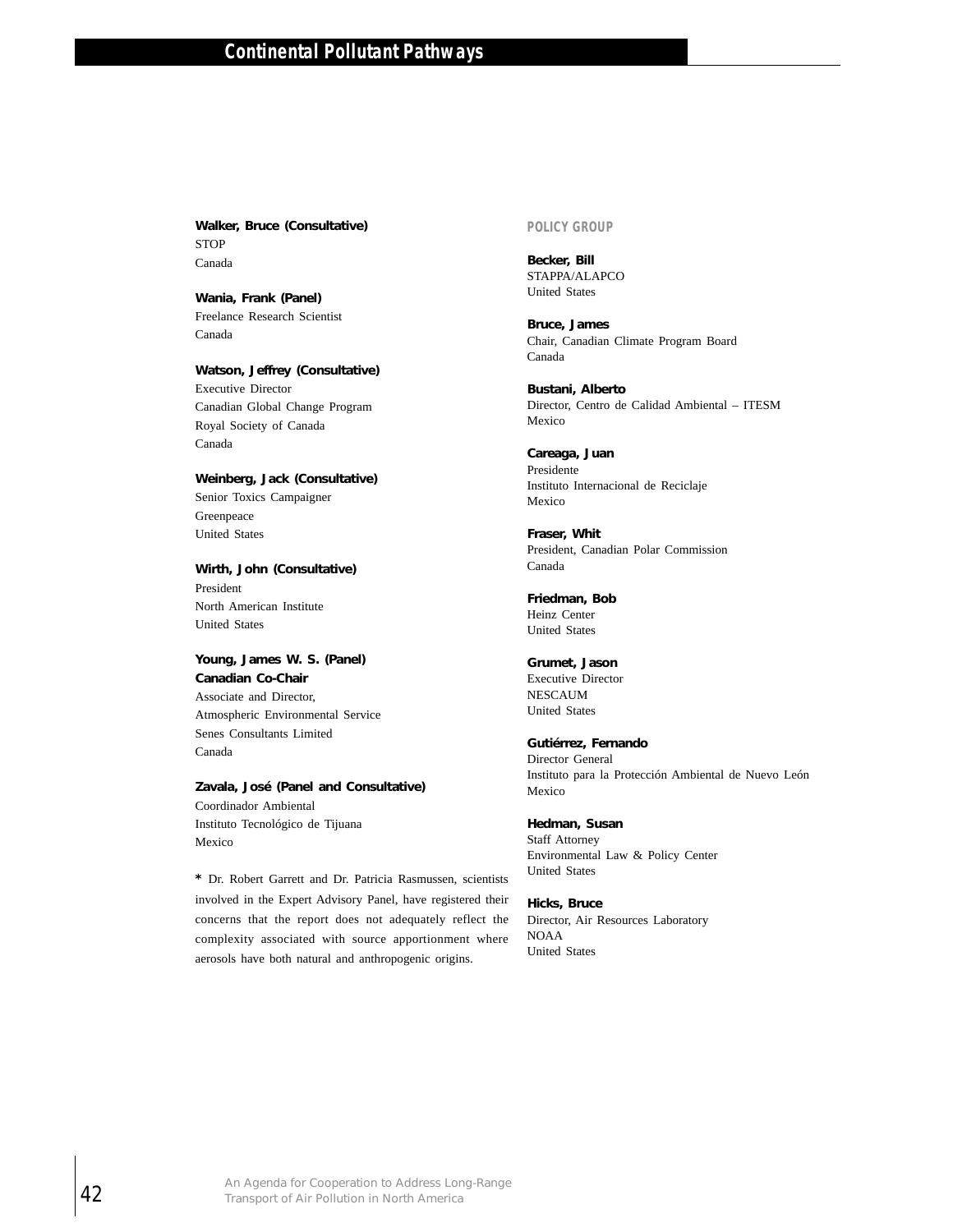**Leary, John** Western Governors' Association United States

**Lloyd, Alan** Executive Director Energy and Environmental Engineering Center Desert Institute United States

**Miller, Paul** NESCAUM United States

**Moffet, John** Resource Futures International Canada

**Moore, Curtis** Consultant United States

**Muldoon, Paul** Counsel Canadian Environmental Law Association Canada

**Ogilvie, Ken** Executive Director Pollution Probe Canada

**Rang, Sarah** Environmental Economics International Canada

**Sánchez, Sergio** Director General Dirección General de Proyectos Ambientales Secretaría del Medio Ambiente del Distrito Federal Mexico

**Santos-Burgoa, Carlos** Director Instituto de Salud, Ambiente y Trabajo Mexico

**Székely, Alberto** Despacho de Defensoría Ambiental Mexico

**Thorn, Terry** Senior Vice President for Environmental, International and Governmental Affairs ENRON United States

**Young, James W.S.** Associate and Director Atmospheric Environmental Service Senes Consultants Limited Canada

## **CEC STAFF AND CONSULTANTS**

**Ferretti, Janine** Director

**Hamilton, Andrew** Continental Pollution Pathways Project Manager

**Richardson, Sarah**  Program Manager, NAFTA/Environment

**Cantin, Danielle** Continental Pollution Pathways Project Coordinator

**Thalheimer, Verne**  Air Quality Specialist

**Dilks, David (Facilitator)** Lura Group Canada

**Ibarrola Uriarte, María Isabel** Consultant for CEC Instituto de Salud, Ambiente y Trabajo Mexico

**Leppard, Sally (Facilitator)** Lura Group Canada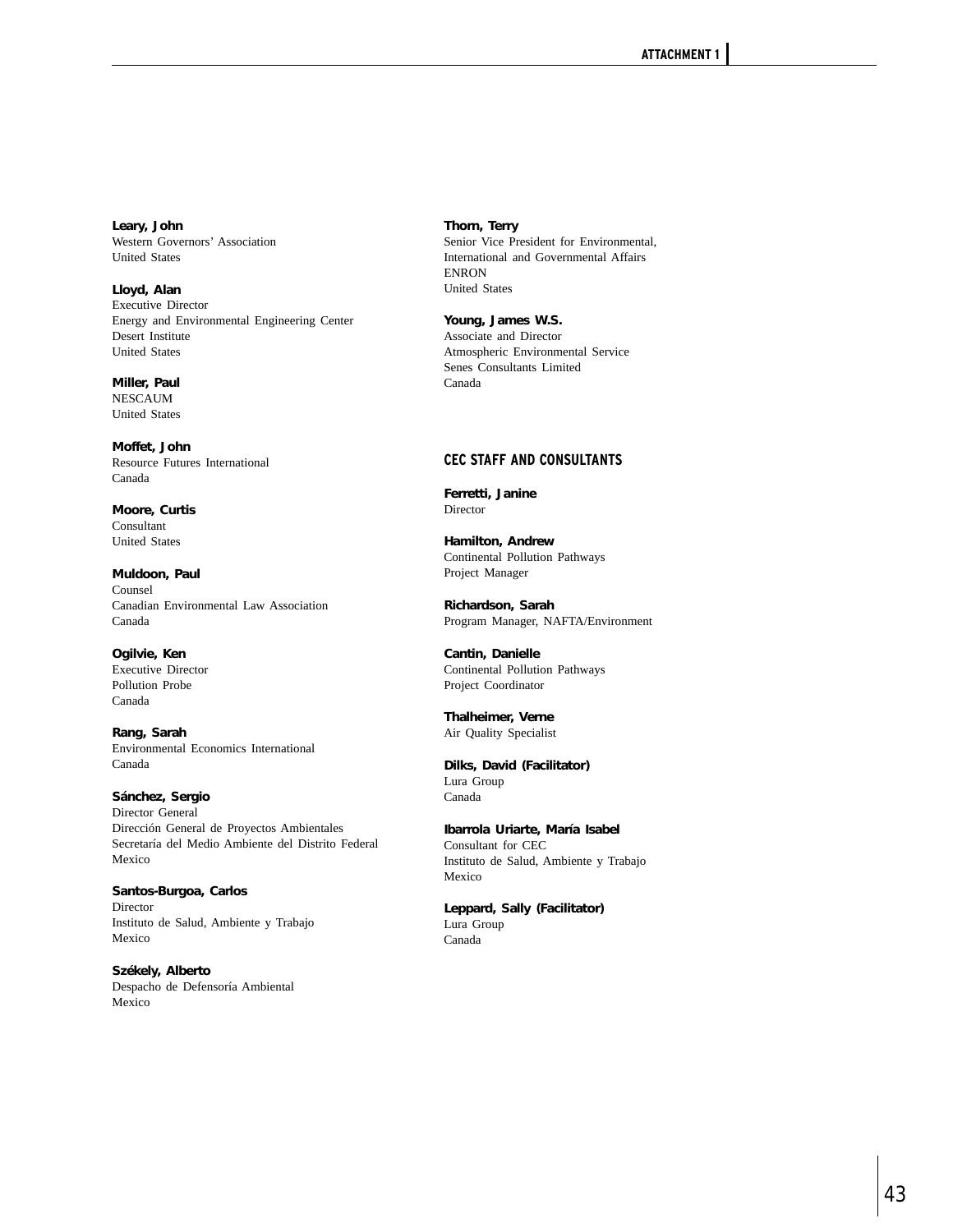## **CASE STUDIES PREPARED BY THE EXPERT ADVISORY PANEL ON CONTINENTAL POLLUTANT PATHWAYS FOR THE CEC SECRETARIAT**

## **G. Case Studies on Chemicals**

#### G1: Mercury

W. Pilgrim, M. Lucotte, S. Montgomery, C. Santos-Burgoa, M.I. Ibarrola Uriarte, F. Abascal-Garrido, M. Round, D. Porcella G2: Persistent Organic Pollutants: General Characteristics and Continental Pathways in North America

T. Bidleman, D. Muir, F. Wania

- G3: Dioxin
- M. Cohen, B. Commoner, A. Espitia Cabrera, D. Muir, C. Santos-Burgoa
- G4: Ozone and Particulate Matter in the Atmosphere

G. M. Mejía, J. McTaggart-Cowan, B. Hicks, C. Santos-Burgoa

G5: Effects of Acid Rain

T. Brydges, H. Bravo, R. Sosa

#### **H. Case Studies on Source-Receptor Relationships**

H1: Source-Receptor Relationships

J. Young, S. R. Radonjic, D. V. Michelangeli, F. Guzmán, C. Santos-Burgoa

- H2: Impact of Air Pollution on Forest Ecosystems
- D. Cantin, P. Hall, K. Percy

H3: Persistent Organic Contaminants in the Canadian Arctic: Implications for Indigenous Peoples

D. Muir

H4: Water Perspective

M. Mazari-Hiriart

## **I. Case Studies on Cooperation**

I1: The International Joint Commission and its Role in Transboundary Air Quality Issues

A. Hamilton

I2: Solving Air Problems in Paso del Norte

P. M. Emerson, C. L. Shaver, C. A. Rincón et al.

I3: Monitoring Air Toxics: The Integrated Atmospheric Deposition Network of the Great Lakes

A. Bandemehr, R. Hoff

I4: Ecological Monitoring in North America

T. Brydges, C. Santos-Burgoa, G. Veith

I5: International Cooperation: The Arctic Environmental Protection Strategy and the Arctic Council D. Stone G2: Persistent Organic Pollutants: General Charact<br>
Ts Bristiann, D. Muir, F. Wania<br>
G3: Dioxin<br>
M. Cohen, B. Commoner, A. Espitin Cabeera, D.<br>
(4) Cozone and Particulate Matter in the Atmosphe<br>
G4: Ozone and Particulate M

#### **J. Case Study on Opportunities**

J1: Pollution Prevention through Technology Innovation and Increased Regional Competitiveness

C. Santos-Burgoa, M. I. Ibarrola, M. Cohen, J. MacDonagh-Dumler, J. McTaggart-Cowan